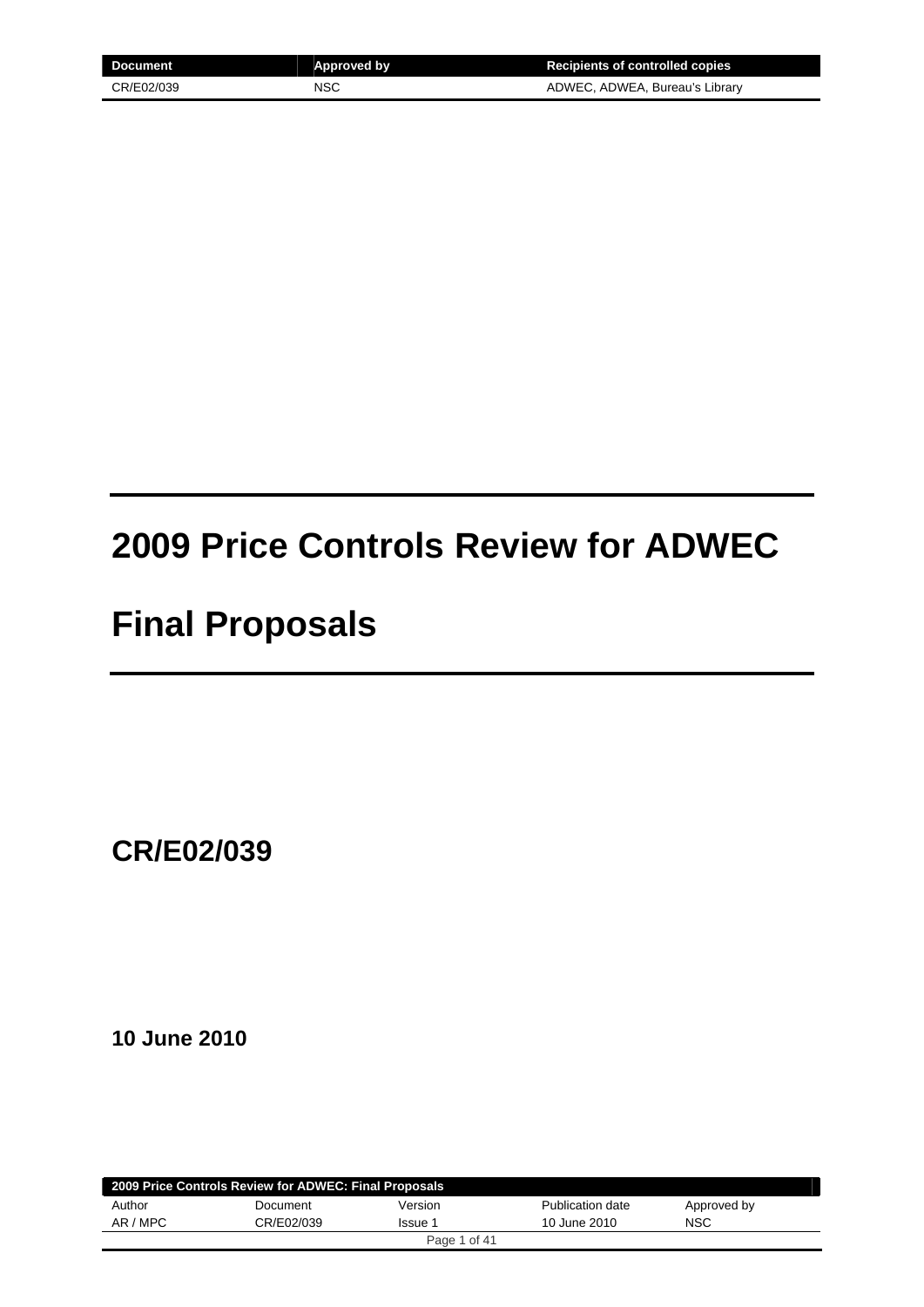# **Contents**

| 1.               |  |
|------------------|--|
|                  |  |
|                  |  |
|                  |  |
|                  |  |
|                  |  |
| 2.               |  |
|                  |  |
|                  |  |
|                  |  |
|                  |  |
|                  |  |
|                  |  |
| 3.               |  |
|                  |  |
|                  |  |
|                  |  |
|                  |  |
|                  |  |
| $\mathbf{A}_{-}$ |  |
|                  |  |
|                  |  |
|                  |  |
|                  |  |
|                  |  |
|                  |  |

| 2009 Price Controls Review for ADWEC: Final Proposals |            |              |                  |             |
|-------------------------------------------------------|------------|--------------|------------------|-------------|
| Author                                                | Document   | Version      | Publication date | Approved by |
| AR / MPC                                              | CR/E02/039 | Issue 1      | 10 June 2010     | <b>NSC</b>  |
|                                                       |            | Page 2 of 41 |                  |             |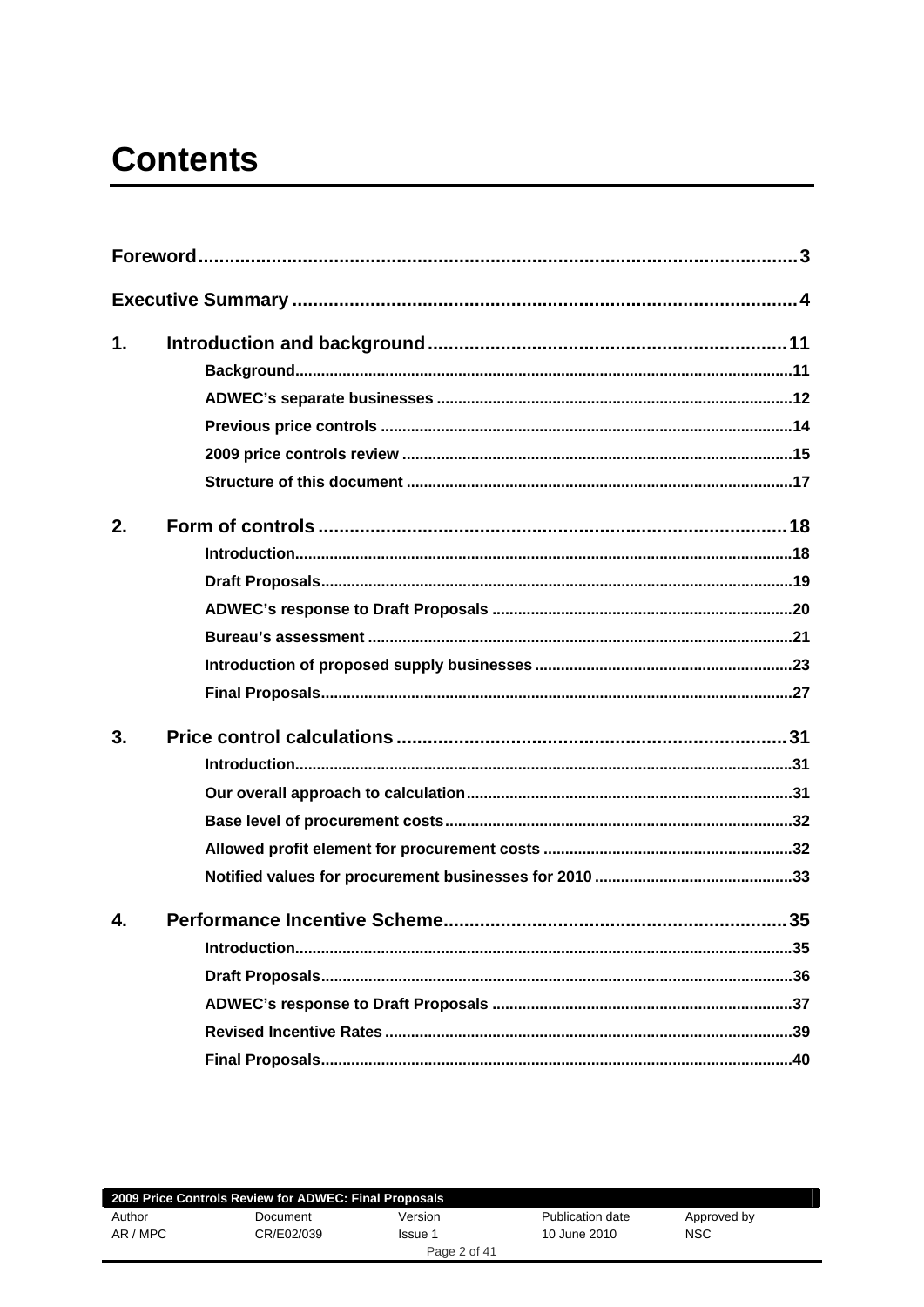# <span id="page-2-0"></span>*Foreword*

- 1. The previous price controls for ADWEC's procurement businesses are intended to be replaced by new price controls for 2010 onwards. Our Draft Proposals issued in January 2010 and earlier consultation papers explained our proposal to subject ADWEC to a different price control cycle and structure than the other price-controlled companies in the sector. In March 2010, we received a generally positive response from ADWEC to our Draft Proposals.
- 2. This present document describes our Final Proposals for the new controls for ADWEC, taking into account ADWEC's response to the Draft Proposals. We have largely retained our Draft Proposals on the pass-through treatment of PWPA and fuel costs, the enhanced Performance Incentive Scheme (PIS), the five-year duration of controls (2010-2014), and the annual automatic adjustment of the price-controlled costs – albeit with some refinements of our approaches in some cases.
- 3. We have however amended our proposed treatment of ADWEC's profits from its unlicensed activities and taken into account the proposed extension of ADWEC's licensed activities to include supply to customers connected to the transmission system in the Emirate of Abu Dhabi. We have therefore now proposed separate but similar price controls for the existing procurement businesses and the new supply businesses of ADWEC's licensed activities.
- 4. We are also in the process of issuing a draft licence modification to ADWEC for its review to give effect to these Final Proposals on 1 January 2010. ADWEC is requested to communicate in writing to the Bureau its acceptance or otherwise of the proposed licence modification by **22 July 2010** to the following address:

Nick Carter Director General Regulation and Supervision Bureau PO Box 32800, Abu Dhabi Fax: 02-4439-334

5. If accepted by ADWEC by the above date, these proposals will come into effect on 1 January 2010. Otherwise, the existing licence will remain in force until such time as it is modified.

# **NICK CARTER**

# **DIRECTOR GENERAL**

| 2009 Price Controls Review for ADWEC: Final Proposals |            |         |                  |             |
|-------------------------------------------------------|------------|---------|------------------|-------------|
| Author                                                | Document   | Version | Publication date | Approved by |
| AR / MPC                                              | CR/E02/039 | Issue 1 | 10 June 2010     | <b>NSC</b>  |
| Page 3 of 41                                          |            |         |                  |             |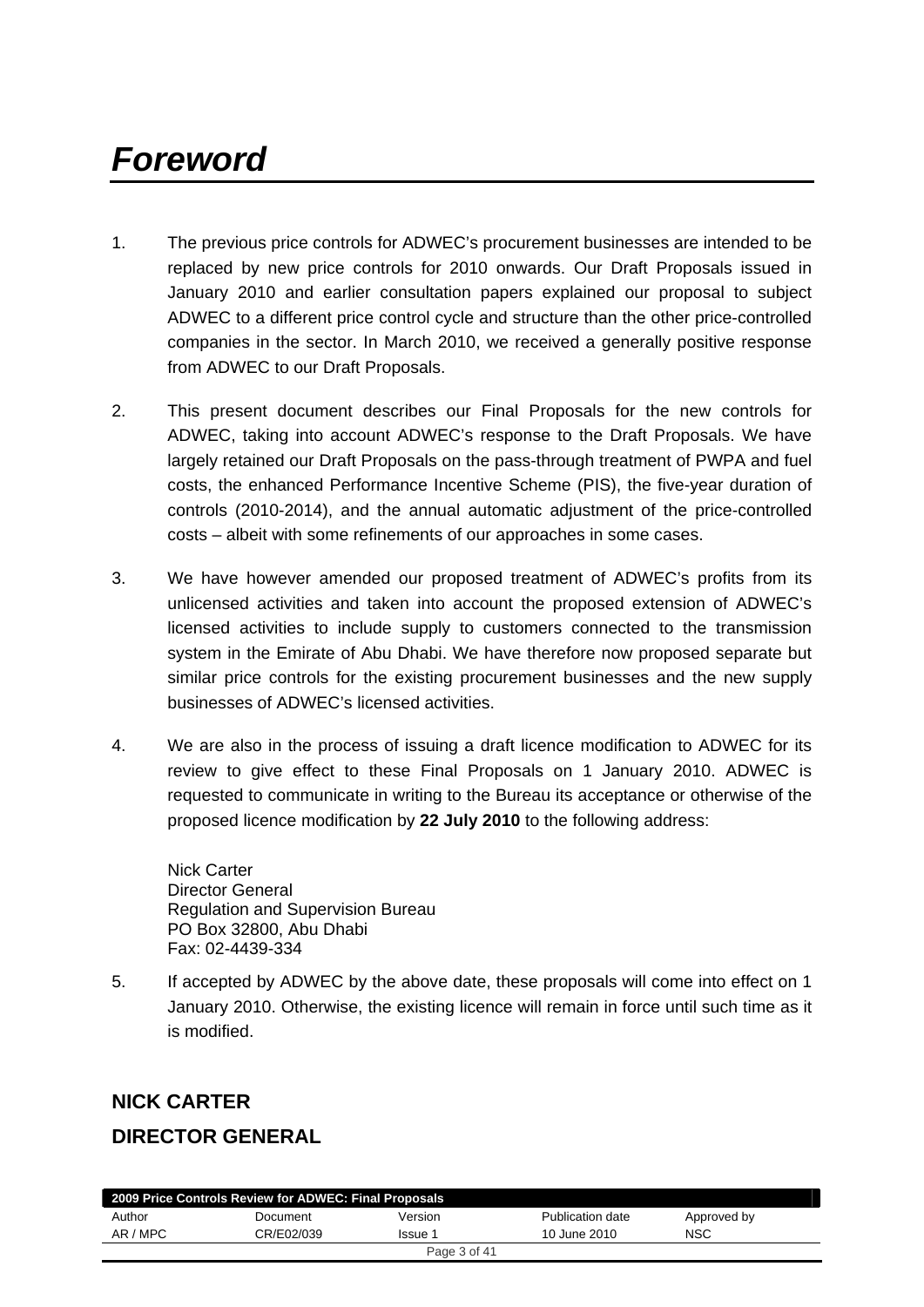## <span id="page-3-0"></span>**Introduction**

1. This document describes our Final Proposals for the new price controls for ADWEC for 2010 onwards, taking into account ADWEC's response to the Draft Proposals published in January 2010.

## **Final Proposals**

#### *Retention of main features*

- 2. Under our proposed new framework for ADWEC's price controls for 2010 onwards, the following main features of the existing price controls will continue:
	- (a) Current pass-through treatment of PWPA and fuel costs for procurement businesses;
	- (b) Current separation of controls between water and electricity businesses; and
	- (c) Current scope of controls (i.e., covering only the Licensed Activities).

#### *Extension of scope of controls*

3. The Bureau has recently proposed that ADWEC's Licensed Activities be extended to include supply to major customers connected directly to the transmission system in the Emirate of Abu Dhabi, as shown in **Figure 1** below:



#### **Figure 1: ADWEC's existing and new Licensed Activities**

| 2009 Price Controls Review for ADWEC: Final Proposals |            |              |                  |             |  |
|-------------------------------------------------------|------------|--------------|------------------|-------------|--|
| Author                                                | Document   | Version      | Publication date | Approved by |  |
| AR / MPC                                              | CR/E02/039 | Issue 1      | 10 June 2010     | <b>NSC</b>  |  |
|                                                       |            | Page 4 of 41 |                  |             |  |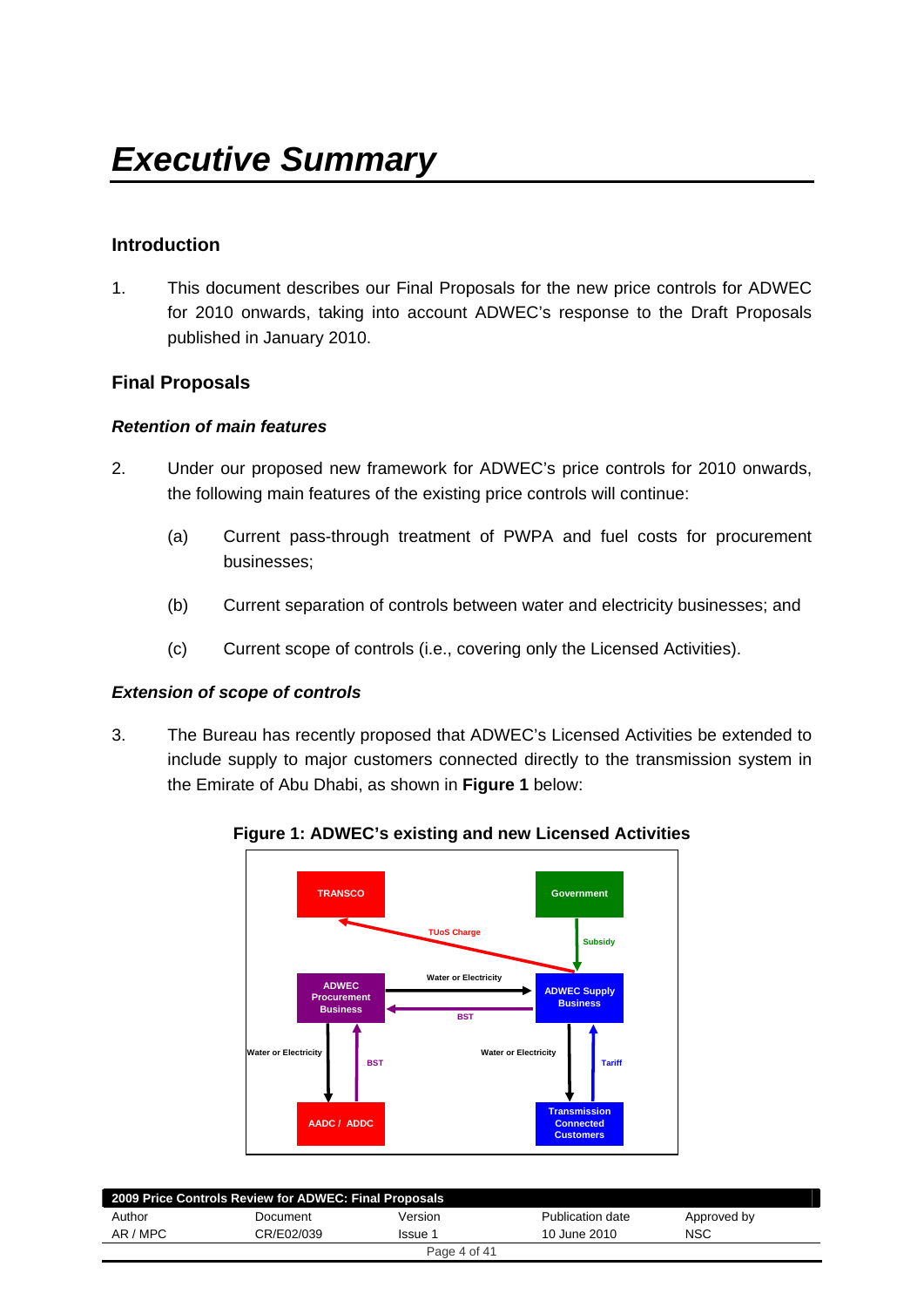4. Separate price controls and hence MAR calculations are now therefore proposed for ADWEC's licensed procurement and supply businesses. Supplies to customers outside the Emirate of Abu Dhabi would continue to be Unlicensed Activities outside the scope of price controls, requiring the Bureau's consent. The various activities of ADWEC and their regulation by the Bureau are summarised in **Figure 2** below:





## *Separation and structure of controls*

- 5. ADWEC will be subject to four separate price controls for its four separate businesses: electricity procurement, water procurement, electricity supply and water supply. The MAR for each of these businesses will be calculated as follows:
	- (a) MAR for a water or electricity procurement business:

## $MAR_P$  = PWPA costs + Fuel costs +  $A_P$  +  $Q_P$  –  $K_P$

(b) MAR for a water or electricity supply business:

## $MAR<sub>S</sub>$  = BST costs + TUoS costs +  $A<sub>S</sub>$  –  $K<sub>S</sub>$

| 2009 Price Controls Review for ADWEC: Final Proposals |            |              |                  |             |  |
|-------------------------------------------------------|------------|--------------|------------------|-------------|--|
| Author                                                | Document   | Version      | Publication date | Approved by |  |
| AR / MPC                                              | CR/E02/039 | Issue 1      | 10 June 2010     | <b>NSC</b>  |  |
|                                                       |            | Page 5 of 41 |                  |             |  |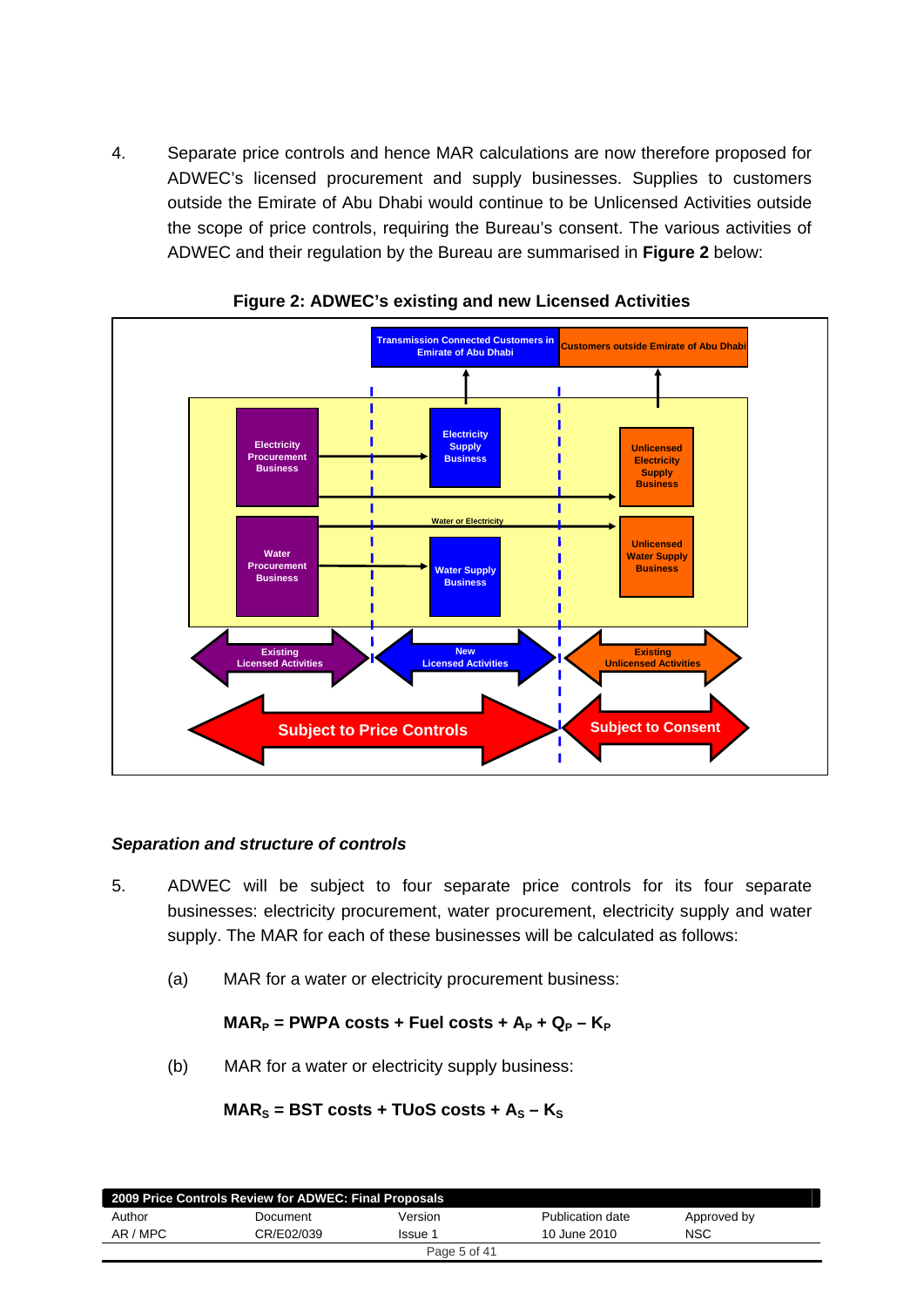- 6. Bulk Supply Tariff (BST) and Transmission Use of System (TUoS) costs charged by ADWEC's procurement businesses and TRANSCO will be treated on a pass-through basis for ADWEC's supply businesses, in line with the treatment of PWPA and fuel costs for the procurement businesses. K or correction factors continue to apply as present to adjust MAR for any under or over-recovery of revenue in the preceding year. The Q term for a water or electricity procurement business will also provide incentives under the Performance Incentive Scheme (PIS) for the water or electricity supply business.
- 7. A<sub>P</sub> and  $A_S$  are the notified values set by the Bureau to finance ADWEC's own costs of undertaking the relevant procurement and supply businesses and adjusted annually as proposed below.

### *Initial notified values*

8. The notified values (A<sub>P</sub>) for the water and electricity procurement businesses of ADWEC's Licensed Activities for 2010 onwards will be as follows:

| $1800$ $\sigma$ $1.190$ $\sigma$ $1000$ $\sigma$ $1000$ $\sigma$ $1000$ $\sigma$ $1000$ $\sigma$ $1000$ $\sigma$ $1000$ |             |                    |              |       |
|-------------------------------------------------------------------------------------------------------------------------|-------------|--------------------|--------------|-------|
| AED million, 2010 prices                                                                                                |             | <b>Electricity</b> | <b>Water</b> | Total |
| <b>Notified values for 2010</b>                                                                                         | 2010 prices | 21.01              | 22.30        | 43.31 |
| Bureau calculations.<br>Source:                                                                                         |             |                    |              |       |

#### **Table 1: Notified values (procurement) for 2010 – Final Proposals**

- 9. As these procurement costs are already based on the actual UAE CPI for 2009, they will not be adjusted for actual 2009 UAE CPI as suggested in the Draft Proposals.
- 10. For ADWEC's water and electricity supply businesses, since the reasonable level of such costs is not yet known, we will issue a licence derogation to set the notified values (A<sub>S</sub>) for the first year of undertaking these businesses. These will be equal to the actual audited amounts of supply businesses' own costs incurred in such a year when such costs are known, subject to review by the Bureau and any representations from ADWEC. These values will also include a profit element calculated in line with that for the procurement businesses. There will be separate notified values for water and electricity supply businesses.

## *Annual adjustments to procurement costs*

- 11. For 2011 onwards, the initial notified values for the procurement businesses will be adjusted each year by the standard CPI-X indexation (where X is set to zero) and for actual cost deviation and performance as follows:
	- (a) The price-controlled procurement costs applicable otherwise for a year will be adjusted (i) by 1% upward or downward for each 1% increase or decrease in

| 2009 Price Controls Review for ADWEC: Final Proposals |            |              |                  |             |
|-------------------------------------------------------|------------|--------------|------------------|-------------|
| Author                                                | Document   | Version      | Publication date | Approved by |
| AR / MPC                                              | CR/E02/039 | Issue 1      | 10 June 2010     | <b>NSC</b>  |
|                                                       |            | Page 6 of 41 |                  |             |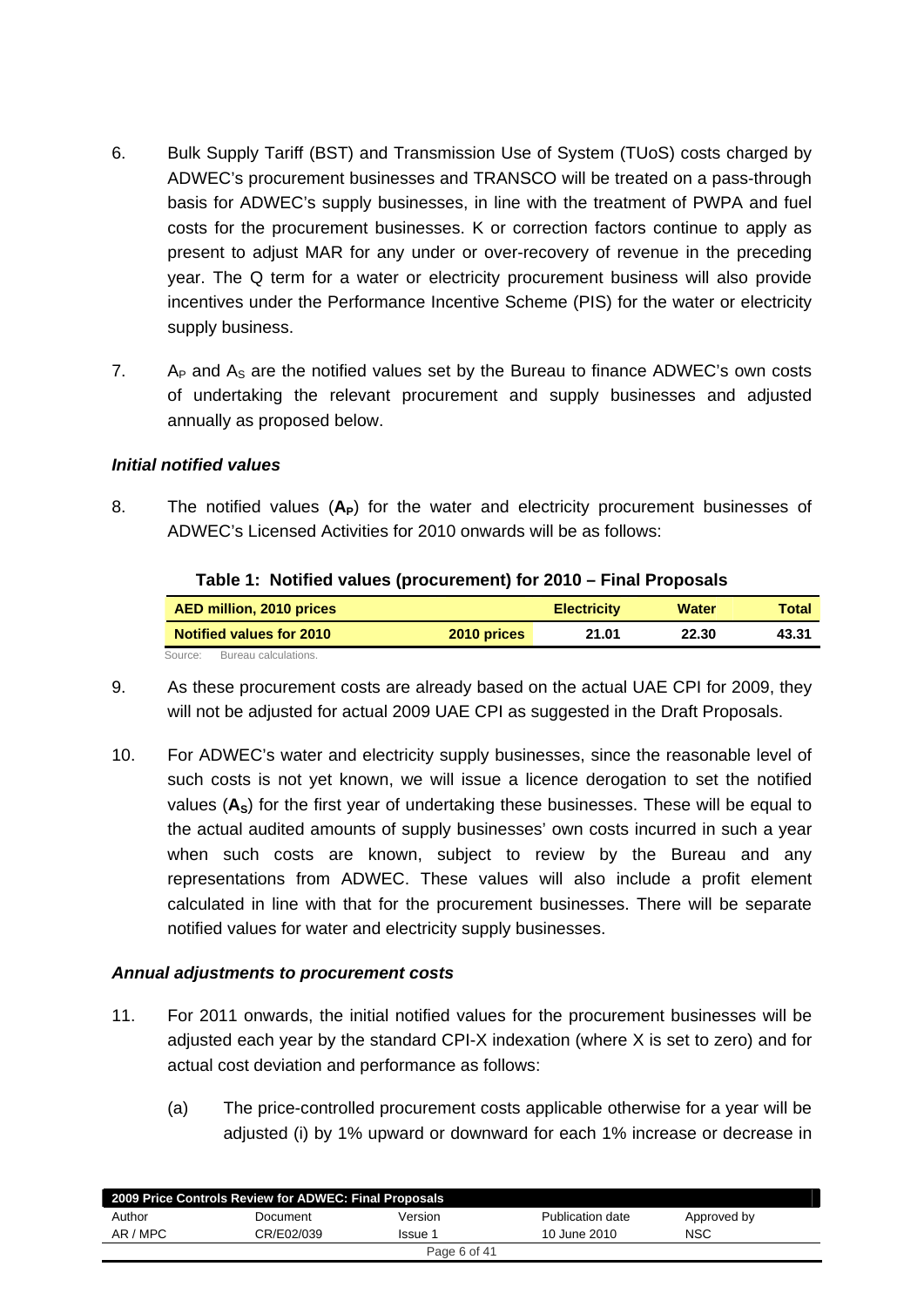the actual audited procurement costs in the preceding year in comparison with the allowed procurement costs for that preceding year, for cost increases / decreases of up to 10%; and (ii) for further cost increase or decrease beyond 10%, by 0.5% upward or downward in the allowed procurement costs for a year for each 1% further increase or decrease, without any cap.

(b) If the draft Seven Year Planning Statement (7YS) or draft Bulk Supply Tariff (BST) (which draft is later approved by the Bureau) is not submitted by 31 May or 30 November, respectively, the price-controlled procurement cost for each of ADWEC's water and electricity businesses for the following year will be adjusted downward by 1% for each month of delay in such submission up to a maximum of 5% adjustment in each case.



#### **Figure 3: Annual adjustments to price-controlled procurement costs**

12. For any additional workload requested or approved by the Bureau, the existing mechanism to allow pass-through of costs using a licence derogation will continue, to the extent such costs are not covered by the automatic mechanism described above.

## *Annual adjustments to supply costs*

- 13. For the second year of undertaking the supply businesses, the notified values for ADWEC's electricity and water supply businesses (A<sub>S</sub>) will be subject to standard CPI-X indexation.
- 14. For any subsequent year after the second year of undertaking the supply businesses, these notified values will be subject to CPI-X indexation and the automatic adjustment mechanism for cost deviation in the same manner as described in paragraph 11(a) above.

| 2009 Price Controls Review for ADWEC: Final Proposals |            |              |                  |             |  |
|-------------------------------------------------------|------------|--------------|------------------|-------------|--|
| Author                                                | Document   | Version      | Publication date | Approved by |  |
| AR / MPC                                              | CR/E02/039 | Issue 1      | 10 June 2010     | <b>NSC</b>  |  |
|                                                       |            | Page 7 of 41 |                  |             |  |
|                                                       |            |              |                  |             |  |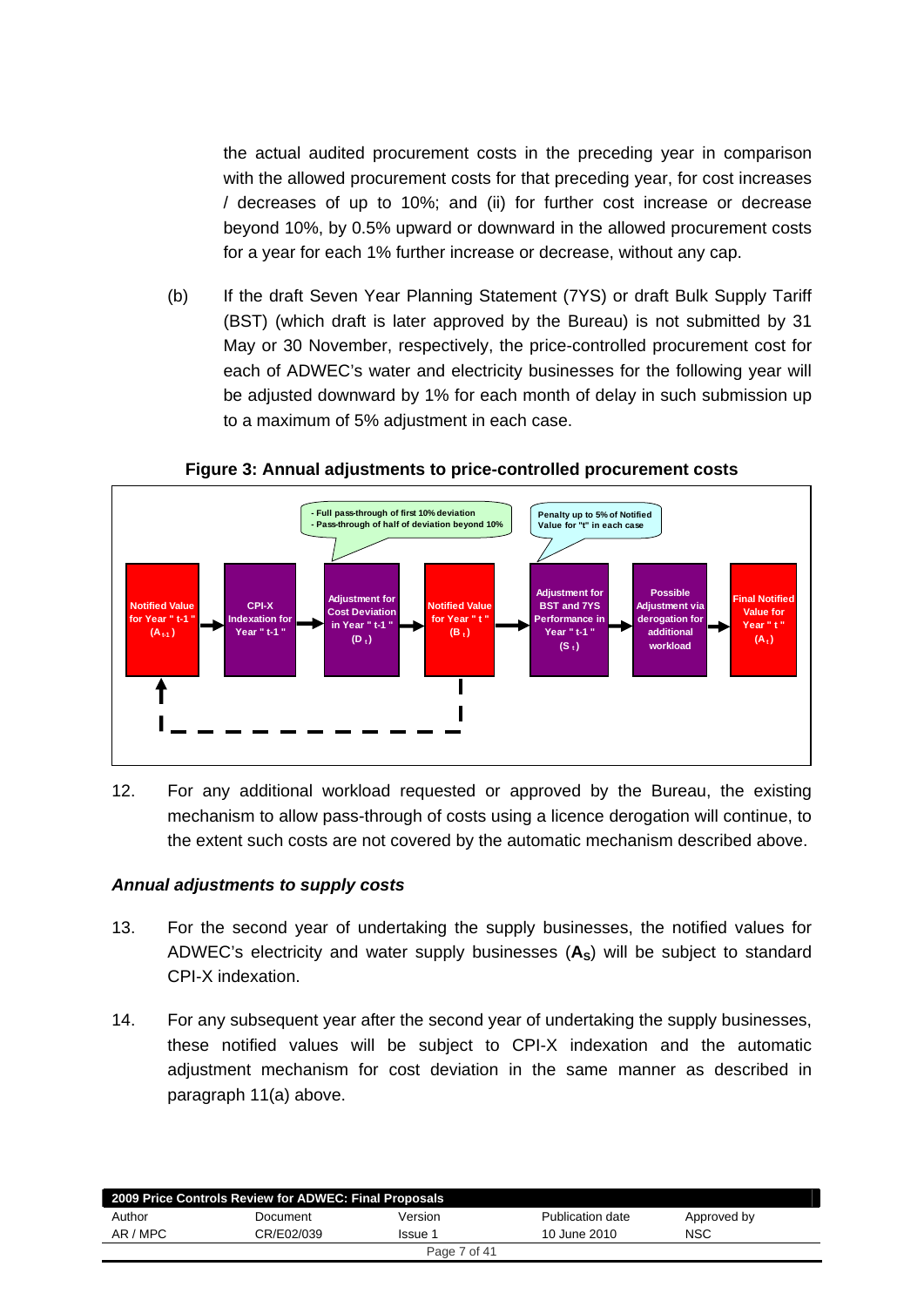#### *Other aspects of regulation*

- 15. Any subsidy requirement for a supply business (water or electricity, as the case may be) for a year will be calculated as the difference between the MAR and the tariff income for that supply business.
- 16. Each year ADWEC will retain (as retained earnings on its balance sheet) the first AED 100 million of any profits from its Unlicensed Activities. This will be adopted as the regulatory policy for 2010 onwards without any licence modification to this effect.
- 17. The new framework will apply for 5 years from 1 January 2010 (i.e., from 2010 to 2014) and will be reviewed and revised, if necessary, in 2014 for 2015 onwards.

#### *Performance Incentive Scheme (PIS)*

18. The PIS will be applied to the price controls for ADWEC's procurement businesses only. However, the Category A timeliness indicators will cover the performance of both the procurement and supply businesses. Our Final Proposals on the PIS are summarised in following two tables:

|                    | <b>Category A indicator</b>         | <b>Performance</b><br>target | <b>Incentive Rate</b> | <b>Bonuses /</b><br><b>Penalties</b> | <b>Cap on Bonuses /</b><br><b>Penalties</b> |
|--------------------|-------------------------------------|------------------------------|-----------------------|--------------------------------------|---------------------------------------------|
| <b>Electricity</b> | Timeliness of Audited SBA*          | 30 April                     | 35,000 AED/month      | Only penalty                         | 12 times incentive rate                     |
|                    | Timeliness of Audited PCR*          | 30 April                     | 35,000 AED/month      | Both bonus/penalty                   | 6/12 times incentive rate                   |
|                    | Timeliness of AIS*                  | 31 October                   | 105,000 AED/month     | Both bonus/penalty                   | 6/12 times incentive rate                   |
|                    | Accuracy of Peak Demand<br>Forecast | $+/-3%$                      | 70,000 AED/1%         | Both bonus/penalty                   | 1% of procurement cost                      |
| <b>Water</b>       | Timeliness of Audited SBA*          | 30 April                     | 37,000 AED/month      | Only penalty                         | 12 times incentive rate                     |
|                    | Timeliness of Audited PCR*          | 30 April                     | 37,000 AED/month      | Both bonus/penalty                   | 6/12 times incentive rate                   |
|                    | Timeliness of AIS*                  | 31 October                   | 112,000 AED/month     | Both bonus/penalty                   | 6/12 times incentive rate                   |
|                    | Accuracy of Peak Demand<br>Forecast | $+/-3%$                      | 74,000 AED/1%         | Both bonus/penalty                   | 1% of procurement cost                      |

#### **Table 2: Category A Indicators for ADWEC – Final Proposals**

Notes: SBAs = Separate Business Accounts; PCR = Price Control Return; AIS = Annual Information Submission

\* These timeliness indicators for the water or electricity procurement businesses also cover performance of the water or electricity

supply business, as the case may be.

#### **Table 3: Category B Indicators for ADWEC – Final Proposals**

| <b>Category B Indicator</b>                               | Cap on financial adjustments |
|-----------------------------------------------------------|------------------------------|
| <b>Generation Security Standard</b>                       | Overall cap of               |
| <b>Desalination Security Standard</b>                     | $1\%$                        |
| Interim profit & loss account timeliness                  | of procurement cost          |
| Annual future fuel supply requirement forecast submission | for each year                |

19. In addition to the revised incentive rates which will apply to ADWEC's performance or submission in 2011 and thereafter, and cover SBAs, PCRs and AIS for both the procurement and supply businesses, note the following main changes from the existing PIS (shown in RED font in the above tables):

|          | 2009 Price Controls Review for ADWEC: Final Proposals |              |                  |             |  |
|----------|-------------------------------------------------------|--------------|------------------|-------------|--|
| Author   | Document                                              | Version      | Publication date | Approved by |  |
| AR / MPC | CR/E02/039                                            | lssue 1      | 10 June 2010     | <b>NSC</b>  |  |
|          |                                                       | Page 8 of 41 |                  |             |  |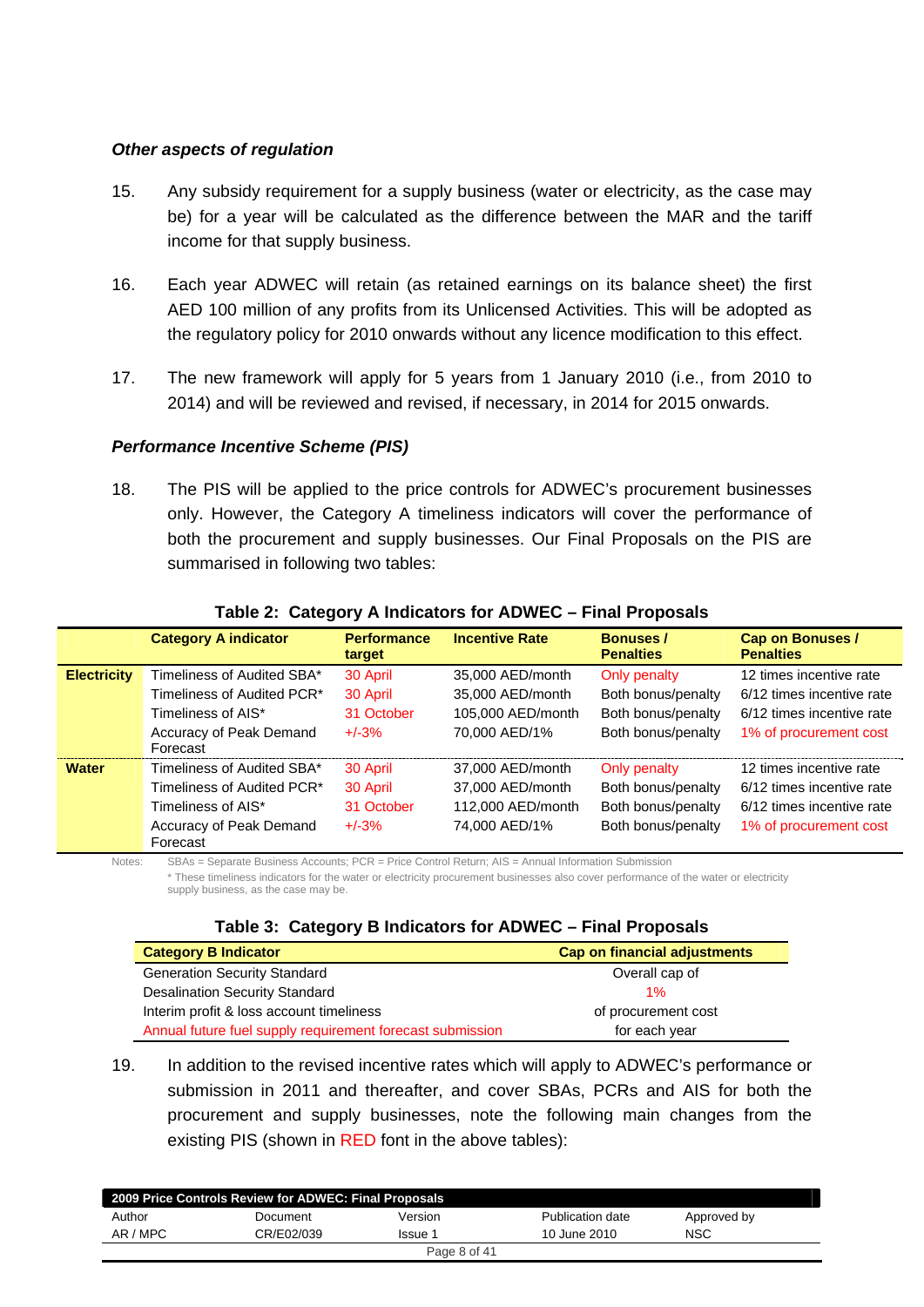- (a) Change in target dates for Category A timeliness indicators (consistent with recent changes for the network companies);
- (b) Penalty only (no bonus) for audited accounts related Category A indicator (consistent with recent changes for the network companies);
- (c) Targets for Category A demand forecasting accuracy indicators widened and expressed in percentage terms;
- (d) An individual cap on the bonus/penalty for Category A demand forecasting accuracy indicators (no need for an overall cap for Category A indicators);
- (e) An additional Category B indicator relating to fuel forecast submission; and
- (f) Reduction in overall cap on Category B indicators to 1% of procurement cost (consistent with recent changes for the network companies).
- 20. While the new price controls are proposed to take effect from 1 January 2010, we propose that the new targets and incentive rates for Category A indicators should apply to performance or submissions due in 2011 and onwards. That is, these indicators will remain subject to the PC3 targets and incentive rates for performance and submissions in 2010.

## **Changes from Draft Proposals**

21. The main differences between the Draft Proposals and the Final Proposals are summarised in the following table:

|          | 2009 Price Controls Review for ADWEC: Final Proposals |                |                  |             |  |
|----------|-------------------------------------------------------|----------------|------------------|-------------|--|
| Author   | Document                                              | Version        | Publication date | Approved by |  |
| AR / MPC | CR/E02/039                                            | <b>Issue 1</b> | 10 June 2010     | <b>NSC</b>  |  |
|          |                                                       | Page 9 of 41   |                  |             |  |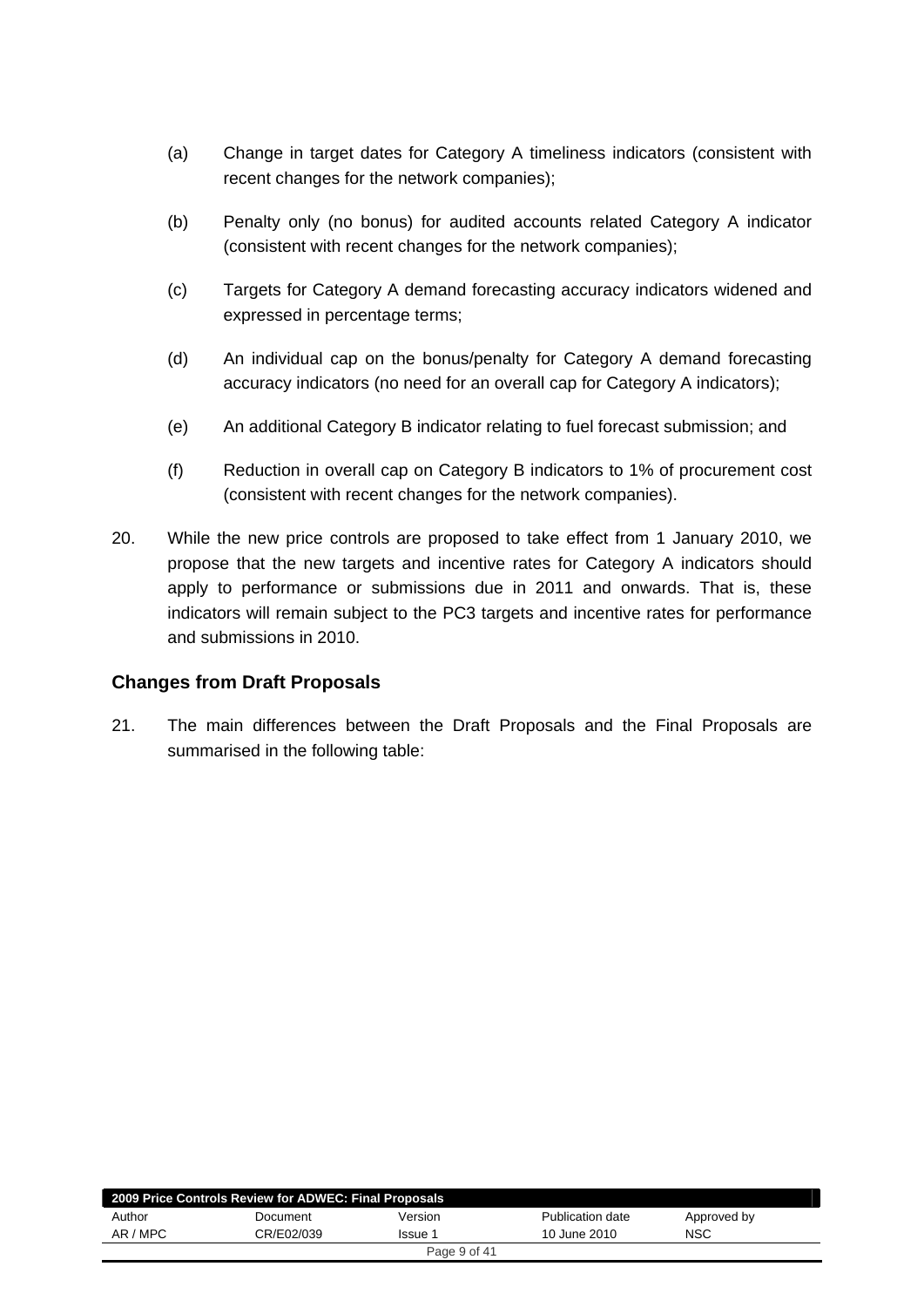| <b>Main feature</b>                                                                 | <b>Draft Proposals</b>                                                                                                                                                                                                                                     | <b>Final Proposals</b>                                                                                                                                                                                                                        |
|-------------------------------------------------------------------------------------|------------------------------------------------------------------------------------------------------------------------------------------------------------------------------------------------------------------------------------------------------------|-----------------------------------------------------------------------------------------------------------------------------------------------------------------------------------------------------------------------------------------------|
| <b>Scope of price controls</b>                                                      | Procurement businesses of Licensed Activities                                                                                                                                                                                                              | Procurement and supply businesses of<br><b>Licensed Activities</b>                                                                                                                                                                            |
| <b>Separation of controls</b>                                                       | Two separate controls: Electricity procurement;<br>Water procurement                                                                                                                                                                                       | Four separate controls: Electricity<br>procurement; Water procurement;<br>Electricity supply; Water supply                                                                                                                                    |
| Form and structure of supply<br>business price controls                             | Not discussed                                                                                                                                                                                                                                              | Various proposals made in line with<br>those for procurement controls                                                                                                                                                                         |
| Q term for procurement<br><b>business</b>                                           | Applied to performance of procurement<br>business only                                                                                                                                                                                                     | Applies to performance of both<br>procurement and supply businesses                                                                                                                                                                           |
| <b>2008 UAE CPI</b>                                                                 | Actual 112.30 (rounded off)                                                                                                                                                                                                                                | Actual 112.25 (latest published)                                                                                                                                                                                                              |
| <b>2009 UAE CPI</b>                                                                 | Assumed 113.07                                                                                                                                                                                                                                             | <b>Actual 114.00</b>                                                                                                                                                                                                                          |
| 2010 procurement cost<br>adjustment                                                 | To be adjusted for actual 2009 UAE CPI when<br>known                                                                                                                                                                                                       | No adjustment required                                                                                                                                                                                                                        |
| <b>Annual adjustment to</b><br>procurement cost for previous<br>year cost deviation | +/-10% for previous year cost deviation by<br>more than $+/- 10\%$                                                                                                                                                                                         | 1% for each 1% previous year cost<br>deviation up to 10%, and 0.5% for each<br>1% previous year cost deviation<br>thereafter, without any cap                                                                                                 |
| <b>Annual adjustment to</b><br>procurement cost for previous<br>year performance    | Based on the date of Bureau's approval of 7YS<br>or BST                                                                                                                                                                                                    | Based on the date of ADWEC's<br>submission of draft 7YS or BST which<br>is later approved                                                                                                                                                     |
| <b>Target dates for 7YS and BST</b>                                                 | 30 April and 17 December for Bureau's<br>approval                                                                                                                                                                                                          | 31 May and 30 November for ADWEC's<br>submission                                                                                                                                                                                              |
| <b>Treatment of profits from</b><br><b>Unlicensed Activities</b>                    | • Full retention of profits up to an adequate<br>capital base (assumed to be AED 2 billion)<br>• Thereafter 10% of profits up to AED 100<br>million per annum, with remaining profits to<br>be passed through under BST<br>• Requires licence modification | • No full retention of profits up to an<br>adequate capital base<br>• Retention of first AED 100 million per<br>annum of such profits<br>• Adopted as a regulatory policy with<br>no requirement for licence<br>modification for this purpose |
| Error margin for peak demand<br>forecasting accuracy Category<br>A indicator        | $+/-2%$                                                                                                                                                                                                                                                    | $+/-3%$                                                                                                                                                                                                                                       |
| <b>PIS targets and incentive rates</b><br>for Category A due in 2010                | Intended to be same as proposed for<br>subsequent years                                                                                                                                                                                                    | Same as applied for PC3 (2010 only)                                                                                                                                                                                                           |

# **Table 4: Summary of main changes from Draft Proposals**

|          | 2009 Price Controls Review for ADWEC: Final Proposals |               |                  |             |  |
|----------|-------------------------------------------------------|---------------|------------------|-------------|--|
| Author   | Document                                              | Version       | Publication date | Approved by |  |
| AR / MPC | CR/E02/039                                            | Issue 1       | 10 June 2010     | NSC         |  |
|          |                                                       | Page 10 of 41 |                  |             |  |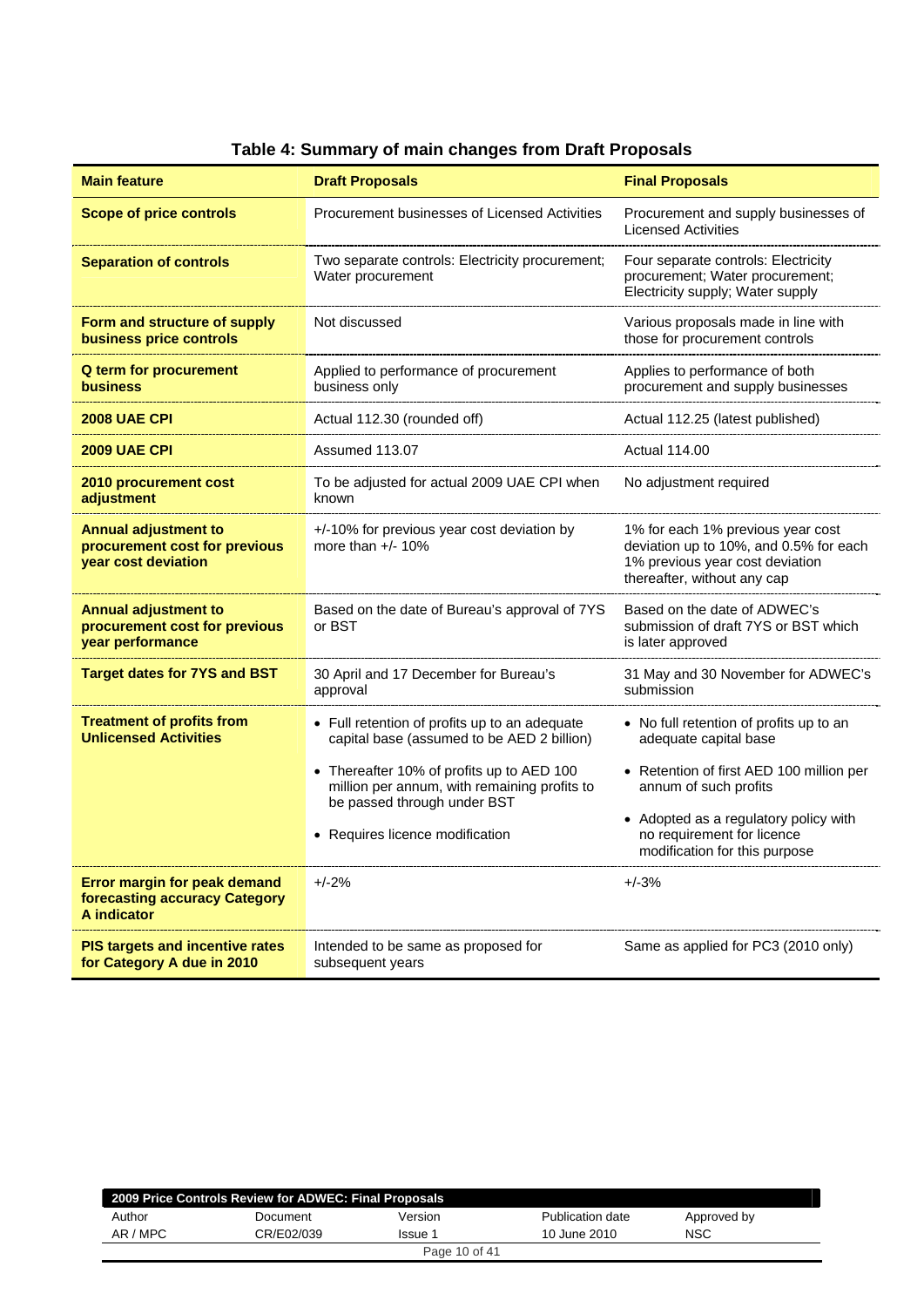# <span id="page-10-0"></span>**Background**

- 1.1 The water and electricity sector in the Emirate of Abu Dhabi is characterised by the single-buyer structure, whereby ADWEC purchases water and electricity from a number of production companies, both inside and outside the Emirate of Abu Dhabi, under the terms of long-term Power and Water Purchase Agreements (PWPAs). This water and electricity is then sold by ADWEC to the two distribution companies (AADC and ADDC) at Bulk Supply Tariffs (BSTs) (referred to as the "**Licensed Activities**") and to certain utilities outside the Emirate (referred to as the "**Unlicensed Activities**"). ADWEC also procures natural gas for the production companies.
- 1.2 Like other monopoly companies in the sector (AADC, ADDC, ADSSC, RASCO and TRANSCO), ADWEC has been subject to the CPI-X price controls set by the Bureau:
	- (a) The first price controls (PC1) set in 1999 ran for four years (1999-2002);
	- (b) The second price controls (PC2) applied for three years (2003-2005); and
	- (c) The third price controls (PC3) were set in 2005 for four years (2006-2009).
- 1.3 PC3 controls for ADWEC and the network companies in the sector were intended to apply until the end of 2009 and required new price controls from 1 January 2010. The Bureau published its Final Proposals for PC4 controls for the network companies on 4 November 2009.
- 1.4 In contrast to the network companies, ADWEC has a negligible capital base. However, the PWPAs mean that ADWEC handles an annual turnover of about AED 8 billion (in 2009) for its Licensed Activities, which is about 60% of the total turnover of the sector (about AED 13.5 billion in 2009). It undertakes two further important work streams each year; namely, preparation of the BST and the Seven-Year Statement (7YS), which have significant implications for the entire sector.
- 1.5 Further, ADWEC deals with the trading of electricity and water with other Emirates in the UAE (with a turnover of about AED 1.9 billion in 2009) and the GCC countries.

| 2009 Price Controls Review for ADWEC: Final Proposals |            |         |                  |             |
|-------------------------------------------------------|------------|---------|------------------|-------------|
| Author                                                | Document   | Version | Publication date | Approved by |
| AR / MPC                                              | CR/E02/039 | Issue 1 | 10 June 2010     | NSC         |
| Page 11 of 41                                         |            |         |                  |             |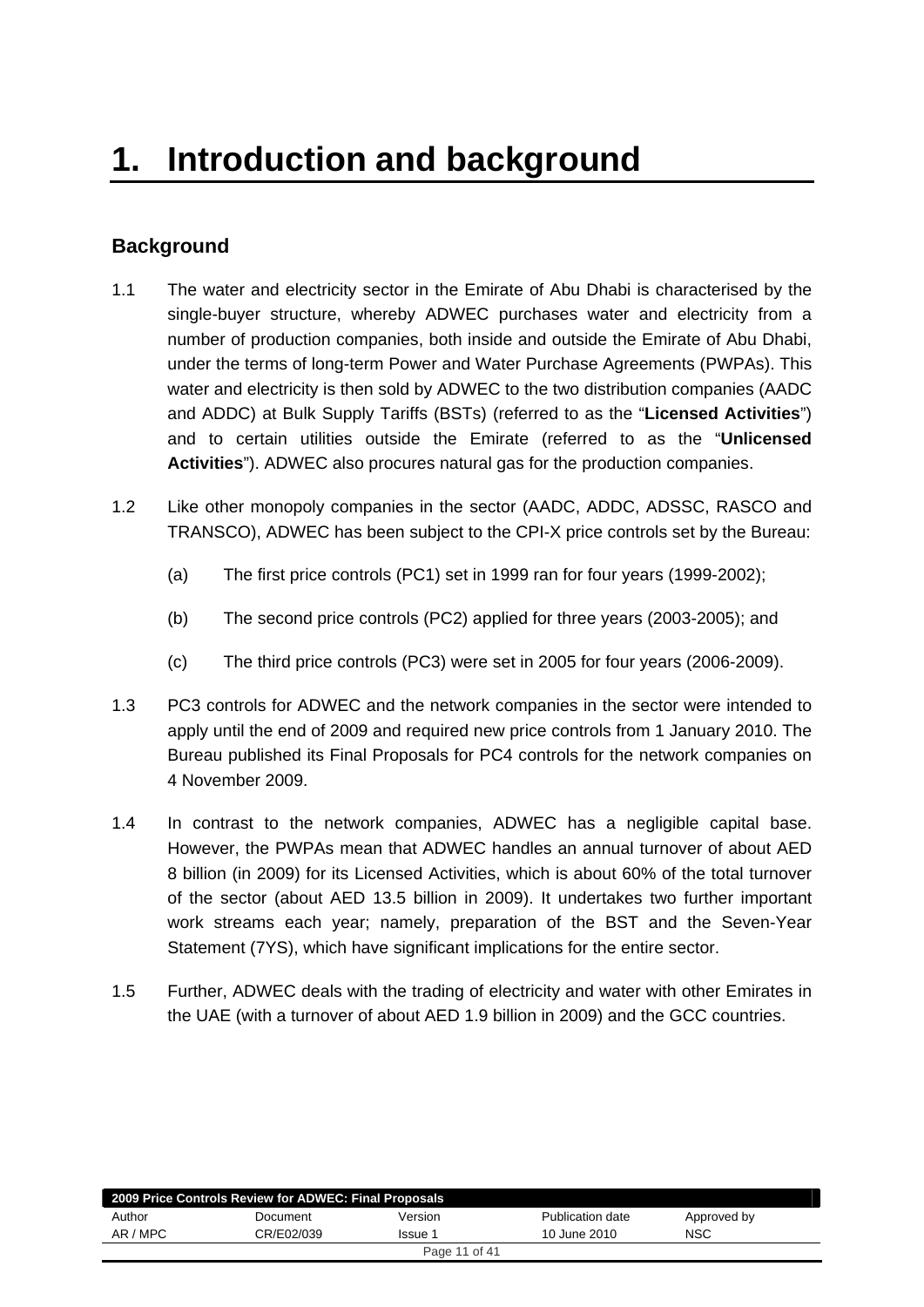# <span id="page-11-0"></span>**ADWEC's separate businesses**

## *Existing businesses*

- 1.6 ADWEC's licence presently defines two separate businesses; namely **electricity procurement business** and **water procurement business**; each one involving mainly the following:
	- (a) purchase of water or electricity from production plant;
	- (b) purchase of fuel for delivery to the production plant; and
	- (c) sale of water or electricity to the distribution companies.

### *New businesses*

- 1.7 The recently passed Law No (9) of 2009 which amended Law No (2) of 1998 expressly allows the Bureau to license entities to engage in multiple regulated activities. The Bureau has therefore proposed to license ADWEC to also undertake the regulated activity of supplying electricity and water to customers connected directly to the transmission system in the Emirate of Abu Dhabi. Supplies to customers outside the Emirate would continue to be Unlicensed Activities, requiring the Bureau's consent.
- 1.8 ADWEC will therefore have two new businesses within its Licensed Activities; namely, **electricity supply business** and **water supply business**; each one involving mainly the following within the Emirate of Abu Dhabi:
	- (a) purchase of water or electricity from ADWEC's procurement businesses; and
	- (b) sale of water or electricity to the transmission connected customers.

#### *Interaction between businesses*

1.9 The proposed supply businesses of ADWEC will be customers of its own procurement businesses. As in the case of the supply businesses of the two distribution companies, ADWEC's supply businesses will purchase water and electricity from the procurement businesses at BSTs and pay Transmission Use of System (TUoS) Charges to TRANSCO for using the transmission system for water and electricity supplies to the transmission connected customers. In addition to the tariff income from the transmission connected customers, ADWEC's supply businesses will also receive subsidy from the government in respect of transmission

|          | 2009 Price Controls Review for ADWEC: Final Proposals |               |                  |             |
|----------|-------------------------------------------------------|---------------|------------------|-------------|
| Author   | Document                                              | Version       | Publication date | Approved by |
| AR / MPC | CR/E02/039                                            | Issue 1       | 10 June 2010     | <b>NSC</b>  |
|          |                                                       | Page 12 of 41 |                  |             |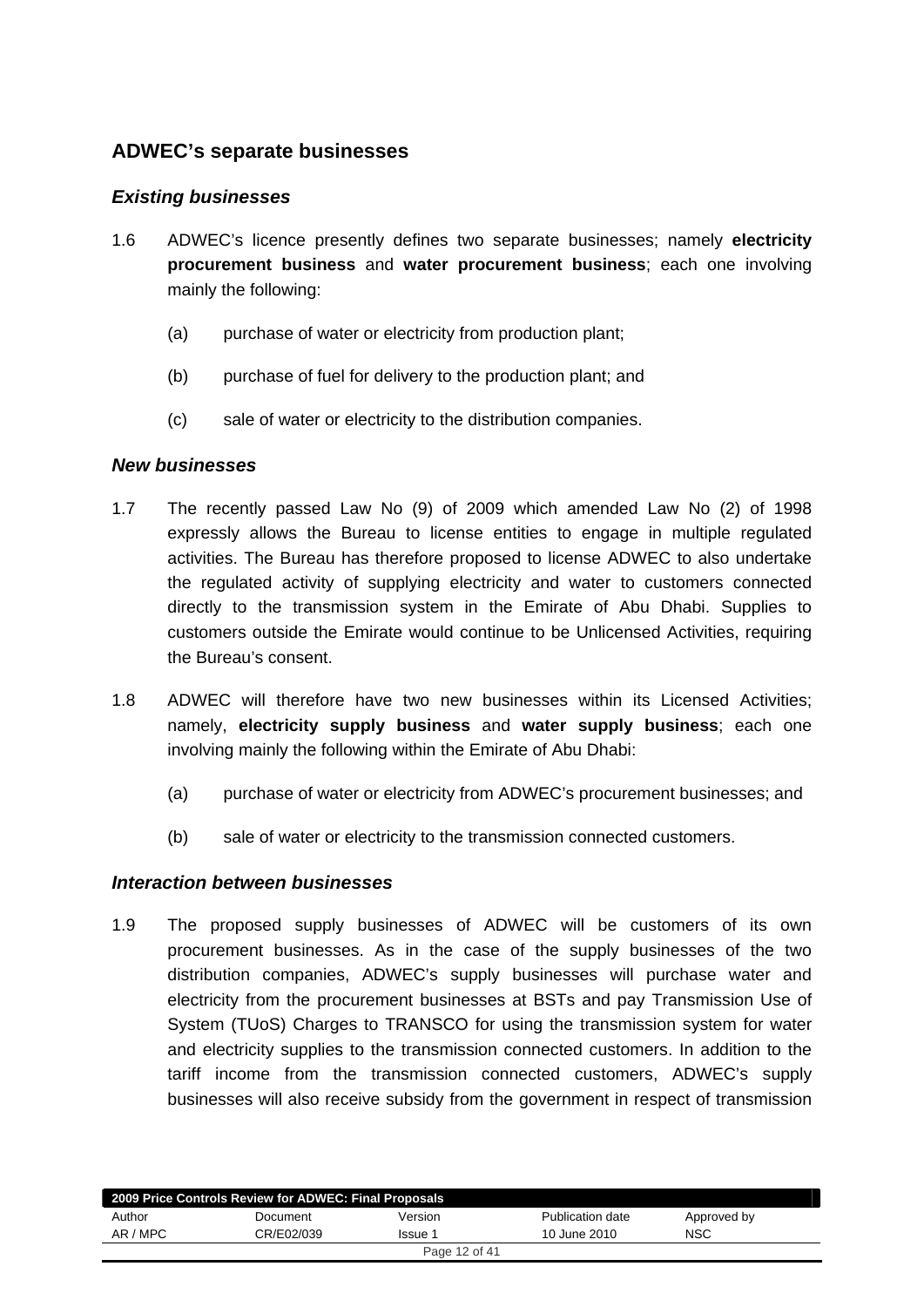connected customers which are subject to subsidised tariffs. These transactions are graphically presented in the following chart:



**Figure 1.1: Transactions between existing and new businesses** 

1.10 At present, ADWEC produces two types of audited statements each year separately for its procurement businesses: audited Separate Business Accounts (SBAs), allocating costs and incomes in accordance with the Bureau's guidelines, and audited Price Control Returns (PCRs) showing compliance against the price controls. The recently proposed new supply businesses for ADWEC would require SBAs and PCRs for each such business. This is necessary to ensure transparency and ringfencing of costs and subsidy within the businesses. The following charts summarise the main revenue and cost items of these businesses:



**Figure 1.2: Main cost and revenue items of ADWEC's licensed businesses** 

| 2009 Price Controls Review for ADWEC: Final Proposals |            |               |                  |             |  |
|-------------------------------------------------------|------------|---------------|------------------|-------------|--|
| Author                                                | Document   | Version       | Publication date | Approved by |  |
| AR / MPC                                              | CR/E02/039 | Issue 1       | 10 June 2010     | <b>NSC</b>  |  |
|                                                       |            | Page 13 of 41 |                  |             |  |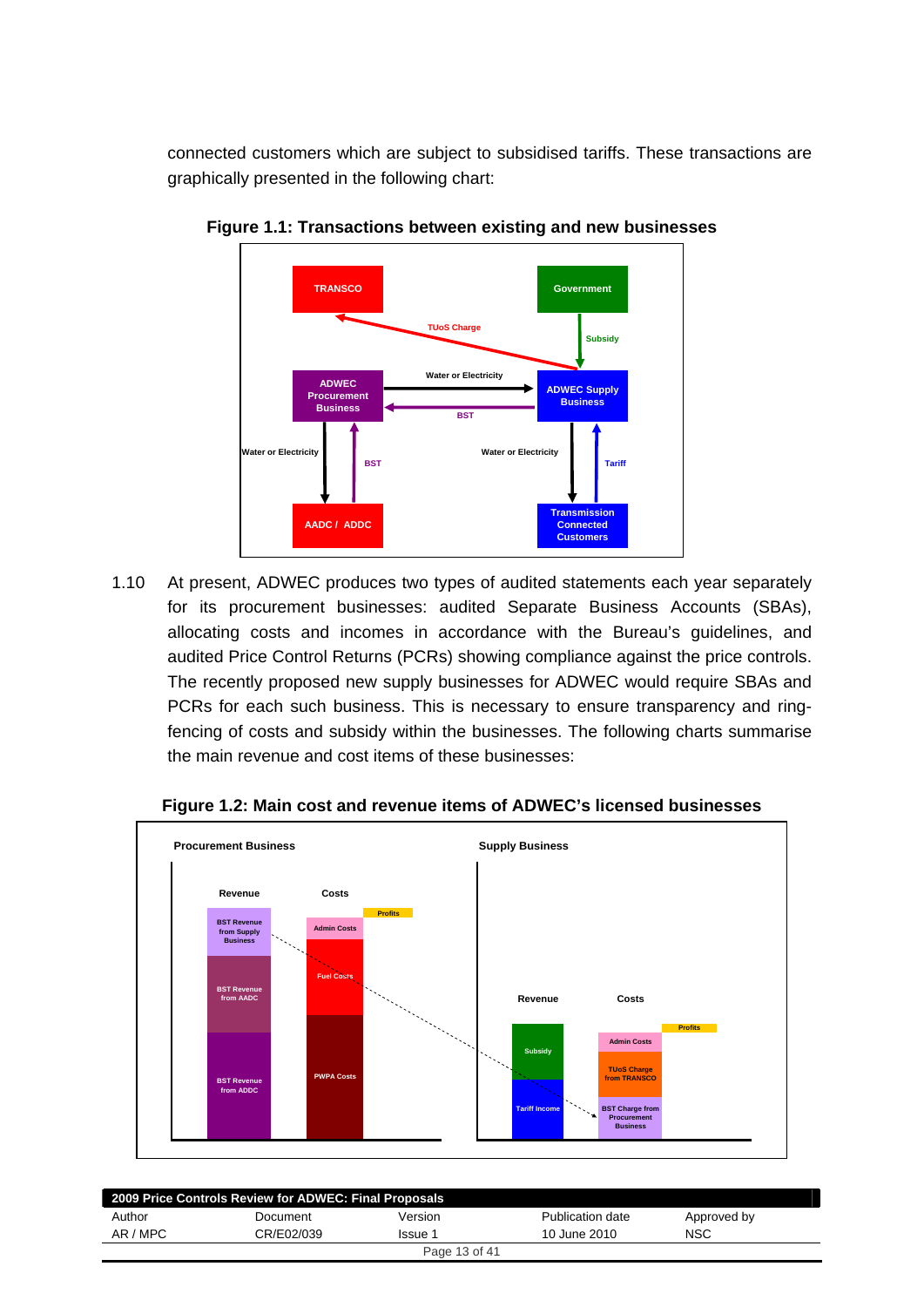# <span id="page-13-0"></span>**Previous price controls**

1.11 The price controls have been in the form of revenue caps, defining Maximum Allowed Revenue (MAR) for ADWEC's Licensed Activities (procurement businesses only), for each year of the price control duration as follows:

 $MAR = PWPA \text{ costs } + \text{Full costs } + A + Q - K$ 

where:

- (a) **PWPA and fuel costs** are the costs which are pass-through on an actual basis subject to ADWEC's economic purchasing obligation.
- (b) **'A'** is the price-controlled procurement cost or the notified value in UAE Dirhams (or AED) allowing ADWEC to recover its staff and other operating costs relating to the Licensed Activities. The notified value **'A'** is set by the Bureau for the first year of the control period and is then automatically adjusted each year according to the following formula for (i) the UAE Consumer Price Index (CPI) inflation for the previous year and (ii) an 'X' factor (zero to date) set by the Bureau:

$$
A_t = A_{t-1} \times (1 + ((CPI_t - X) / 100))
$$

- (c) **'Q'** is the revenue adjustment for performance during a year under the Performance Incentive Scheme (PIS), discussed in Section 4 of this paper.
- (d) **'K'** is the correction factor adjusting any over- or under-recovery of revenue in the preceding year.
- 1.12 There have been separate price controls for the water and electricity businesses of ADWEC's Licensed Activities. To date, the Licensed Activities have consisted solely of ADWEC's procurement businesses as mentioned earlier.
- 1.13 While Unlicensed Activities require the Bureau's prior consent (as per ADWEC's licence), these activities are not subject to any price controls by the Bureau and are financially ring-fenced to avoid any cross subsidy from Licensed Activities.
- 1.14 The following table summarises the allowed procurement costs or the notified values in the price controls for the recent years:

| 2009 Price Controls Review for ADWEC: Final Proposals |            |               |                  |             |  |
|-------------------------------------------------------|------------|---------------|------------------|-------------|--|
| Author                                                | Document   | Version       | Publication date | Approved by |  |
| AR / MPC                                              | CR/E02/039 | Issue 1       | 10 June 2010     | <b>NSC</b>  |  |
|                                                       |            | Page 14 of 41 |                  |             |  |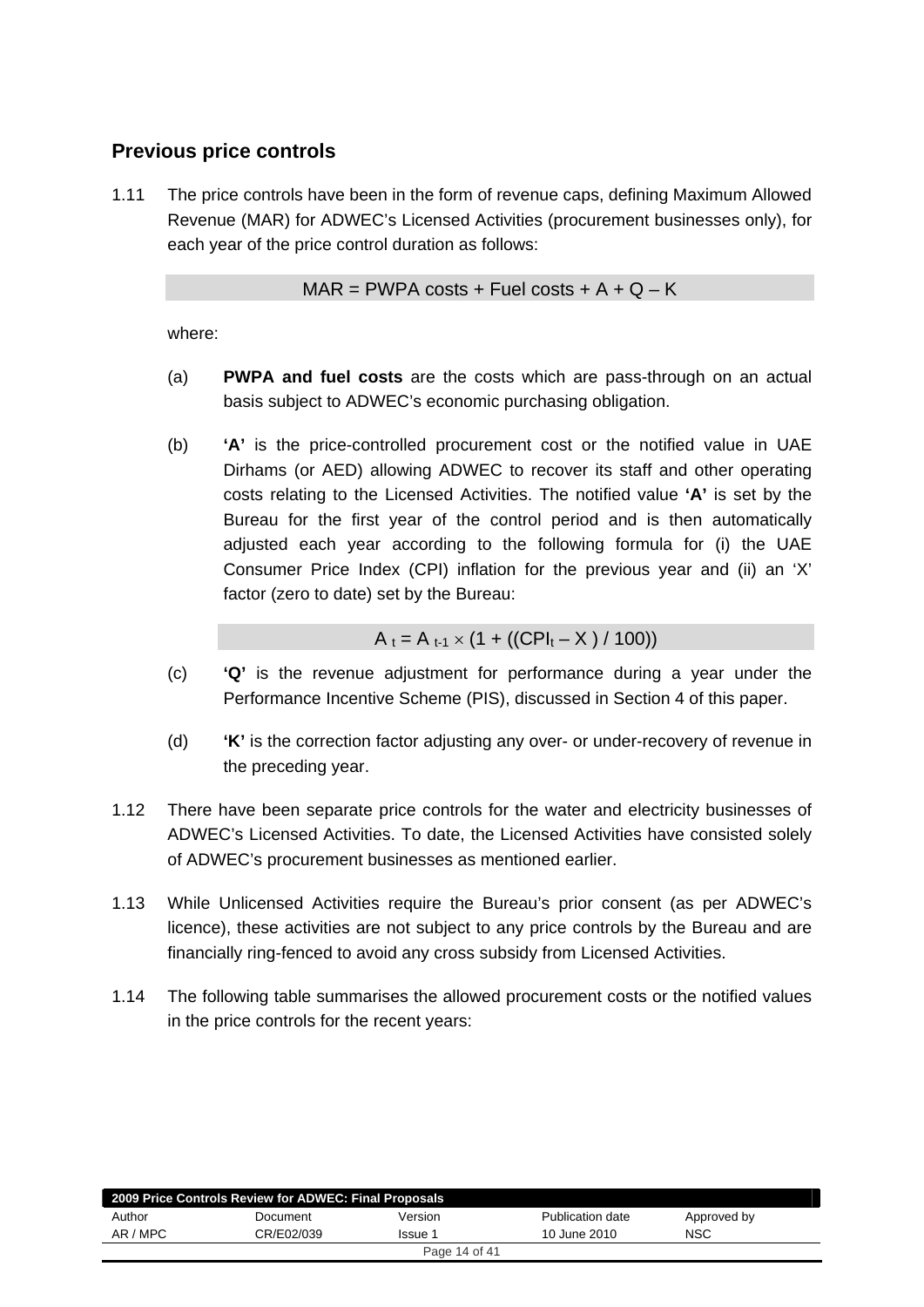<span id="page-14-0"></span>

|                                      |       | PC <sub>2</sub> |       |       |       | PC <sub>3</sub> |       |
|--------------------------------------|-------|-----------------|-------|-------|-------|-----------------|-------|
| <b>AED millions (nominal prices)</b> | 2003  | 2004            | 2005  | 2006  | 2007  | 2008            | 2009  |
| Electricity procurement cost         |       |                 |       | 11.80 | 12.90 | 14.33           | 16.09 |
| Water procurement cost               |       |                 |       | 7.56  | 8.26  | 9.18            | 10.31 |
| <b>Total procurement cost</b>        | 10.72 | 11.05           | 11.61 | 19.36 | 21.16 | 23.51           | 26.40 |

**Table 1.1: Notified values 'A' for procurement businesses to date** 

Source: Company's audited PCRs

1.15 As shown in **Table 1.2** below, ADWEC's actual procurement cost (in nominal prices) for its Licensed Activities as reported in its accounts increased from about AED 9 million in 2003 to over AED 36 million in 2008 i.e., an increase at an average rate of about 32% per annum:

| <b>AED millions (nominal prices)</b> | 2003 | 2004 | 2005  | 2006  | 2007  | 2008  |
|--------------------------------------|------|------|-------|-------|-------|-------|
| Staff costs                          | 6.87 | 6.54 | 7.25  | 7.97  | 11.63 | 16.55 |
| Administrative and other expenses    | 2.20 | 3.22 | 5.90  | 6.86  | 14.01 | 19.86 |
| <b>Depreciation</b>                  | 0.14 | 0.16 | 0.12  | 0.13  | 0.04  | 0.10  |
| Total                                | 9.22 | 9.91 | 13.28 | 14.95 | 25.69 | 36.51 |

#### **Table 1.2: ADWEC's actual procurement costs (water and electricity combined)**

Source: Company's audited SBAs.

1.17 The above two tables show that ADWEC had been managing its actual costs quite successfully against the procurement cost allowed under its price controls until 2007. However, recently, its actual costs have increased significantly as compared to the allowed procurement costs and are projected to increase further in the near future. In 2008, its actual costs reached AED 36.5 million (in nominal prices) as compared to the allowed procurement costs of AED 23.5 million for Licensed Activities. We understand that such an increase has been mainly due to the personnel policy changes for ADWEA group of companies during recent years of economic growth in the UAE combined with increases in ADWEC's workload.

## **2009 price controls review**

1.18 The previous PC3 price controls for ADWEC were intended to apply until the end of 2009. The new price controls were therefore required for 2010 onwards.

|          | 2009 Price Controls Review for ADWEC: Final Proposals |               |                  |             |  |
|----------|-------------------------------------------------------|---------------|------------------|-------------|--|
| Author   | Document                                              | Version       | Publication date | Approved by |  |
| AR / MPC | CR/E02/039                                            | Issue 1       | 10 June 2010     | <b>NSC</b>  |  |
|          |                                                       | Page 15 of 41 |                  |             |  |

<sup>1.16</sup> Recently, administrative and other expenses have accounted for the majority (about 55%) of ADWEC's actual procurement cost, with the remaining (about 45%) accounted for by the staff costs. Depreciation accounts for a very small proportion. Each of the electricity and water businesses contributes about half of these procurement costs.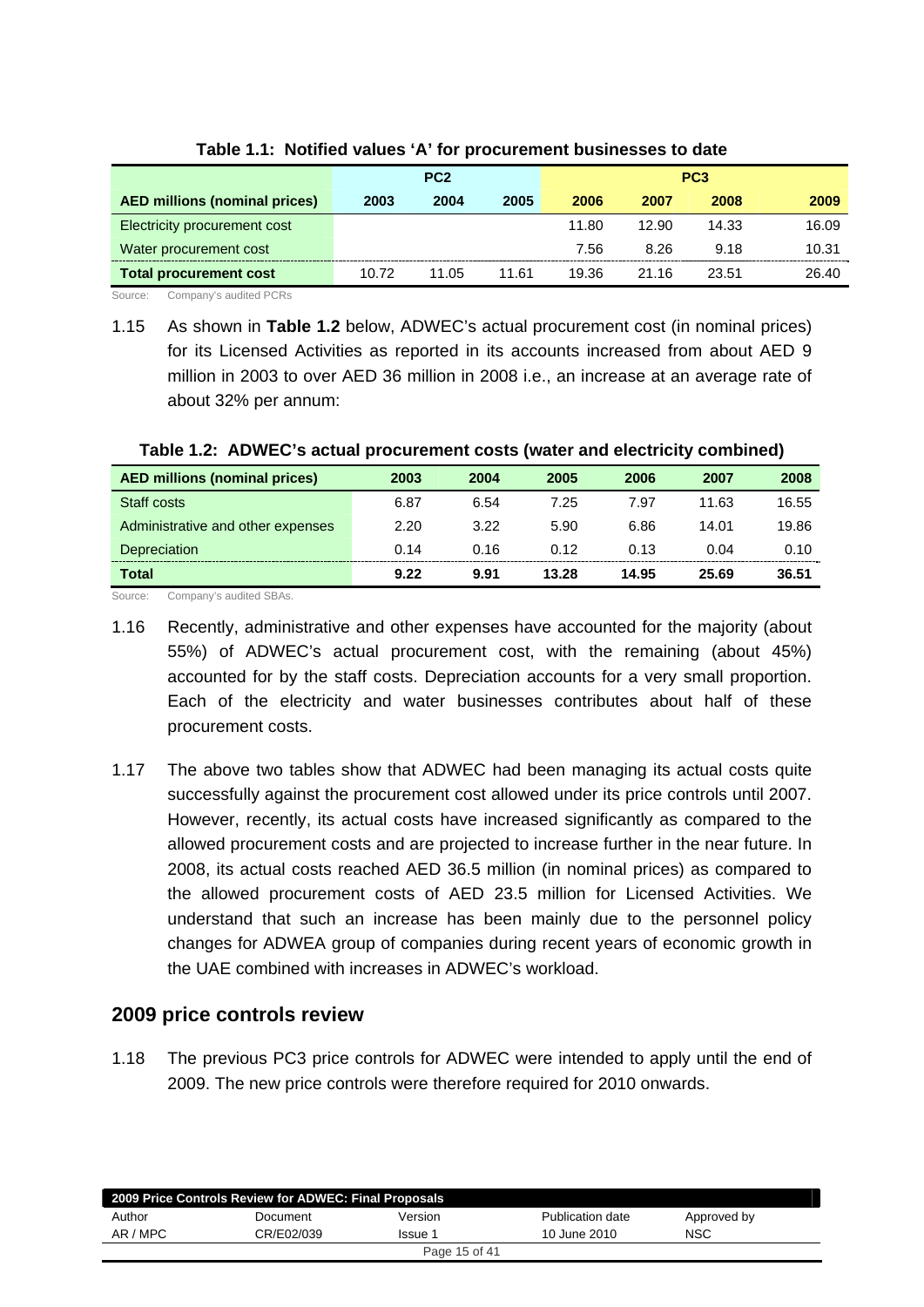1.19 In November 2008, the Bureau commenced the present consultation process to set the new price controls by publishing the First Consultation Proposals. This was followed by our Second Consultation Paper in March 2009. Due to the delay in receiving a response from ADWEC to the Second Consultation Paper, the Draft Proposals for ADWEC were deferred until after the completion of the price controls review for the network companies (January 2010). We received generally supportive responses from ADWEC to these papers. The table below summarises the progress of this process to date:

| <b>Actual Date</b> | Task                                                            |
|--------------------|-----------------------------------------------------------------|
| 18 November 2008   | Bureau published First Consultation Paper                       |
| 26 March 2009      | Bureau published Second Consultation Paper                      |
| 28 June 2009       | Meeting held between Bureau and ADWEC                           |
| 13 August 2009     | ADWEC response to Second Consultation Paper                     |
| 21 January 2010    | Bureau published Draft Proposals                                |
| 7 March 2010       | ADWEC response to Draft Proposals                               |
| 29 March 2010      | Meeting held between Bureau and ADWEC                           |
| 6 April 2010       | Bureau response to ADWEC on proposed changes to Draft Proposals |
| 10 June 2010       | Bureau publishes Final Proposals                                |

**Table 1.3: Progress to date on 2009 Price Controls Review for ADWEC** 

- 1.20 ADWEC's response dated 7 March 2010 and the discussion at the recent meeting held on 29 March 2010 are discussed in the relevant sections of this document. We have given due consideration to these responses and modified our Final Proposals in a number of areas as a result.
- 1.21 The proposed licence modification that gives effect to these Final Proposals (along with the introduction of licensed supply business for customers connected directly to the transmission system in the Emirate of Abu Dhabi) is being issued to ADWEC separately. ADWEC is required to communicate to the Bureau its acceptance or otherwise of the proposed licence modifications by **22 July 2010**. If accepted by the above date, these proposals will come into effect on 1 January 2010. Otherwise, the existing licence will remain in force until such time as it is modified.

| <b>Target Date</b> | Task                                                             |
|--------------------|------------------------------------------------------------------|
| 10 June 2010       | Bureau issues draft licence modification to ADWEC                |
| 22 July 2010       | ADWEC to respond to Final Proposals / draft licence modification |
| 1 January 2010     | New price controls to take effect                                |

**Table 1.4: Remaining timetable for 2009 Price Controls Review for ADWEC** 

| 2009 Price Controls Review for ADWEC: Final Proposals |            |         |                  |             |  |  |  |
|-------------------------------------------------------|------------|---------|------------------|-------------|--|--|--|
| Author                                                | Document   | Version | Publication date | Approved by |  |  |  |
| AR / MPC                                              | CR/E02/039 | Issue 1 | 10 June 2010     | <b>NSC</b>  |  |  |  |
| Page 16 of 41                                         |            |         |                  |             |  |  |  |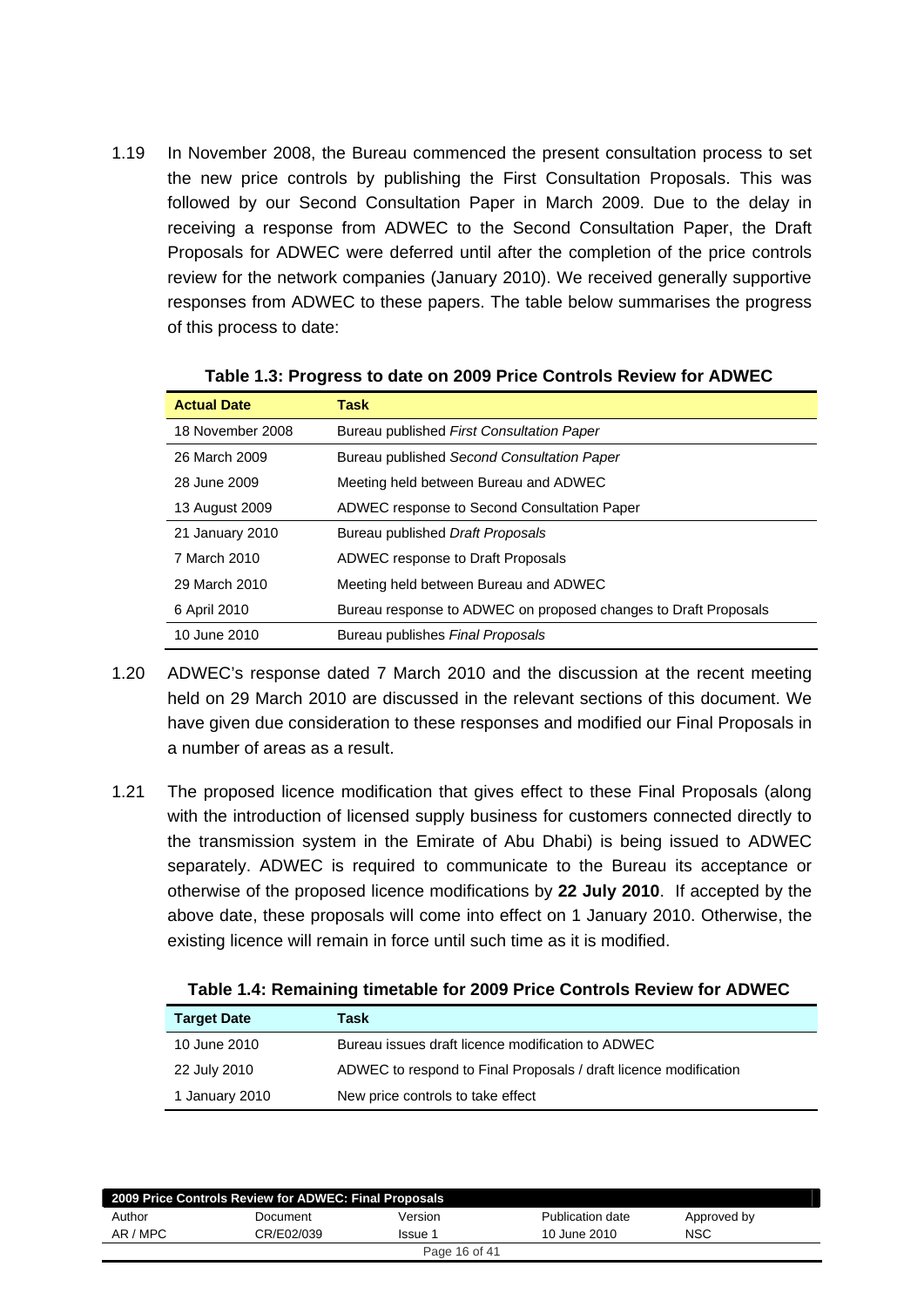# <span id="page-16-0"></span>**Structure of this document**

- 1.22 The remainder of this document is structured as follows:
	- (a) **Section 2** discusses the form of the new controls, including their type, structure, scope and duration and the future review process;
	- (b) **Section 3** describes our price control calculations; and
	- (c) **Section 4** sets out our proposal on the PIS scheme for the new controls.

| 2009 Price Controls Review for ADWEC: Final Proposals |            |               |                  |             |  |  |
|-------------------------------------------------------|------------|---------------|------------------|-------------|--|--|
| Author                                                | Document   | Version       | Publication date | Approved by |  |  |
| AR / MPC                                              | CR/E02/039 | Issue 1       | 10 June 2010     | <b>NSC</b>  |  |  |
|                                                       |            | Page 17 of 41 |                  |             |  |  |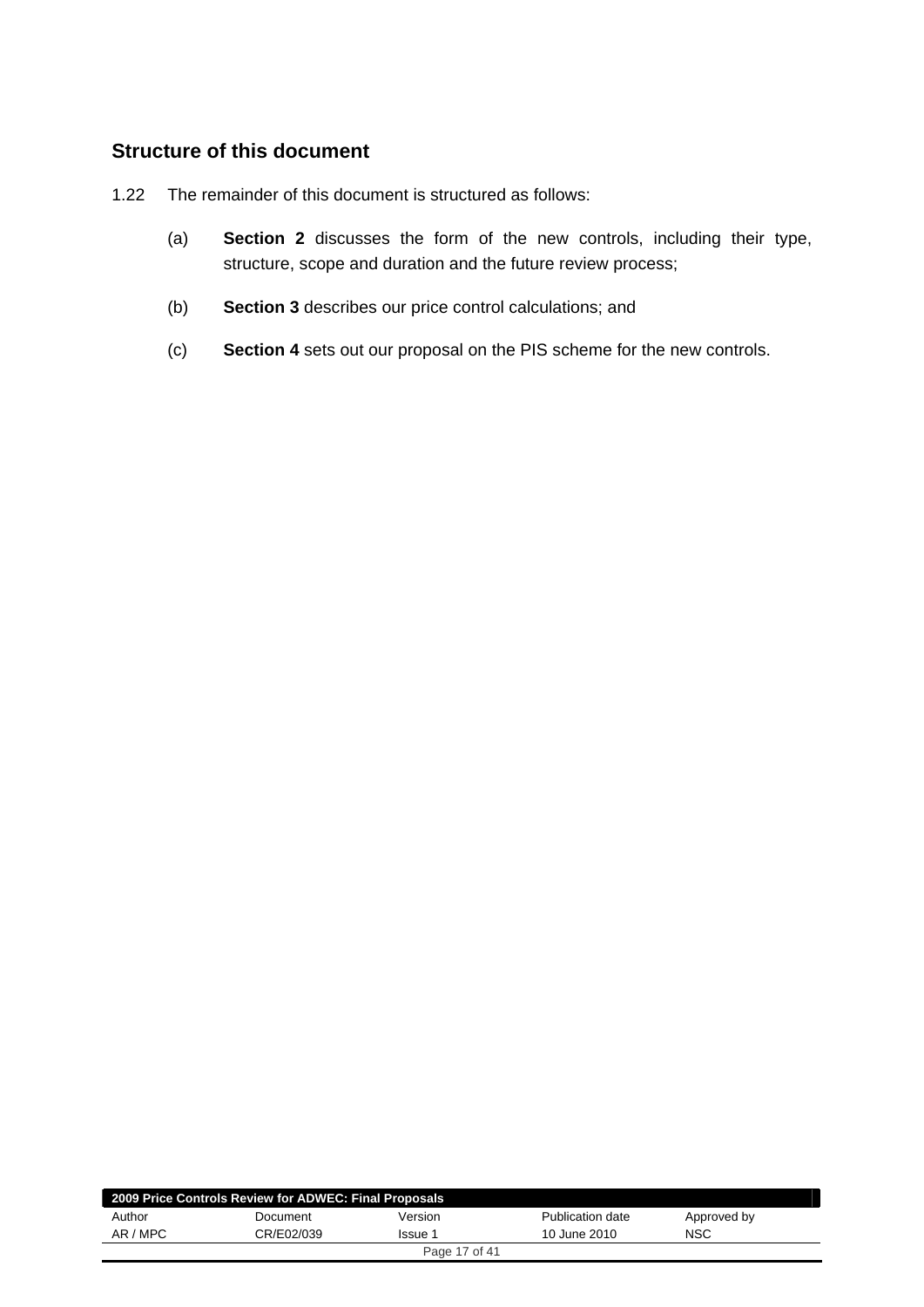# <span id="page-17-0"></span>**Introduction**

- 2.1 Earlier consultation papers described ADWEC's procurement business as different in nature to that of the network companies and listed some uncertainties and risks that ADWEC has limited financial capability to manage. We therefore considered it to be appropriate for ADWEC to have a more flexible control structure than the network companies. It was suggested that the main structure of the MAR formula for ADWEC may remain the same as at present (see Section 1). However, the notified value "A" can be adjusted on an annual basis to reflect ADWEC's performance or requirements – rather than CPI adjustment only as at present.
- 2.2 Under the new framework, the following elements of the current framework for ADWEC's price controls were suggested to be retained, given their desirable features and their consistency over time and among sector companies:
	- (a) Current MAR formula structure;
	- (b) Current pass-through treatment of PWPA and fuel costs;
	- (c) Current separation of controls between water and electricity businesses;
	- (d) Current scope of controls (i.e., covering only the Licensed Activities);
	- (e) Current PIS, with certain necessary changes;
	- (f) Current scope of price-controlled procurement costs to cover staff costs, depreciation, administrative expenses, and a nominal profit element;
	- (g) Current periodic review to reset the price-controlled procurement costs for a control period (3 to 5 years); and
	- (h) Current automatic annual CPI-X indexation of such costs.
- 2.3 This Section 2 summarises our Draft Proposals and ADWEC's response to the Draft Proposals. It then discusses the proposed introduction of separate price controls for the recently proposed new supply businesses for ADWEC's Licensed Activities and the resulting MAR formulae for procurement and supply businesses. Finally, this section sets out our Final Proposals on the form of new price controls for ADWEC in relation to both the existing procurement businesses and the new supply businesses.

| 2009 Price Controls Review for ADWEC: Final Proposals |            |               |                  |             |  |  |
|-------------------------------------------------------|------------|---------------|------------------|-------------|--|--|
| Author                                                | Document   | Version       | Publication date | Approved by |  |  |
| AR / MPC                                              | CR/E02/039 | Issue 1       | 10 June 2010     | NSC         |  |  |
|                                                       |            | Page 18 of 41 |                  |             |  |  |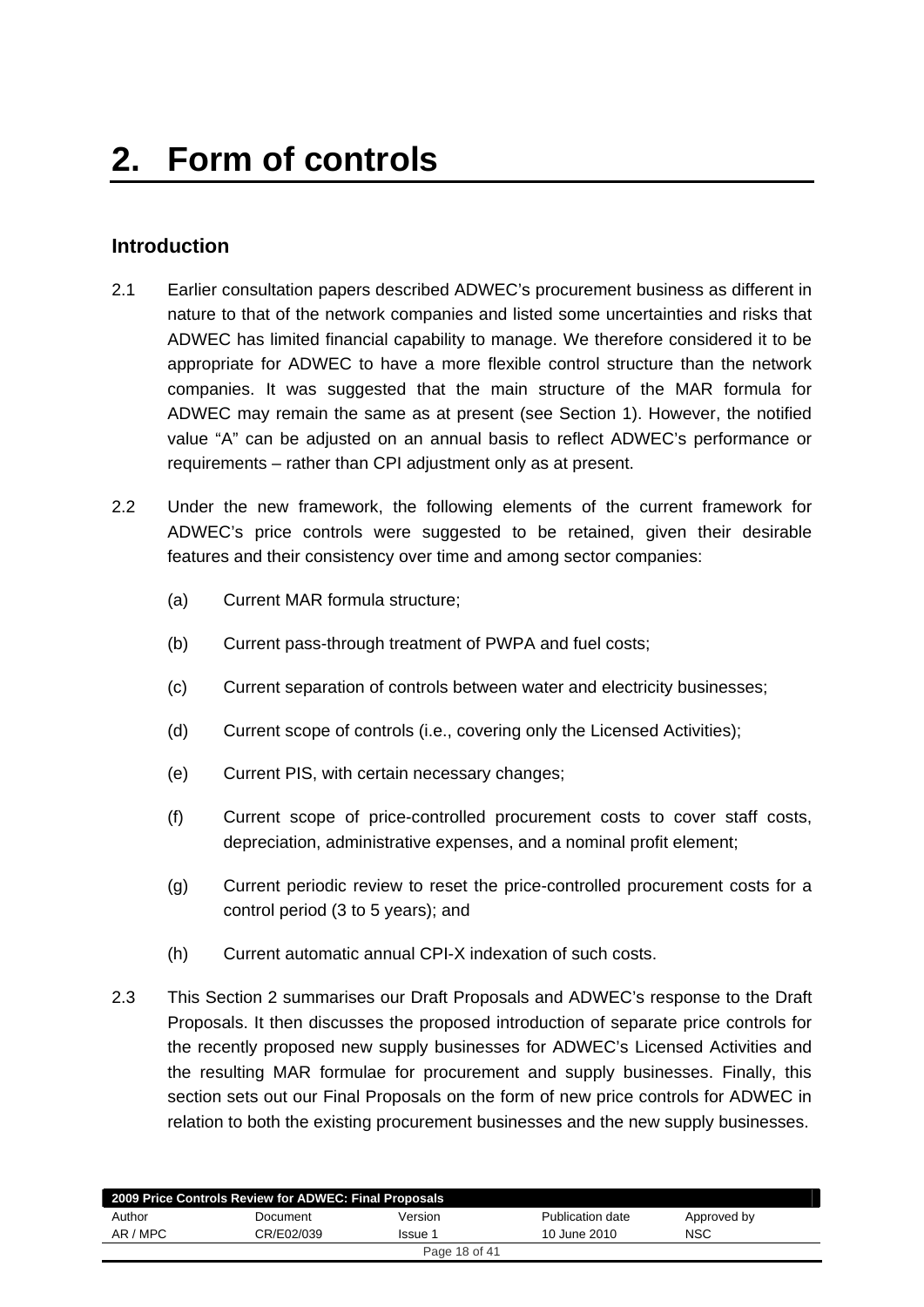# <span id="page-18-0"></span>**Draft Proposals**

- 2.4 In the Draft Proposals, we proposed the following framework for ADWEC's price controls focusing on its procurement businesses:
	- (a) The price-controlled procurement costs for ADWEC's electricity and water businesses separately for 2010 onwards would be as calculated in Section 3 of the Draft Proposals (i.e., AED 20.99 million and AED 22.31 million, respectively, in 2010 prices).
	- (b) If ADWEC's actual audited procurement costs for a year were higher or lower than its price-controlled procurement cost for that year by more than 10%, the price-controlled procurement cost applicable otherwise for the following year would be adjusted upward or downward by 10%. In this regard:
		- (i) the price controlled procurement cost applicable otherwise would mean the price-controlled procurement cost as adjusted by CPI-X indexation but before other annual adjustments for that year (e.g., for BST and 7YS under paragraph (c) below); and
		- (ii) the actual audited procurement cost will comprise the following expenses from audited income statement for the water or electricity business (as the case may be) of the Licensed Activities: (A) staff costs; (B) depreciation; and (C) administrative and other expenses.

This was designed to provide the flexibility to address the risks and uncertainties (including increase in staff costs and allowances) to which ADWEC is exposed as well as the incentives to reduce costs.

(c) If the BST or 7YS were not approved by the Bureau by 17 December or 30 April, respectively, the price-controlled procurement cost for each of ADWEC's water and electricity businesses for the following year would be adjusted downward by 5% in each case.

This reflected the fact that the costs of meeting these obligations in a timely manner are already financed in the allowed procurement costs. It was explained that ADWEC would agree with the Bureau a timetable to be followed for the submission of the draft BST leaflet and draft 7YS statement, for our review and comments on such drafts, and submission of the final draft leaflet/statement addressing such comments.

(d) For any additional workload or obligation requested or approved by the Bureau, the existing mechanism to allow pass-through of related costs (once

| 2009 Price Controls Review for ADWEC: Final Proposals |            |               |                  |             |  |  |
|-------------------------------------------------------|------------|---------------|------------------|-------------|--|--|
| Author                                                | Document   | Version       | Publication date | Approved by |  |  |
| AR / MPC                                              | CR/E02/039 | Issue 1       | 10 June 2010     | NSC         |  |  |
|                                                       |            | Page 19 of 41 |                  |             |  |  |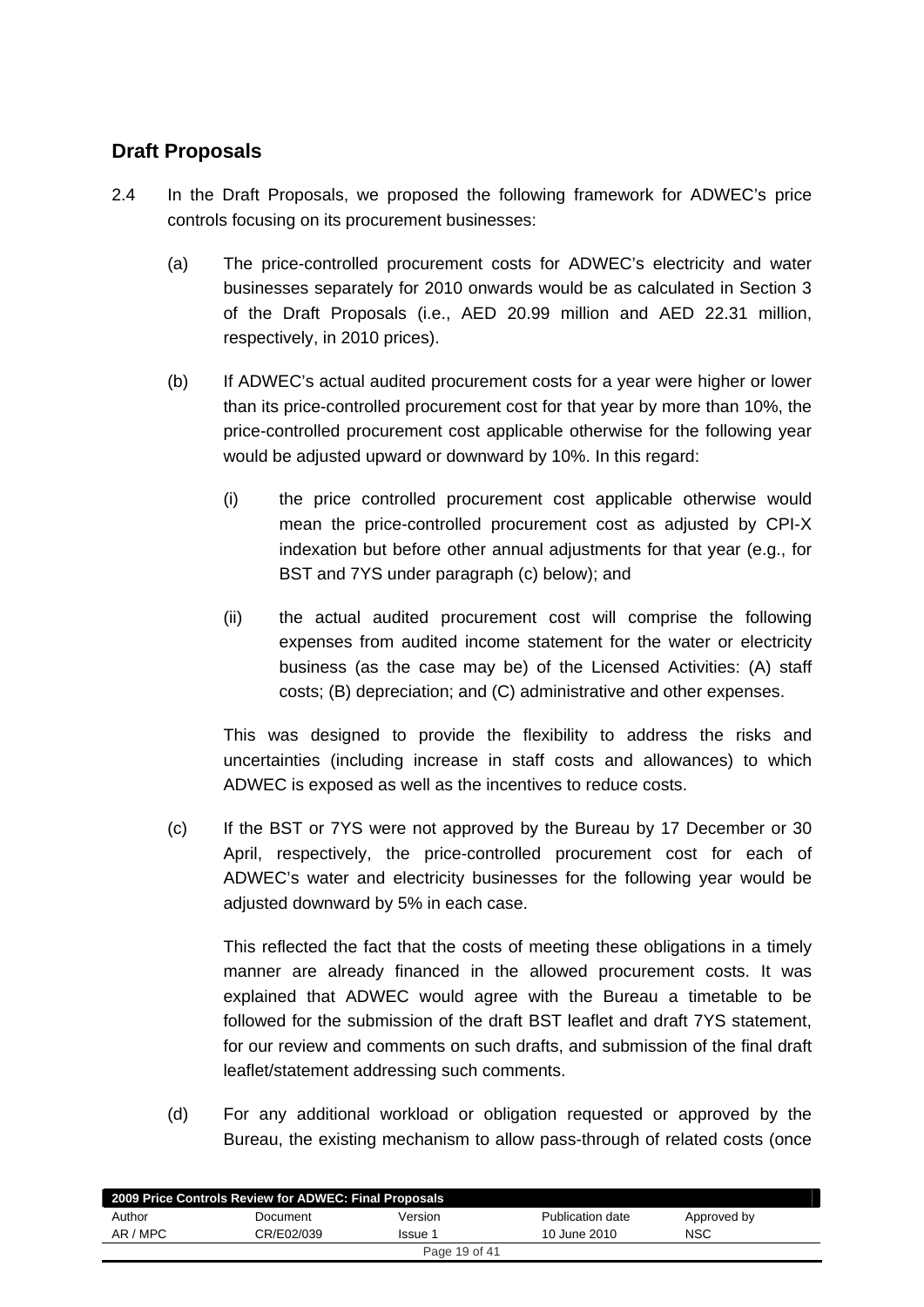<span id="page-19-0"></span>the actual costs are known) using a licence Derogation issued by the Bureau would continue.

(e) In respect of any profits from its Unlicensed Activities each year, we proposed that ADWEC should retain these profits as retained earnings in its balance sheet (not distributed to shareholders) until it has adequate working capital to back the risks to which it is exposed. For the purpose of the Draft Proposals, we assumed that ADWEC requires AED 2 billion in retained earnings (aggregate across all businesses) to back such risks.

We proposed that once ADWEC is adequately capitalised, ADWEC would thereafter retain (as retained earnings on its balance sheet) 10% of any profits from its Unlicensed Activities up to a maximum of AED 100 million per annum. The remaining profit would then have been passed on to the customers through the following year's BST (or BST Exceptional Charges) once the audited accounts confirming such profits are available. In the Draft Proposals, we therefore proposed a new term "B" to be introduced into ADWEC's MAR formulae for Licensed Activities to allow this profit sharing.

(f) The new framework would apply for 5 years commencing from 1 January 2010 (i.e., from 2010 to 2014) and would be reviewed and revised, if necessary, in 2014 to apply for 2015 onwards.

It was explained that the proposed framework may in theory enable the controls to continue indefinitely. However, a periodic review of the price controls, as at present, is required to improve the framework based on the experience over a period and to reset the price-controlled procurement costs based on the latest information. This would allow the Bureau and ADWEC to address any uncertainties faced by ADWEC and to incorporate adjustments which may become permanent and would therefore be better reflected in the framework rather than be addressed through annual adjustments in future.

# **ADWEC's response to Draft Proposals**

- 2.5 In its response dated 7 March 2010 to the Draft Proposals and subsequent meeting on 29 March 2010, ADWEC supported various suggestions made in the paper but made alternative proposals on some aspects of the price controls, as summarised below:
	- (a) ADWEC welcomed the Bureau's proposed treatment of the profits from ADWEC's Unlicensed Activities as a means to build up its capital reserves to

| 2009 Price Controls Review for ADWEC: Final Proposals |            |         |                  |             |  |  |
|-------------------------------------------------------|------------|---------|------------------|-------------|--|--|
| Author                                                | Document   | Version | Publication date | Approved by |  |  |
| AR / MPC                                              | CR/E02/039 | Issue 1 | 10 June 2010     | <b>NSC</b>  |  |  |
| Page 20 of 41                                         |            |         |                  |             |  |  |
|                                                       |            |         |                  |             |  |  |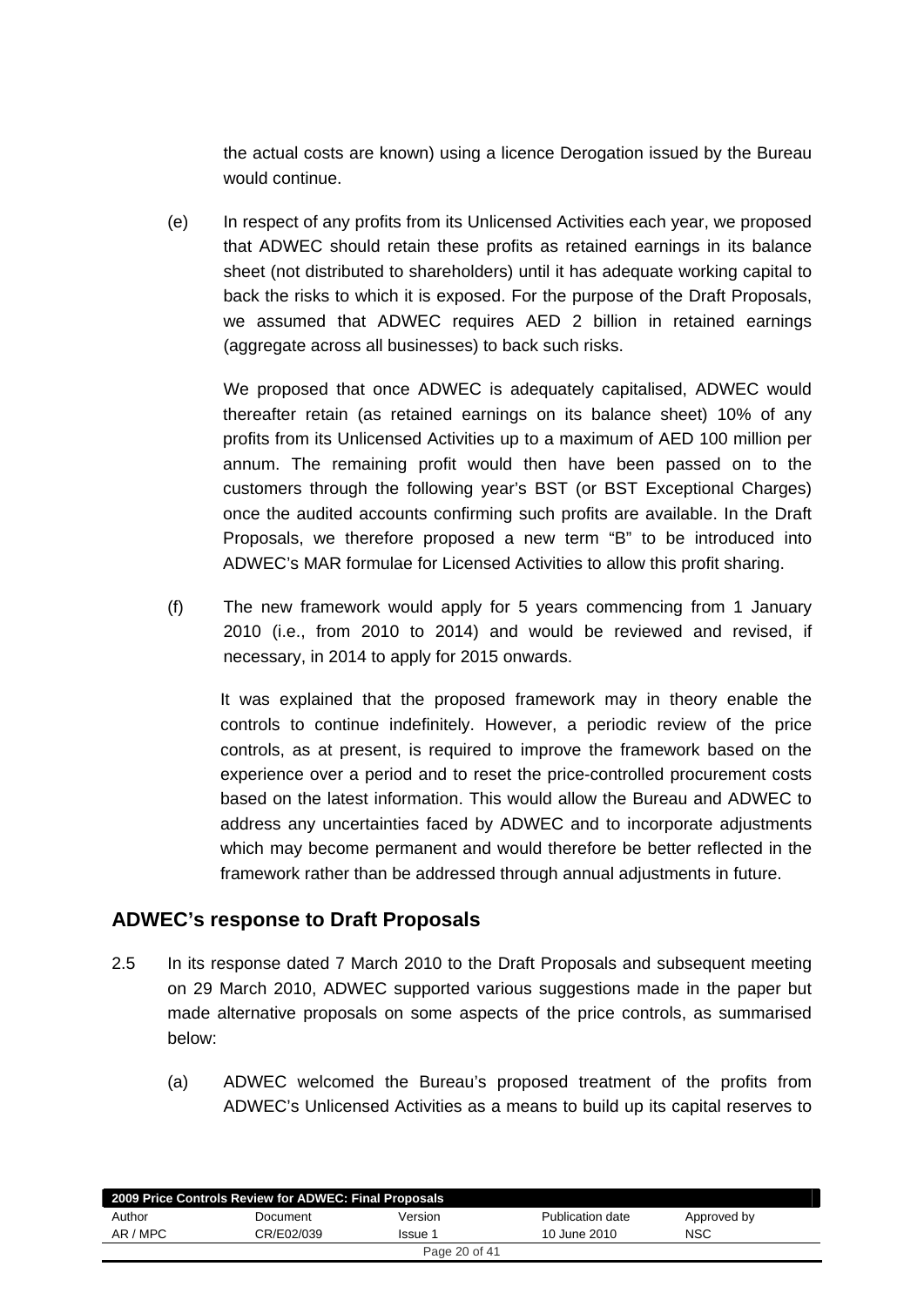<span id="page-20-0"></span>manage the risks without the need to call upon an implicit or explicit financial guarantee from the Abu Dhabi Government.

- (b) ADWEC also welcomed our proposed mechanisms (of automatic annual adjustment and adjustment via derogation) for the price-controlled procurement costs allowing flexibility in price controls to respond to changes in ADWEC's workload. However, ADWEC considered that the proposed automatic annual adjustment mechanism might provide undesirable incentives to exceed (or avoid) a 10% cost increase (or savings). It therefore suggested a smooth adjustment mechanism within the +/-10% cost variation range. ADWEC and the Bureau discussed further options to refine the automatic annual adjustment mechanism to address such concerns and strengthen the incentives and flexibility for ADWEC to manage its costs efficiently, particularly the increasing staff costs.
- (c) While highlighting the need for the price controls to support Emiratisation, ADWEC argued that a straight pass-through treatment of certain such costs was previously agreed with the Bureau for the purpose of price controls.
- (d) ADWEC presented the current difficulties in meeting the Bureau's proposed target date of 30 April for the Bureau's approval of the 7YS statement and suggested an alternative target date of 30 June. According to ADWEC, as quality of data from network companies and external sources required for forecasting improves, it should be possible to move towards the target date of 30 April in future.
- (e) For both 7YS and BST timeliness, ADWEC proposed that the date of the final drafts should be used for annual adjustments to price-controlled procurement costs, rather than the Bureau's approval date since the Bureau's approval process lies outside ADWEC's control.
- (f) ADWEC also made various suggestions on the PIS, which are discussed in Section 4 of this paper.

## **Bureau's assessment**

2.6 Our views on ADWEC's response to the Draft Proposals are as follows. These views were communicated to ADWEC during the 29 March meeting and via our subsequent letter dated 6 April 2010. As with the Draft Proposals and ADWEC's response, these views focus mainly on ADWEC's procurement businesses. However, the form of controls for ADWEC's supply businesses discussed later in this Section 2 follows similar principles:

| 2009 Price Controls Review for ADWEC: Final Proposals |            |         |                  |             |  |  |
|-------------------------------------------------------|------------|---------|------------------|-------------|--|--|
| Author                                                | Document   | Version | Publication date | Approved by |  |  |
| AR / MPC                                              | CR/E02/039 | Issue 1 | 10 June 2010     | <b>NSC</b>  |  |  |
| Page 21 of 41                                         |            |         |                  |             |  |  |
|                                                       |            |         |                  |             |  |  |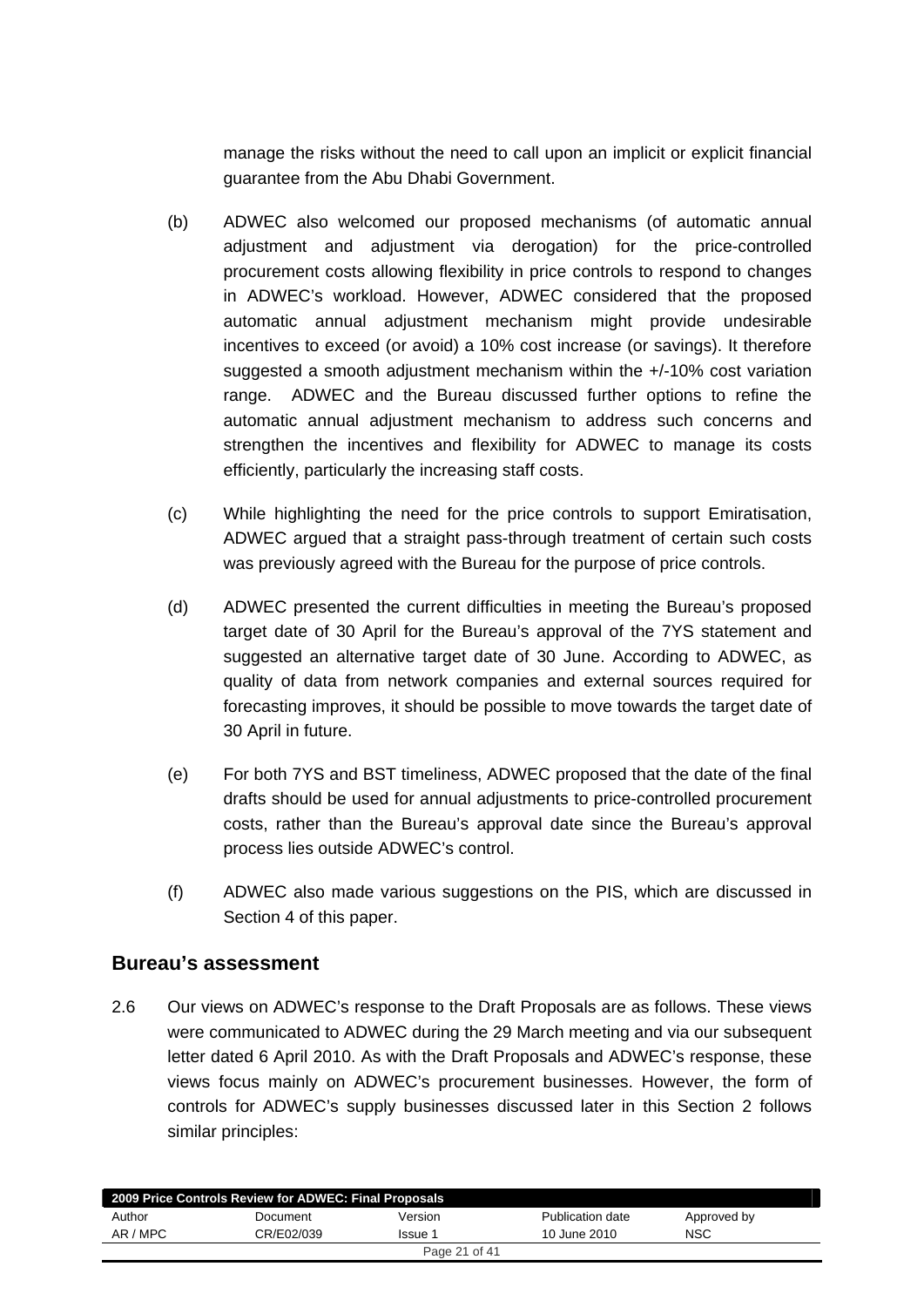- (a) We welcome ADWEC's concurrence to our proposed treatment of the profits from its Unlicensed Activities. However, since the publication of the Draft Proposals, discussions have taken place between the Bureau's senior management and the Government on this issue. The Bureau's view now is that ADWEC does not need the capital base of the magnitude we assumed for our Draft Proposals. We therefore propose that ADWEC should retain (as retained earnings on its balance sheet) only the first AED 100 million of such profits each year. We adopt this is as a regulatory policy without any requirement to modify ADWEC's licence for this purpose. This approach is similar to our existing regulatory policy for such profits.
- (b) We share ADWEC's concerns with some details of the annual adjustment mechanism for procurement costs suggested in the Draft Proposals and have given due consideration to the options discussed at the 29 March meeting with ADWEC. We now propose a change to the annual adjustment mechanism to allow:
	- (i) for cost increases / decreases of up to 10%, a 1% increase or decrease in the allowed procurement costs for a year for each 1% increase or decrease in the actual procurement costs in the preceding year in comparison with the allowed procurement costs for that preceding year; and
	- (ii) for further cost increase or decrease beyond 10%, a 0.5% increase or decrease in the allowed procurement costs for a year for each 1% further increase or decrease, without any cap.

This will avoid the potential for distortion that ADWEC mentioned as well as enable ADWEC to manage various uncertainties and its Emiratisation program and provide strong and continuous incentives for ADWEC to manage its costs efficiently.

- (c) For the purposes of annual adjustment described in paragraph (b) above:
	- (i) the price controlled procurement cost (**AP**) applicable otherwise would mean the price-controlled procurement cost as adjusted by CPI-X indexation, including all adjustments in the previous years under paragraph (b) above, but before other annual adjustments for that year (e.g. for BST and 7YS under paragraph (e) below); and
	- (ii) the actual audited procurement cost will comprise the following: (A) staff costs; (B) depreciation; and (C) administrative and other

| 2009 Price Controls Review for ADWEC: Final Proposals |            |               |                  |             |  |  |
|-------------------------------------------------------|------------|---------------|------------------|-------------|--|--|
| Author                                                | Document   | Version       | Publication date | Approved by |  |  |
| AR / MPC                                              | CR/E02/039 | Issue 1       | 10 June 2010     | NSC         |  |  |
|                                                       |            | Page 22 of 41 |                  |             |  |  |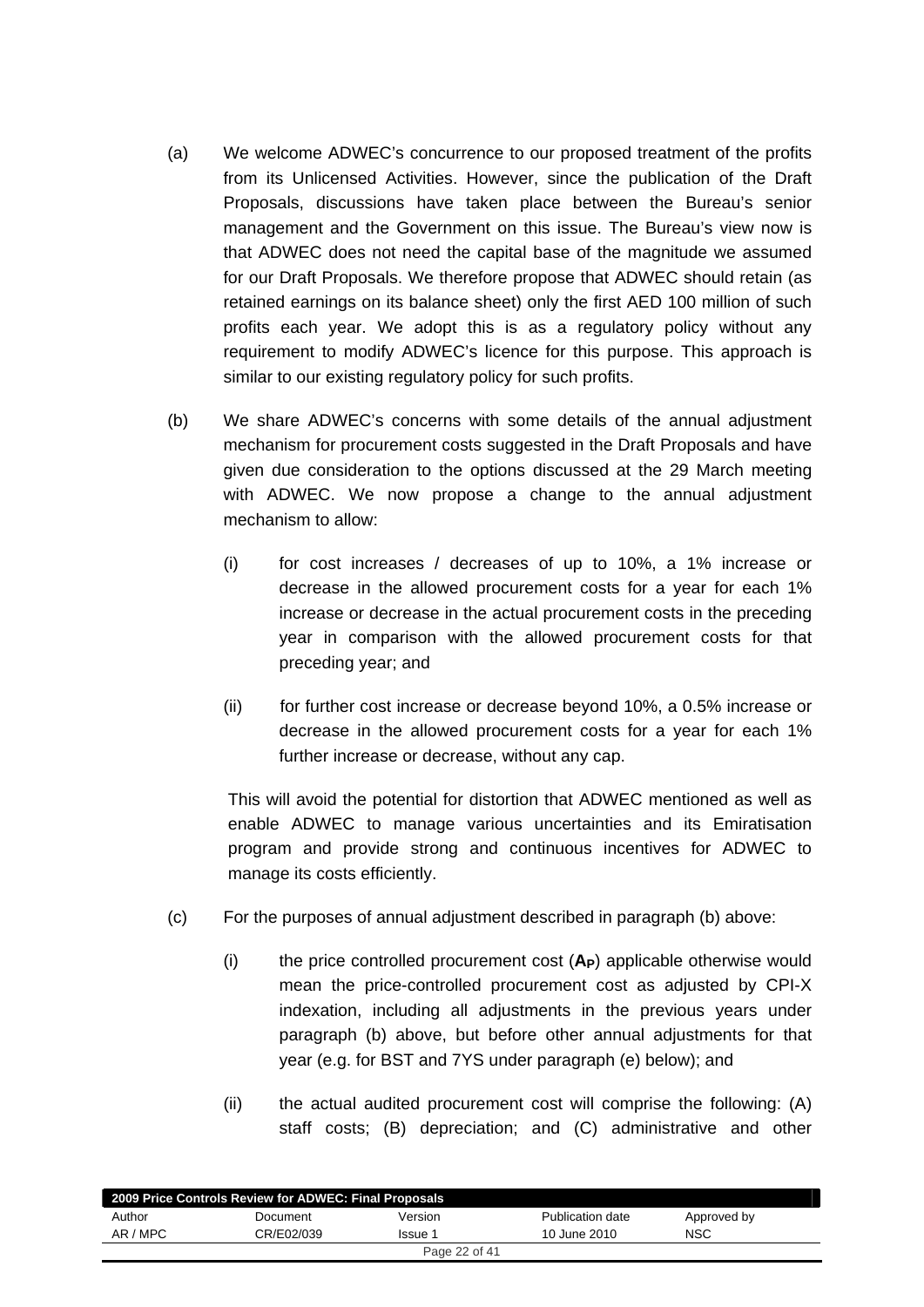<span id="page-22-0"></span>expenses, from the audited income statement for the water or electricity procurement business (as the case may be) of the Licensed Activities, and (D) the assumed or allowed profit for that year (as calculated in Section 3 for the relevant procurement business adjusted for inflation). The addition of this allowed profit to the actual cost is necessary for the automatic adjustment mechanism to compare the notified value and the actual cost on a like-for-like basis in order to allow ADWEC to earn the allowed profit included within the notified value.

- (d) With regards to ADWEC's argument relating to Emiratisation, we have advised ADWEC that there is no previously agreed mechanism for a passthrough of any costs other than PWPA and fuel costs under the price controls. To date, Emiratisation costs have been treated in the same manner as other operating costs. However, the proposed annual adjustment to the allowed procurement costs for actual cost deviations in the preceding year, described above, will enable ADWEC to manage unforeseen cost increases.
- (e) In response to ADWEC's concerns about 7YS and BST related annual adjustments, we are making three changes to our Draft Proposals:
	- (i) The target date for the purpose of annual adjustment mechanism will be for ADWEC's submission date (rather than the Bureau's approval date), provided that same submission is later approved by the Bureau.
	- (ii) Instead of full penalty upon late submission, a late submission will only accrue a penalty for each month of delay up to a maximum penalty of 5% of allowed procurement cost in total over 5 months (i.e. 1% per month) for each submission.
	- (iii) The target dates for 7YS and BST submissions (which are later approved by the Bureau) will be 31 May and 30 November each year.

These changes, which were discussed at the 29 March meeting, will address ADWEC's concerns about target dates and penalty arising due to delays in Bureau's approval. Further, the monthly penalty mechanism will provide a continuous incentive for an acceptable submission.

## **Introduction of proposed supply businesses**

2.7 Section 1 describes the recently proposed new supply businesses for ADWEC. We propose to follow a form and structure of price controls for these businesses identical

| 2009 Price Controls Review for ADWEC: Final Proposals |            |         |                  |             |  |  |
|-------------------------------------------------------|------------|---------|------------------|-------------|--|--|
| Author                                                | Document   | Version | Publication date | Approved by |  |  |
| AR / MPC                                              | CR/E02/039 | Issue 1 | 10 June 2010     | NSC         |  |  |
| Page 23 of 41                                         |            |         |                  |             |  |  |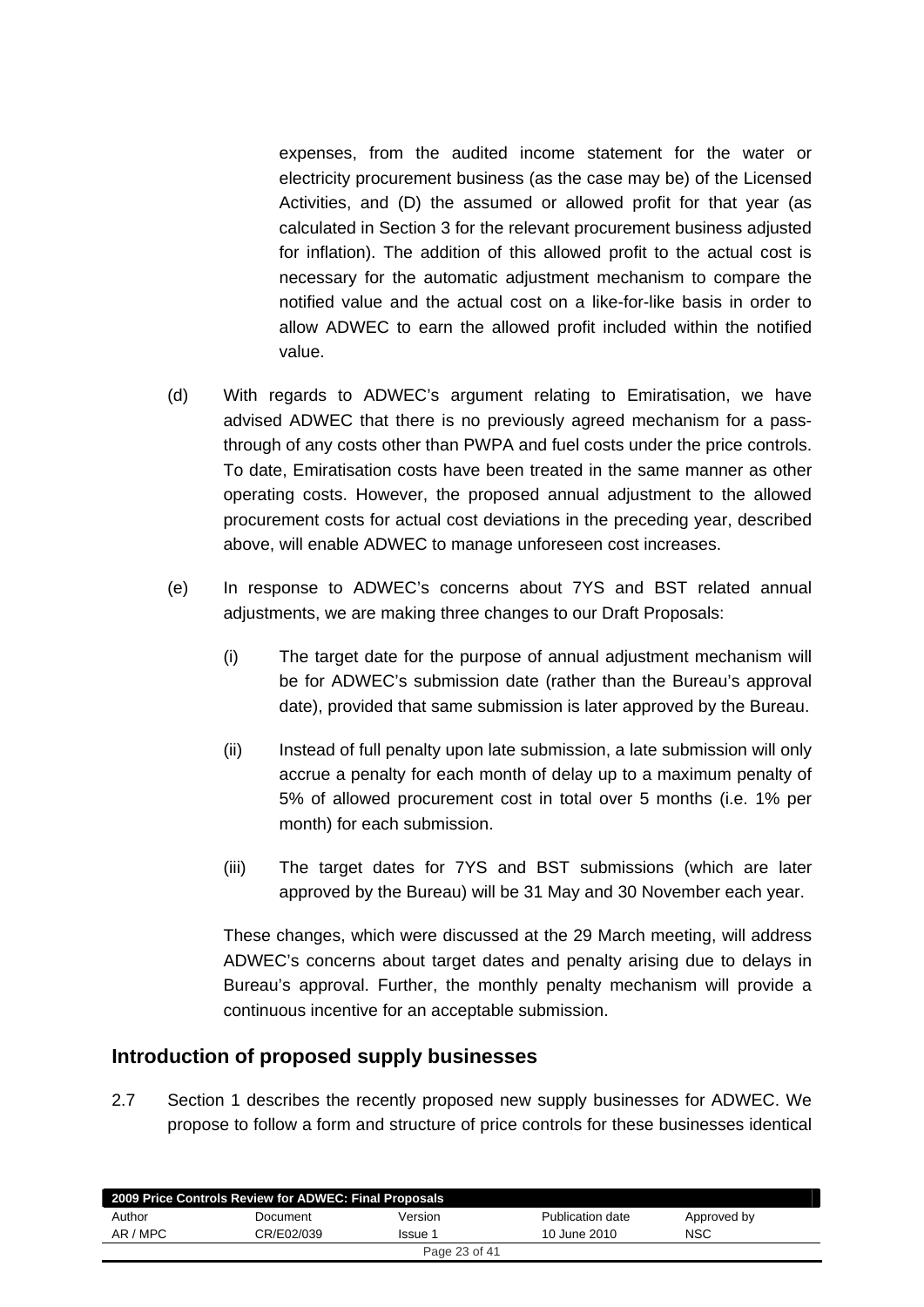or similar to those for ADWEC's existing procurement businesses. In essence, we propose to allow pass-through of such costs for supply businesses which are subject to regulation or competition elsewhere and to adopt CPI-X regulation for the businesses' own costs. In this regard, our proposals are as follows:

#### *Separation and structure of price controls*

- 2.8 In order to ensure transparency and ring-fencing of costs and subsidy within the businesses, we propose to set price controls for the supply businesses, separate to the procurement businesses and separately for water and electricity. That is, ADWEC's Licensed Activities are proposed to be subject to four separate price controls for four separate businesses: namely, electricity procurement, water procurement, electricity supply and water supply.
- 2.9 As mentioned in Section 1, the price controls for ADWEC's **procurement businesses** have been in the form of revenue caps, defining Maximum Allowed Revenue (MAR) for each year of the price control duration as follows:

 $MAR_P = PWPA \text{ costs } + \text{Full costs } + A_P + Q_P - K_P$ 

2.10 In line with this approach and the principles described in paragraph 2.7 above, we propose that the price controls for ADWEC's **supply businesses** should also be in the form of revenue caps, defining Maximum Allowed Revenue (MAR) for each year of the price control duration as follows:

$$
MAR_S = BST \ costs + TUoS \ costs + A_S - K_S
$$

where:

- (a) **BST and TUoS costs** are the costs charged to the supply businesses by ADWEC's procurement businesses and TRANSCO, respectively, which will be treated as pass-through on an actual basis.
- (b) **'AS'** is the price-controlled supply business cost or the notified value in UAE Dirhams (or AED) allowing ADWEC to recover its staff and other operating costs relating to the supply businesses. The notified value **'AS'** will be set by the Bureau for the first year of undertaking supply activity and will then automatically be adjusted each year according to the following formula for (i) the UAE CPI inflation for the previous year and (ii) an 'X' factor set by the Bureau (which will be set to zero as is the case with procurement businesses):

$$
A_{\text{St}} = A_{\text{St-1}} \times (1 + ((\text{CPI}_{t} - X) / 100))
$$

| 2009 Price Controls Review for ADWEC: Final Proposals |            |               |                  |             |  |  |
|-------------------------------------------------------|------------|---------------|------------------|-------------|--|--|
| Author                                                | Document   | Version       | Publication date | Approved by |  |  |
| AR / MPC                                              | CR/E02/039 | Issue 1       | 10 June 2010     | NSC         |  |  |
|                                                       |            | Page 24 of 41 |                  |             |  |  |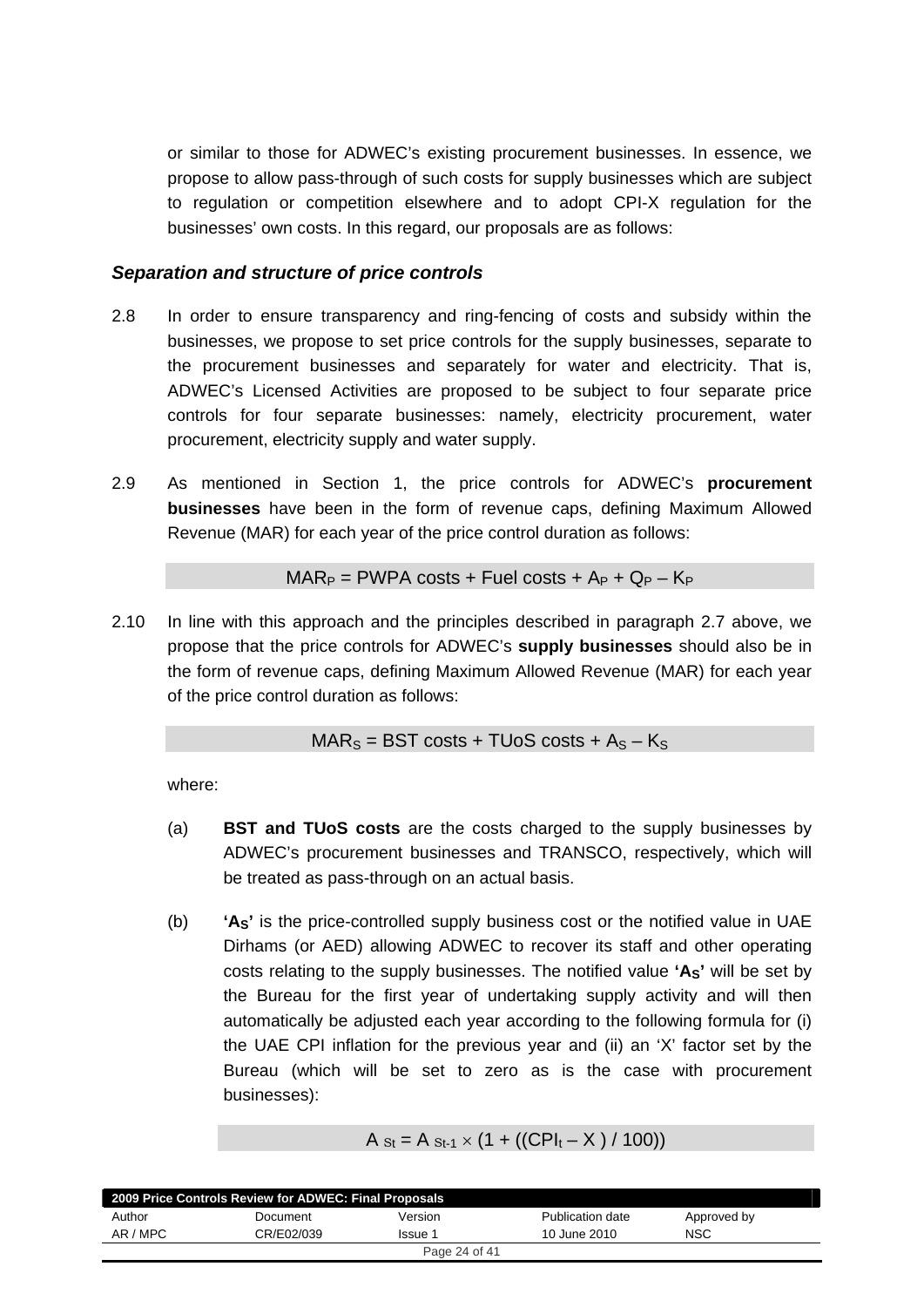(c) **'KS'** is the correction factor adjusting any over- or under-recovery of revenue of the supply business in the preceding year. This will be calculated in the same manner as presently calculated for the procurement businesses. That is, for any year 't':

$$
K_{\rm St} = (RR_{\rm S\ t-1} - MAR_{\rm S\ t-1}) \times (1 + i_{\rm t-1})
$$

where:

- (i) **MARS t-1** is the MAR for the supply business for year t-1 calculated using the formula proposed above in this paragraph 2.10.
- (ii) **RRS t-1** is the regulated revenue for the supply business for year t-1 comprising the tariff income of the supply business from the transmission connected customers and any subsidy received from the government in respect of transmission connected customers.
- (iii)  $i_{t-1}$  is the average specified rate for year t-1 as presently defined in the licence based on the average of monthly average interest rates on one-year interbank deposits published by the UAE Central Bank.
- 2.11 The electricity and water supply businesses will be subject to separate price controls. The MAR for each supply business will be calculated by using the formula proposed above.
- 2.12 Note that the proposed MAR formulae for supply businesses do not presently contain the term "Q" for PIS bonuses and penalties. As discussed below, the Q term for the procurement businesses will cover the performance of both the procurement and supply businesses until the next price controls review.

## *Regulation of supply business "own" costs*

2.13 As the costs of undertaking supply businesses by ADWEC are not known at present, we are not presently proposing the relevant notified values " $As$ " for these businesses. Rather, we will issue a licence derogation to set these notified values for the first year of undertaking these businesses (whether for 2010 or a later year). These will be equal to the actual audited amounts of supply businesses' own costs incurred in such a year when such costs are known (subject to review by the Bureau and any representations from ADWEC) plus a profit element calculated in line with that for the procurement business (see Section 3). Such costs are expected to comprise (A) staff costs; (B) depreciation; and (C) administrative and other expenses attributable to the supply businesses. There will be separate notified values for water and electricity supply businesses.

| 2009 Price Controls Review for ADWEC: Final Proposals |            |         |                  |             |  |  |
|-------------------------------------------------------|------------|---------|------------------|-------------|--|--|
| Author                                                | Document   | Version | Publication date | Approved by |  |  |
| AR / MPC                                              | CR/E02/039 | Issue 1 | 10 June 2010     | NSC         |  |  |
| Page 25 of 41                                         |            |         |                  |             |  |  |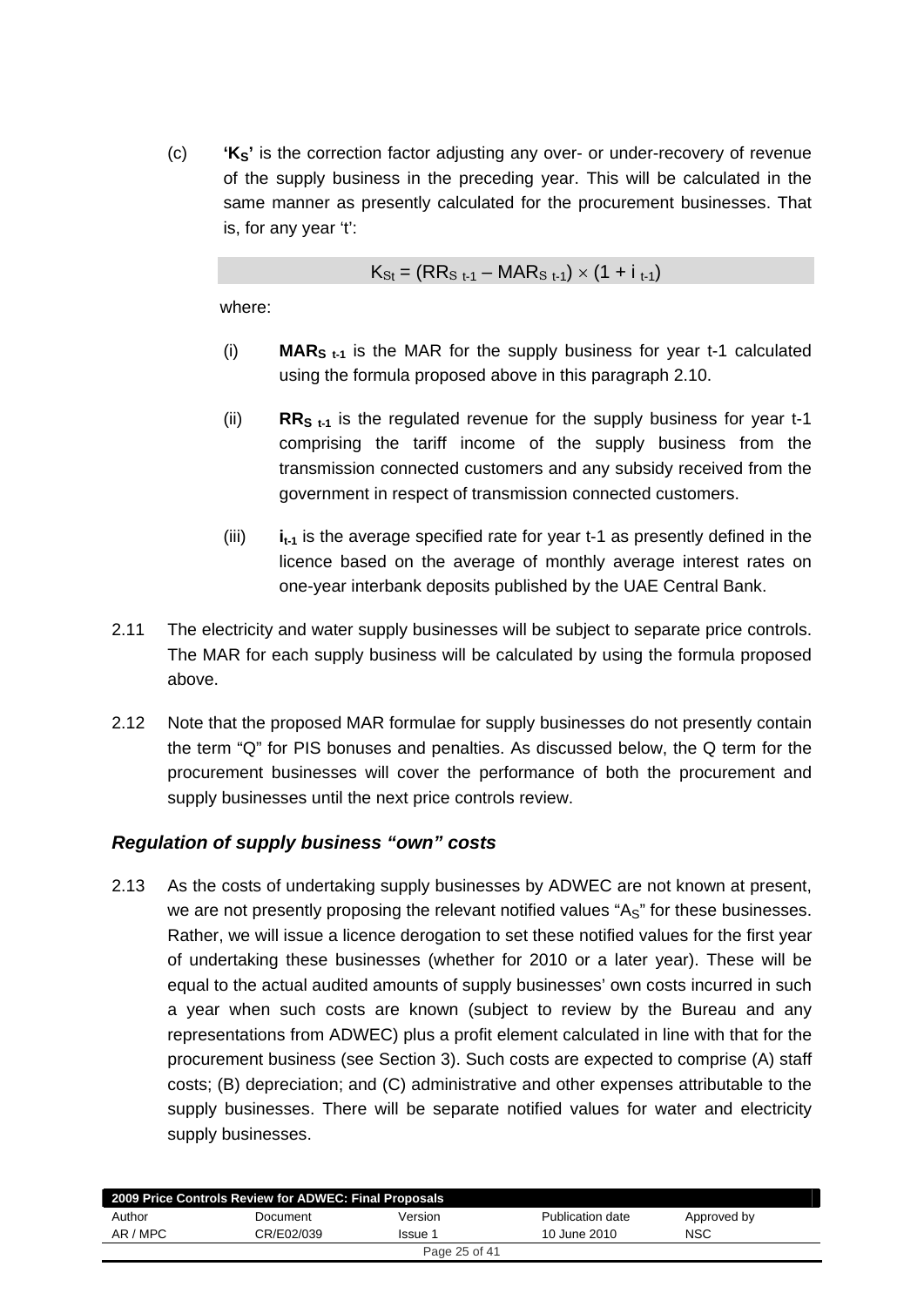- 2.14 The price control calculations in Section 3 of this paper therefore describe the calculations of the notified values for the procurement businesses only.
- 2.15 For the second year of undertaking the supply businesses, the notified values for ADWEC's electricity and water supply businesses will be determined simply by adjusting the notified values for the first year for CPI-X as per paragraph 2.10(b) above.
- 2.16 Further, for any subsequent year after the second year of undertaking the supply businesses, the price-controlled supply costs will be subject to CPI-X indexation and the automatic adjustment mechanism for cost deviation in the same manner as described for the procurement businesses in paragraph 2.6(b) above. (An adjustment in the second year for cost deviation in the first year will not be required since the notified values for the first year would be set taking account of the actual costs incurred in the first year). That is, the price-controlled supply costs applicable otherwise for a year will be adjusted upward or downward as follows, if ADWEC's actual audited supply costs for the preceding year deviate from its price-controlled supply cost for that preceding year:
	- (a) for cost increases / decreases of up to 10%, a 1% increase or decrease in the allowed supply costs for a year for each 1% increase or decrease in the actual supply costs in the preceding year in comparison with the allowed supply costs for that preceding year; and
	- (b) for further cost increase or decrease beyond 10%, a 0.5% increase or decrease in the allowed supply costs for a year for each 1% further increase or decrease, without any cap.
- 2.17 For the purposes of annual adjustment described in paragraph 2.16 above:
	- (a) the price controlled supply cost applicable otherwise would mean the pricecontrolled supply cost as adjusted by CPI-X indexation, including all adjustments in the previous years under paragraph 2.16 above; and
	- (b) the actual audited supply cost will comprise the following: (A) staff costs; (B) depreciation; (C) administrative and other expenses, from the audited income statement for the water or electricity supply business (as the case may be); and (D) the allowed profit, calculated by applying a suitable profit margin to the turnover of the supply business in line with the allowed profit calculations in Section 3 for the procurement businesses.

| 2009 Price Controls Review for ADWEC: Final Proposals |            |         |                  |             |  |  |
|-------------------------------------------------------|------------|---------|------------------|-------------|--|--|
| Author                                                | Document   | Version | Publication date | Approved by |  |  |
| AR / MPC                                              | CR/E02/039 | Issue 1 | 10 June 2010     | <b>NSC</b>  |  |  |
| Page 26 of 41                                         |            |         |                  |             |  |  |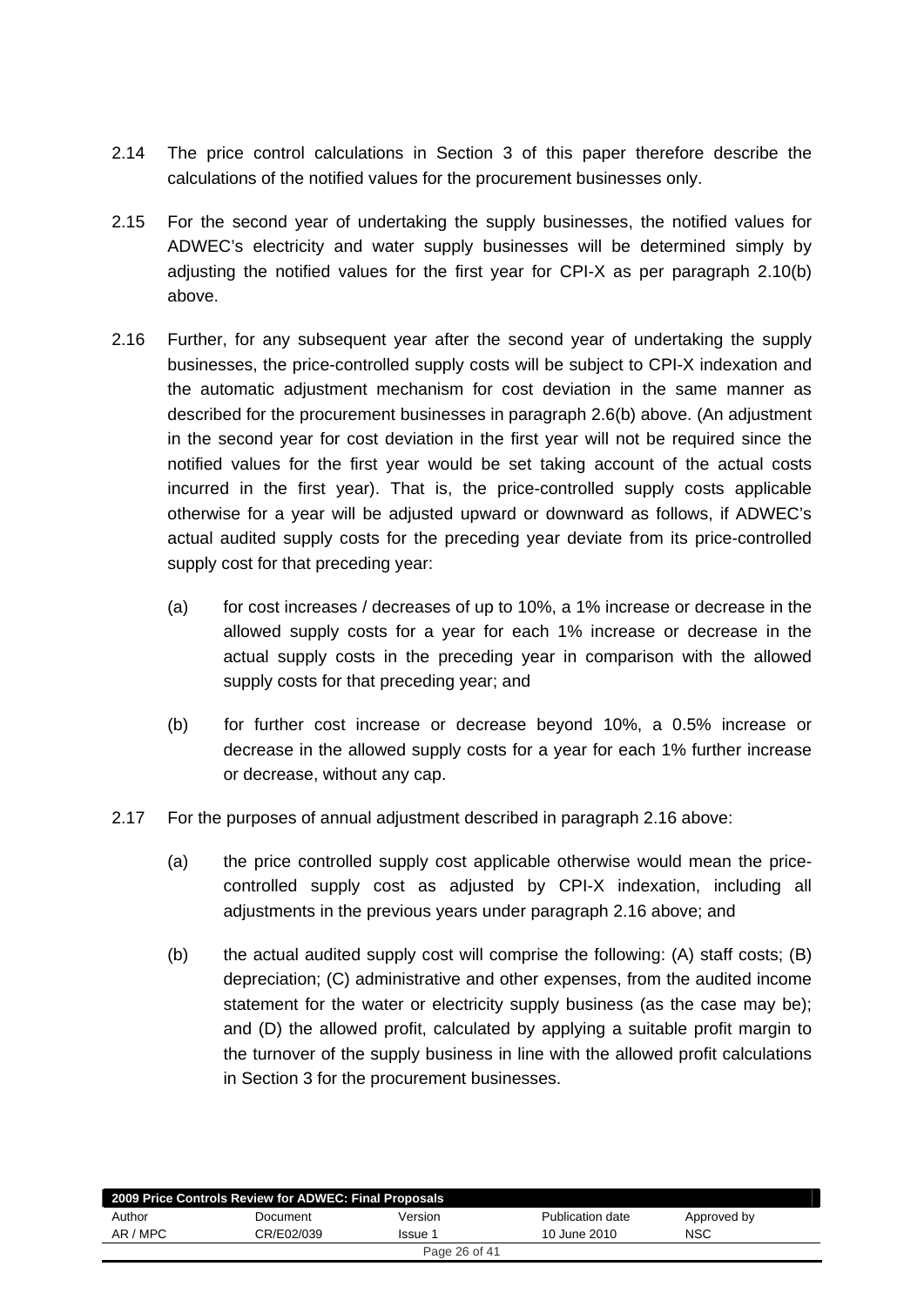<span id="page-26-0"></span>2.18 In contrast to the procurement businesses, the supply business notified values will not be subject to the annual adjustments for performance on BST and 7YS submissions as they are not performed by the supply businesses.

## *Determination of subsidy*

- 2.19 The Bureau expects the tariffs approved for supply of electricity and water to transmission connected customers to be cost-reflective pursuant to the recently proposed licence conditions. However, there might be certain cases especially for the water supply business, where cost-reflective tariffs would be in excess of standard tariffs.
- 2.20 In such a case, the standard tariffs would be expected to apply and the subsidy requirement for the relevant supply business (water or electricity, as the case may be) for a year will be calculated as the difference between the MAR and the tariff income. These subsidy and correction factor calculations will be carried out in the audited price control return (PCR) for the relevant supply business, similar to the mechanism used for the distribution companies.

## *PIS within procurement businesses*

- 2.21 We would like to provide the PIS incentives for ADWEC to submit audited SBAs, audited PCRs and AIS for its supply businesses on a timely basis in line with the incentives for these statements for the procurement businesses. As described in Section 4, the PIS incentive rates are calculated based on the notified value for the relevant business. Since the notified values for the supply businesses are not presently set, it is not possible to calculate the separate incentive rates for the supply businesses in this manner.
- 2.22 We therefore propose that the audited SBAs, audited PCRs and AIS for supply businesses be covered (together with those for the procurement businesses) by the PIS incentive rates for the procurement businesses with the same target dates. That is, the Q term for electricity or water procurement business will also cover the performance of the electricity or water supply business, respectively.

## **Final Proposals**

2.23 We therefore propose the following framework for ADWEC's price controls:

## *Scope and separation of controls*

2.24 The scope of the price controls, and hence the MAR calculations and PCRs, will be extended to include ADWEC's licensed supply activities.

| Author<br>Version<br>Publication date<br>Document | Approved by |
|---------------------------------------------------|-------------|
| AR / MPC<br>CR/E02/039<br>10 June 2010<br>Issue 1 | <b>NSC</b>  |
| Page 27 of 41                                     |             |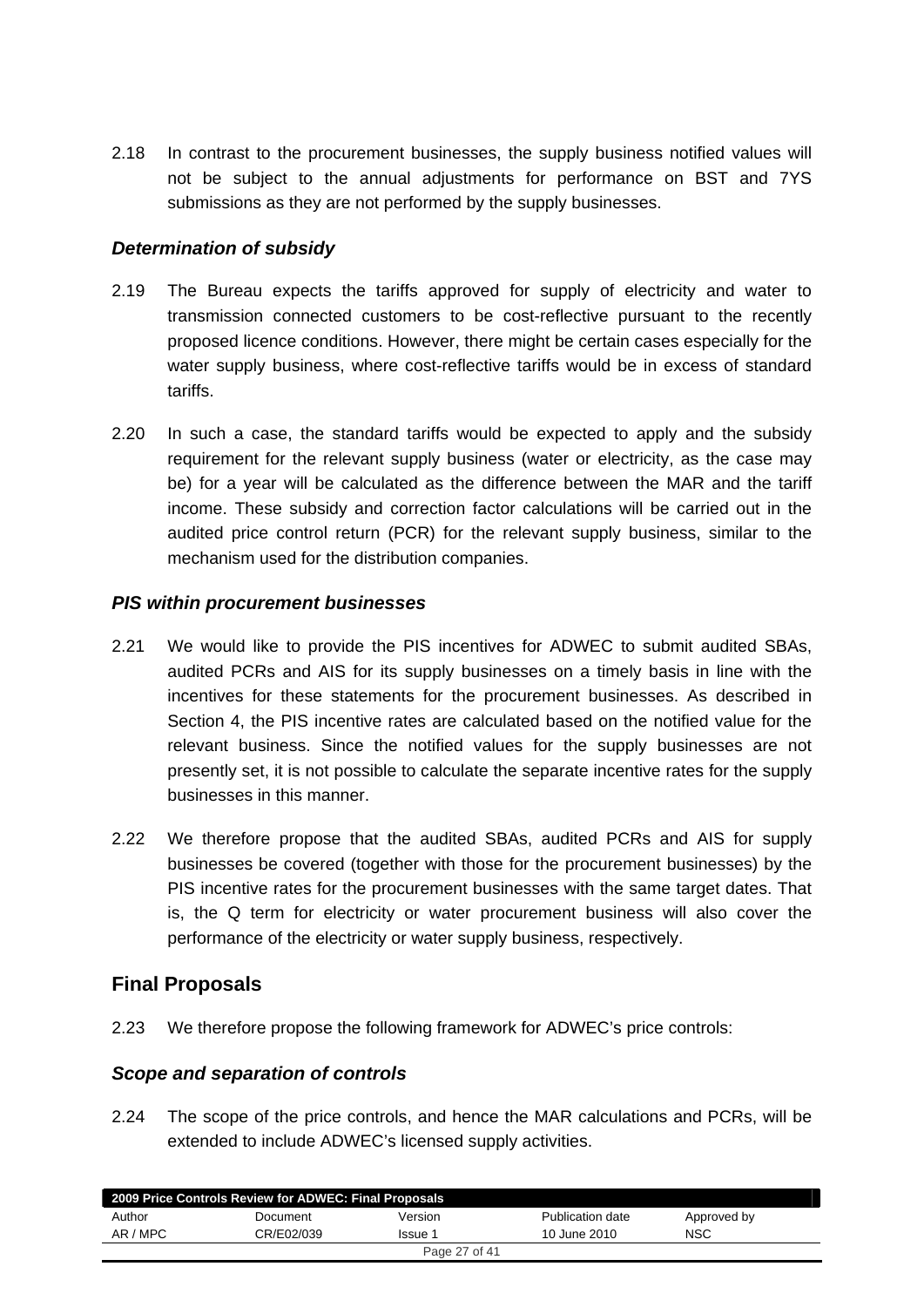- 2.25 ADWEC will be subject to four separate price controls for its electricity procurement, water procurement, electricity supply and water supply businesses. The MAR for each of these businesses will be calculated as follows:
	- (a) MAR for a water or electricity **procurement business**:

 $MAR_P = PWPA \text{ costs } + \text{Full costs } + A_P + Q_P - K_P$ 

(b) MAR for a water or electricity **supply business**:

 $MAR_S = BST \text{ costs} + TUoS \text{ costs} + As - K_S$ 

### *Notified values for procurement businesses*

- 2.26 The price-controlled procurement costs or the notified values (**AP**) for ADWEC's electricity and water procurement businesses separately for 2010 onwards will be as calculated in Section 3 (i.e., AED 21.01 million and AED 22.30 million, respectively, in 2010 prices).
- 2.27 The price-controlled procurement costs (A<sub>P</sub>) applicable otherwise for a year will be adjusted upward or downward as follows, if ADWEC's actual audited procurement costs for the preceding year deviate from its price-controlled procurement cost for that preceding year:
	- (a) for cost increases / decreases of up to 10%, a 1% increase or decrease in the allowed procurement costs for a year for each 1% increase or decrease in the actual procurement costs in the preceding year in comparison with the allowed procurement costs for that preceding year; and
	- (b) for further cost increase or decrease beyond 10%, a 0.5% increase or decrease in the allowed procurement costs for a year for each 1% further increase or decrease, without any cap.
- 2.28 For the purposes of annual adjustment described in paragraph 2.27 above:
	- (a) the price controlled procurement cost (A<sub>P</sub>) applicable otherwise would mean the price-controlled procurement cost as adjusted by CPI-X indexation, including all adjustments in the previous years under paragraph 2.27 above, but before other annual adjustments for that year (e.g. for BST and 7YS under paragraph 2.29 below); and
	- (b) the actual audited procurement cost will comprise the following operating costs: (A) staff costs; (B) depreciation; and (C) administrative and other

| 2009 Price Controls Review for ADWEC: Final Proposals |            |               |                  |             |  |  |
|-------------------------------------------------------|------------|---------------|------------------|-------------|--|--|
| Author                                                | Document   | Version       | Publication date | Approved by |  |  |
| AR / MPC                                              | CR/E02/039 | Issue 1       | 10 June 2010     | NSC         |  |  |
|                                                       |            | Page 28 of 41 |                  |             |  |  |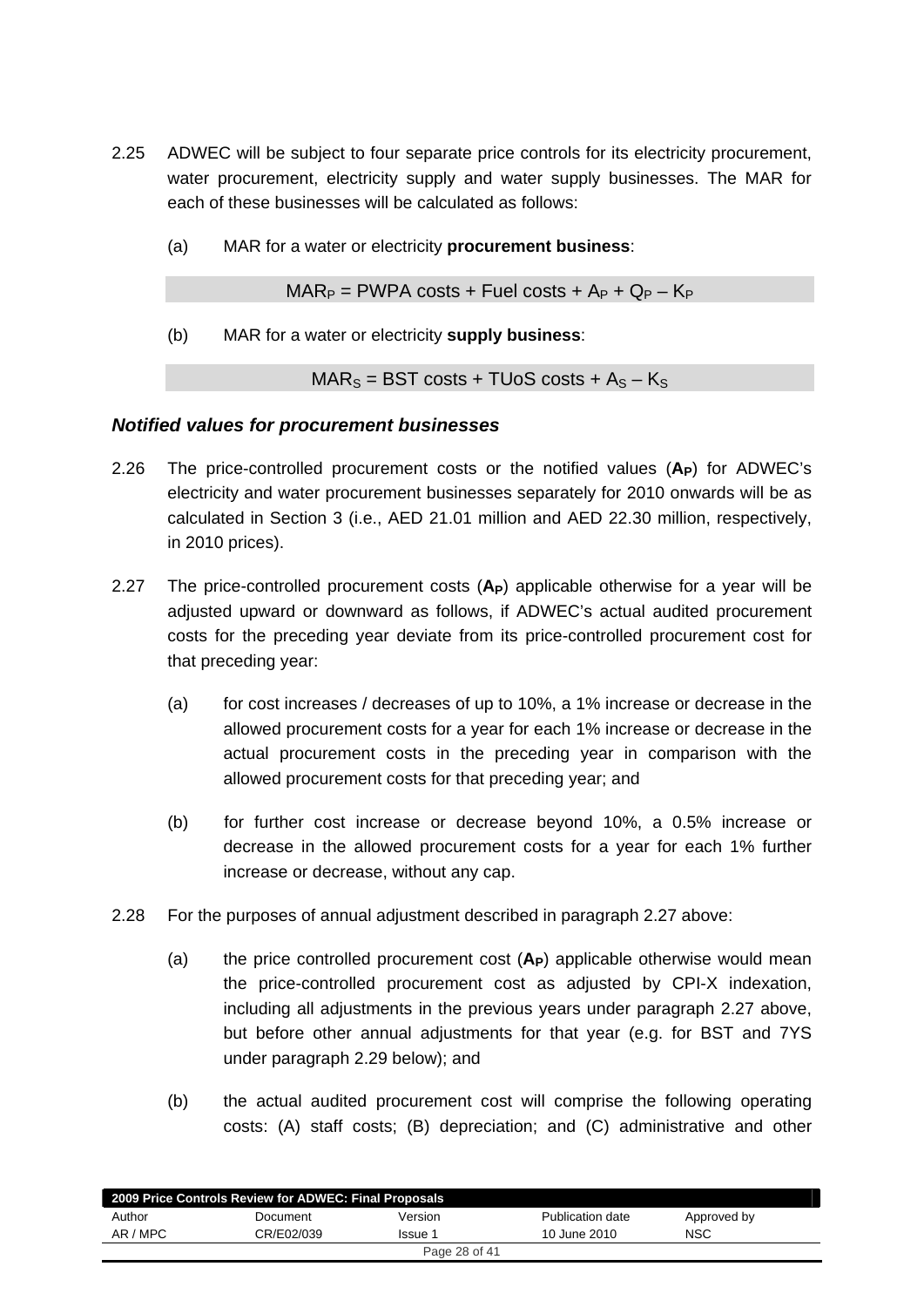expenses, reported in the audited income statement for the water or electricity procurement business (as the case may be) of the Licensed Activities, and (D) the assumed or allowed profit for that year.

- 2.29 If the draft 7YS or BST, which is later approved by the Bureau, is not submitted by 31 May or 30 November, respectively, the price-controlled procurement cost (A<sub>P</sub>) for each of ADWEC's water and electricity businesses for the following year will be adjusted downward by 1% for each month of delay in such submission after the relevant target date (i.e., 31 May or 30 November, respectively) up to a maximum of 5% adjustment (5 months delay) in case of each submission separately.
- 2.30 For any additional workload or obligation requested or approved by the Bureau, the existing mechanism to allow pass-through of related costs (once the actual costs are known) using a licence Derogation issued by the Bureau will continue, to the extent not covered by the automatic adjustment mechanism described in paragraph 2.27 above.

### *Notified values for supply businesses*

- 2.31 We will issue a licence derogation to set the price-controlled supply costs or the notified values for ADWEC's supply businesses (**AS**) for the first year of undertaking these businesses when the actual audited amounts of supply businesses' own costs incurred in such a year are known. Such costs are expected to comprise (A) staff costs; (B) depreciation; and (C) administrative and other expenses attributable to the supply businesses, plus a profit element calculated in line with that for the procurement business (see Section 3). There will be separate notified values for water and electricity supply businesses.
- 2.32 For the second year of undertaking the supply businesses, the notified values for ADWEC's electricity and water supply businesses (**AS**) will be subject to standard CPI-X indexation.
- 2.33 For any subsequent year after the second year of undertaking the supply businesses, the price-controlled supply costs  $(A<sub>S</sub>)$  will be subject to CPI-X indexation and the automatic adjustment mechanism for cost deviation in the same manner as described in paragraphs 2.27 and 2.28 above. The notified values for the supply businesses will not be subject to the adjustments for performance on the BST and 7YS described for the procurement businesses in paragraph 2.29 above.

| 2009 Price Controls Review for ADWEC: Final Proposals |            |               |                  |             |  |  |
|-------------------------------------------------------|------------|---------------|------------------|-------------|--|--|
| Author                                                | Document   | Version       | Publication date | Approved by |  |  |
| AR / MPC                                              | CR/E02/039 | Issue 1       | 10 June 2010     | <b>NSC</b>  |  |  |
|                                                       |            | Page 29 of 41 |                  |             |  |  |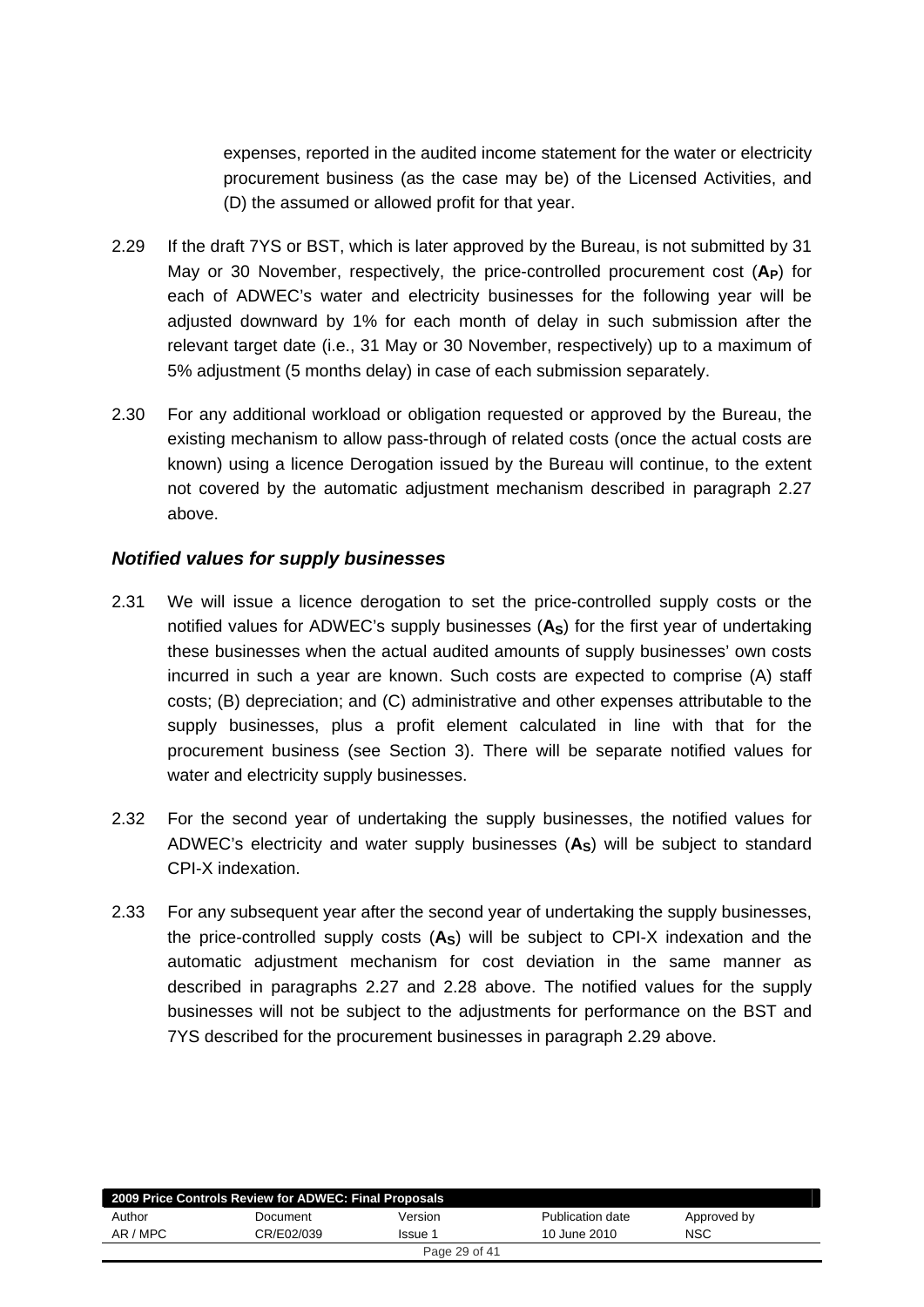## *Other aspects of regulation*

- 2.34 The Q term for the electricity or water procurement business will also cover the performance of the electricity or water supply business, respectively, to apply the PIS incentives to the latter businesses as well.
- 2.35 Any subsidy requirement for a supply business (water or electricity, as the case may be) for a year will be calculated as the difference between the MAR and the tariff income for that supply business.
- 2.36 Each year ADWEC will retain (as retained earnings on its balance sheet) the first AED 100 million per annum of any profits from its Unlicensed Activities. This will be adopted as the regulatory policy for 2010 onwards without any licence modification to this effect.
- 2.37 The new framework will apply for 5 years commencing from 1 January 2010 (i.e., from 2010 to 2014) and will be reviewed and revised, if necessary, in 2014 to apply for 2015 onwards.

| 2009 Price Controls Review for ADWEC: Final Proposals |            |               |                  |             |  |  |
|-------------------------------------------------------|------------|---------------|------------------|-------------|--|--|
| Author                                                | Document   | Version       | Publication date | Approved by |  |  |
| AR / MPC                                              | CR/E02/039 | Issue 1       | 10 June 2010     | NSC         |  |  |
|                                                       |            | Page 30 of 41 |                  |             |  |  |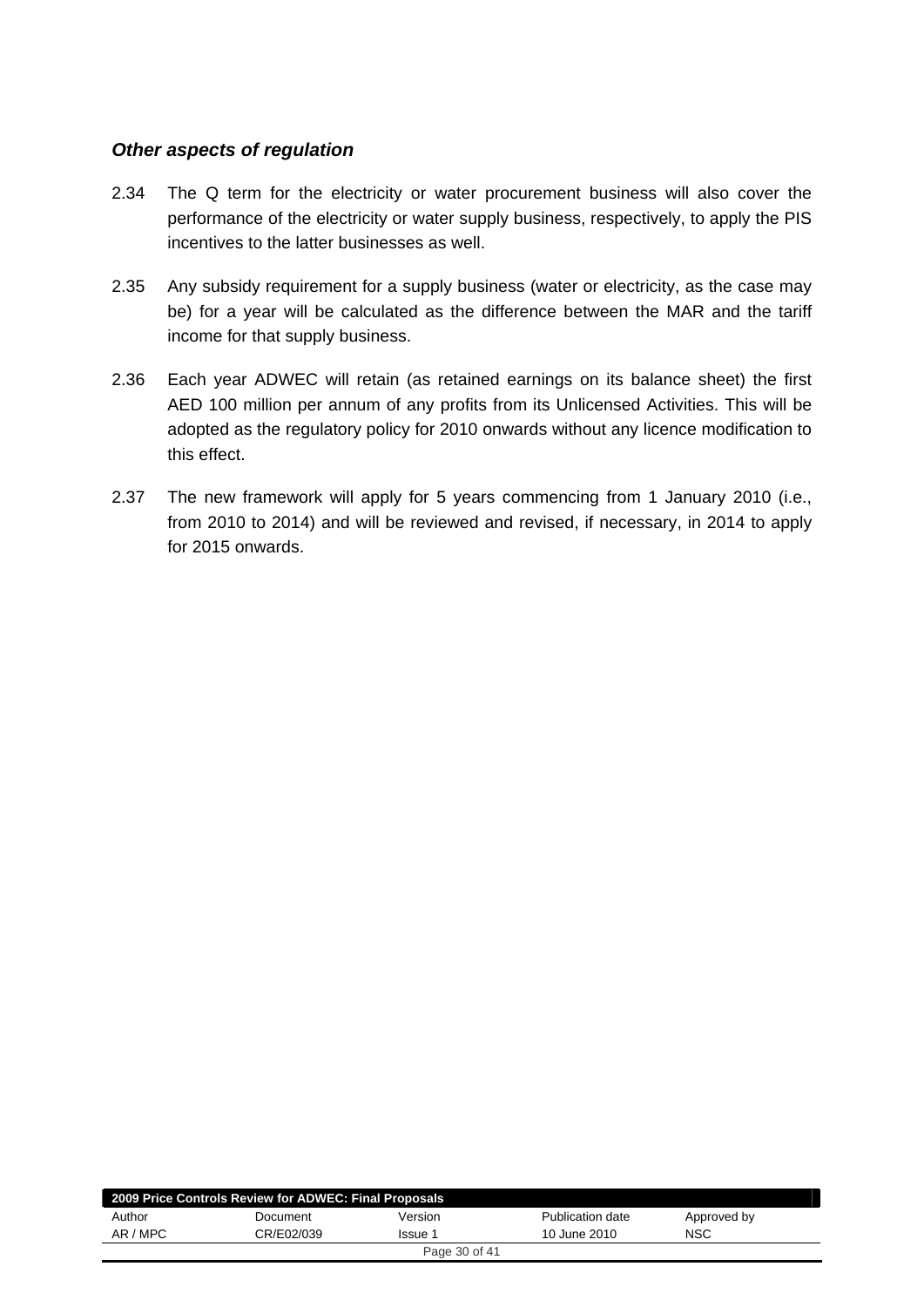# <span id="page-30-0"></span>**Introduction**

- 3.1 This Section 3 describes the Bureau's calculation of the price-controlled procurement cost (A<sub>P</sub>) for 2010 in 2010 prices, separately for the water and electricity procurement businesses of ADWEC's Licensed Activities. The notified values (**AS**) for the recently proposed supply businesses for the first year of such businesses will be set via a licence derogation on the basis of actual audited costs for such a year (see Section 2).
- 3.2 Since the Draft Proposals used an assumed UAE CPI for 2009, the calculated procurement costs for 2010 in the Draft Proposals were to be adjusted for the actual 2009 CPI when it is known. However, the actual 2009 CPI is now available and hence used in these Final Proposals. The 2010 procurement costs calculated in these Final Proposals will therefore not require any further adjustment.
- 3.3 For these Final Proposals, we have used the following UAE CPI data for conversion of nominal prices into real prices or vice versa:

|                              | 2007   | 2008      | 2009   |
|------------------------------|--------|-----------|--------|
| UAE CPI (base $2000 = 100$ ) | 100.00 | 112.25    | 114.00 |
| Total procurement cost       |        | $12.25\%$ | 1.56%  |

#### **Table 3.1: Actual UAE CPI data**

Source: Actual UAE CPI data for 2007-2009 from the UAE Ministry of Economy.

Notes: 2008 UAE CPI was previously published to be 112.30 (used in the Draft Proposals) by the UAE Ministry of Economy. The latest published figure is 112.25 as shown in the above table.

3.4 For 2011 onwards, the allowed procurement costs will be adjusted each year for actual cost deviation and performance on BST and 7YS as proposed in Section 2, in addition to the standard CPI-X indexation each year.

## **Our overall approach to calculation**

3.5 Our overall approach to calculation of the allowed procurement cost remains the same in broad terms as used at the previous price control reviews. At this review, the calculation has focused on one year only (i.e. 2010) instead of covering all the years of the price control period by the net present value (NPV) approach. This is because the allowed procurement cost for subsequent years (2011 onwards) will now be subject to annual adjustment for actual cost deviation discussed in Section 2.

| 2009 Price Controls Review for ADWEC: Final Proposals |            |               |                  |             |  |
|-------------------------------------------------------|------------|---------------|------------------|-------------|--|
| Author                                                | Document   | Version       | Publication date | Approved by |  |
| AR / MPC                                              | CR/E02/039 | Issue 1       | 10 June 2010     | <b>NSC</b>  |  |
|                                                       |            | Page 31 of 41 |                  |             |  |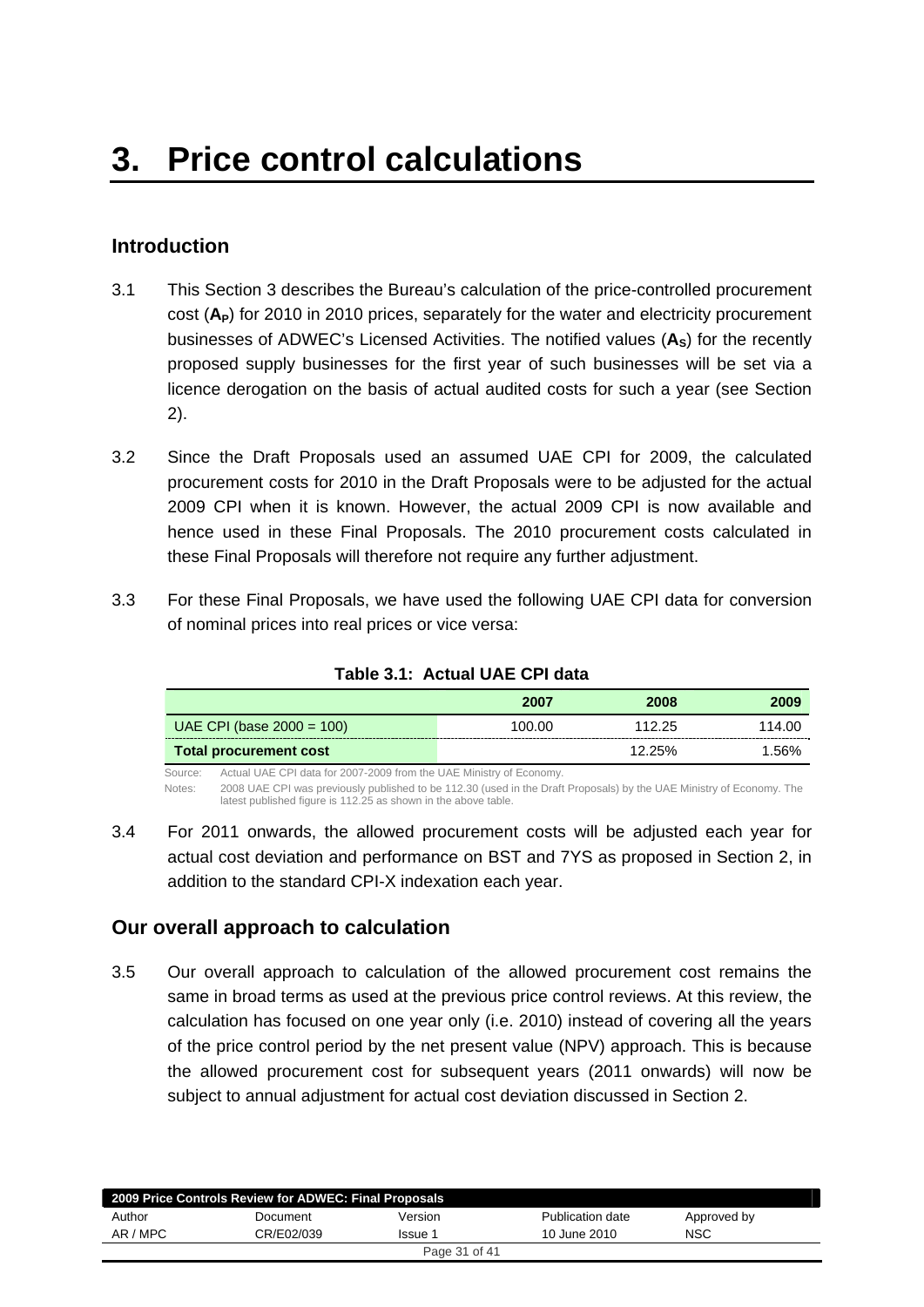- <span id="page-31-0"></span>3.6 Separately for the water and electricity businesses of ADWEC's Licensed Activities, the allowed procurement cost for 2010 has been calculated in 2010 prices (using actual UAE CPI data set out in **Table 3.1** above) as the sum of:
	- (a) a reasonable base level of procurement costs; and
	- (b) a nominal profit element.

## **Base level of procurement costs**

- 3.7 In the Draft Proposals, we discussed the various sources of actual and forecast procurement costs. Due to the inherent uncertainties with the forecasts or budgets demonstrated in the Draft Proposals, we used the latest procurement costs for which the audited data is available for the full year. That is, we used the actual procurement costs for 2008 as per the audited SBAs to set the base level of allowed procurement costs for 2010 and converted it into 2010 prices using the UAE CPI assumptions. This approach is consistent with the previous price control reviews as well as the PC4 Final Proposals for the network companies.
- 3.8 In the Final Proposals, we have retained the 2008 actual procurement costs as used in the Draft Proposals to set the base level of costs for 2010. However, we have now used the actual CPI data from **Table 3.1** above. The following table shows this base level for water and electricity procurement businesses of ADWEC, separately:

| AED million, 2010 prices            |             | <b>Electricity</b> | <b>Water</b> | <b>Total</b> |
|-------------------------------------|-------------|--------------------|--------------|--------------|
| 2008 actual audited costs           | 2008 prices | 17 72              | 18.80        | 36.51        |
| <b>Base level of costs for 2010</b> | 2010 prices | 20.20              | 21.43        | 41.63        |

**Table 3.2: Base levels of procurement costs for 2010 – Final Proposals** 

Source: ADWEC's audited SBAs for 2008; Bureau calculations.

3.9 The total base level for 2010 procurement costs as proposed above (AED 41.63 million in 2010 prices) is slightly higher than that calculated in the Draft Proposals (AED 41.29 million in 2010 prices). This lies between ADWEC's forecasts for 2009 and 2010 for these businesses but is significantly higher than the annualised actual cost implied by ADWEC's interim accounts for the first half of 2009.

## **Allowed profit element for procurement costs**

3.10 At the 2005 price controls review, a profit margin of 0.021% on forecast turnover was used to set the price controls for ADWEC, consistent with the cost of capital of 5.00% used for the network companies at that time. In our Final Proposals on PC4 controls for network companies, we have adopted a cost of capital of 4.50% for the network

| 2009 Price Controls Review for ADWEC: Final Proposals |            |               |                  |             |  |  |
|-------------------------------------------------------|------------|---------------|------------------|-------------|--|--|
| Author                                                | Document   | Version       | Publication date | Approved by |  |  |
| AR / MPC                                              | CR/E02/039 | Issue 1       | 10 June 2010     | <b>NSC</b>  |  |  |
|                                                       |            | Page 32 of 41 |                  |             |  |  |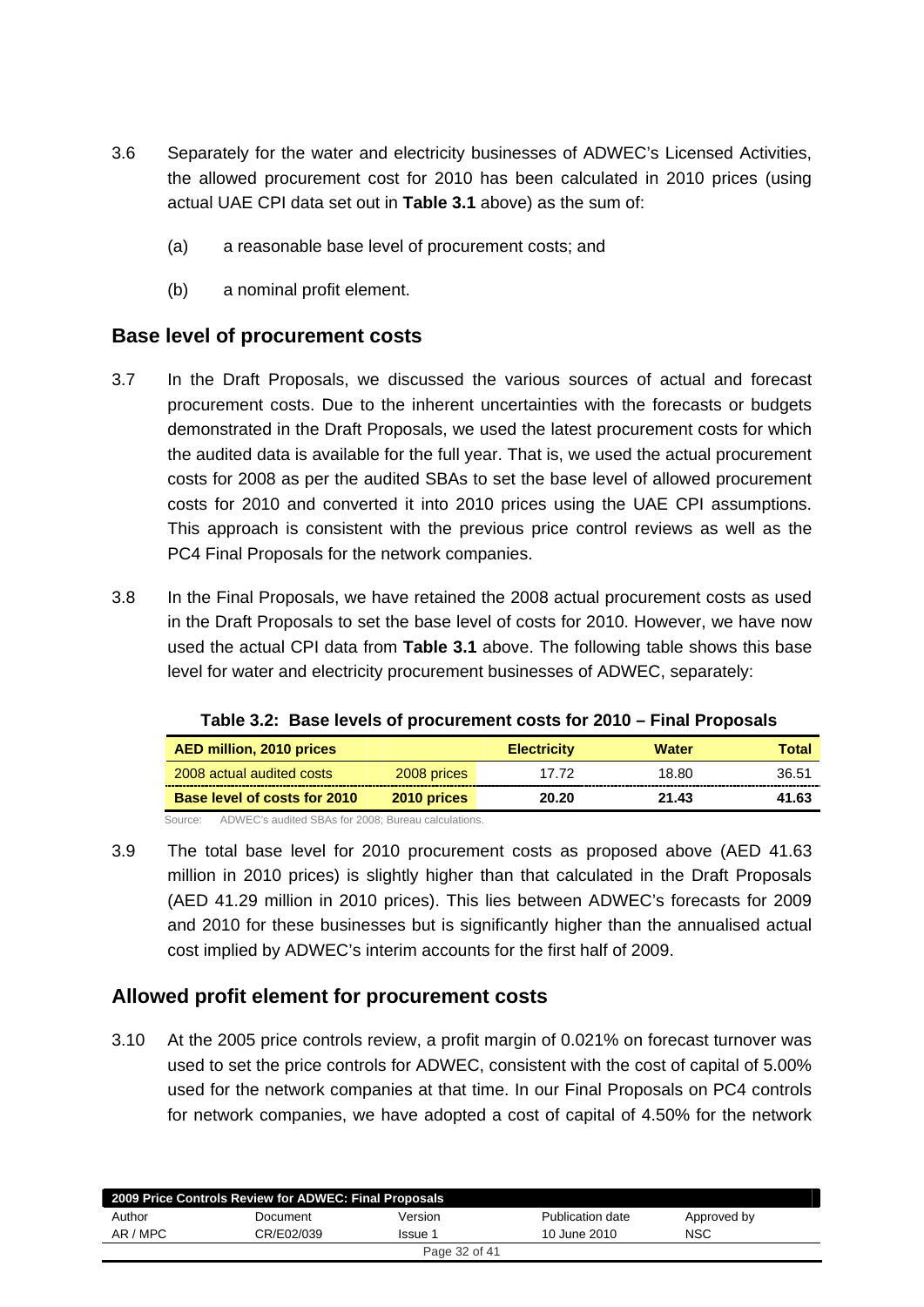<span id="page-32-0"></span>companies. The profit margin on forecast turnover for ADWEC should therefore be adjusted to **0.019%** proportional to the revised cost of capital.

- 3.11 In the Draft Proposals, we applied this profit margin to ADWEC's forecast of 2010 BST turnover from its 2009 AIS submission to calculate the allowed profit element. However, since the publication of the Draft Proposals, ADWEC has published the 2010 BST leaflet and submitted the 2009 audited PCRs:
	- (a) the 2010 BST leaflet shows a 2010 BST turnover forecast of AED 7.7 billion (in 2010 prices) for the Emirate of Abu Dhabi; and
	- (b) the 2009 audited PCRs show the 2009 actual BST turnover of AED 8 billion (in 2009 prices) for the Emirate of Abu Dhabi.
- 3.12 To arrive at a reasonable forecast for the 2010 BST turnover, we have therefore used the 2009 actual BST turnover as the started point. We have however increased it by an assumed growth forecast of 10% in real terms and converted it into 2010 prices. We have then applied the profit margin of 0.019% to the resulting projected 2010 BST turnover to calculate the allowed profit element as shown in the following table:

| AED million, 2010 prices       |             | <b>Electricity</b> | <b>Water</b> | <b>Total</b> |
|--------------------------------|-------------|--------------------|--------------|--------------|
| Actual revenue for 2009        | 2009 prices | 3,865.18           | 4,117.32     | 7,982.50     |
| Forecast revenue for 2010      | 2009 prices | 4.251.70           | 4.529.05     | 8.780.74     |
| Forecast revenue for 2010      | 2010 prices | 4,317.98           | 4.599.66     | 8,917.64     |
| Profit margin                  | $\%$        | 0.019%             | 0.019%       |              |
| <b>Allowed profit for 2010</b> | 2010 prices | 0.82               | 0.87         | 1.69         |

**Table 3.3: Allowed profit element for 2010 – Final Proposals** 

Source: ADWEC's 2009 PCR; Bureau calculations.

3.13 The estimated profit for the two licensed procurement businesses therefore amounts to about AED 1.69 million per annum.

## **Notified values for procurement businesses for 2010**

3.14 The price-controlled procurement costs or the notified values for 2010 have been calculated as follows by adding the proposed base levels of costs and profit elements separately for ADWEC's licensed water and electricity businesses:

|  |  | Table 3.4: Notified values for procurement businesses for 2010 – Final Proposals |  |
|--|--|----------------------------------------------------------------------------------|--|
|  |  |                                                                                  |  |

| AED million, 2010 prices     |             | <b>Electricity</b> | <b>Water</b> | Total |
|------------------------------|-------------|--------------------|--------------|-------|
| Base level of costs for 2010 | 2010 prices | 20.20              | 21.43        | 41.63 |
| Allowed profit for 2010      | 2010 prices | 0.82               | 0.87         | 1.69  |
| Notified values for 2010     | 2010 prices | 21.01              | 22.30        | 43.31 |

Source: Bureau calculations.

| 2009 Price Controls Review for ADWEC: Final Proposals |            |               |                  |             |  |  |  |
|-------------------------------------------------------|------------|---------------|------------------|-------------|--|--|--|
| Author                                                | Document   | Version       | Publication date | Approved by |  |  |  |
| AR / MPC                                              | CR/E02/039 | Issue 1       | 10 June 2010     | <b>NSC</b>  |  |  |  |
|                                                       |            | Page 33 of 41 |                  |             |  |  |  |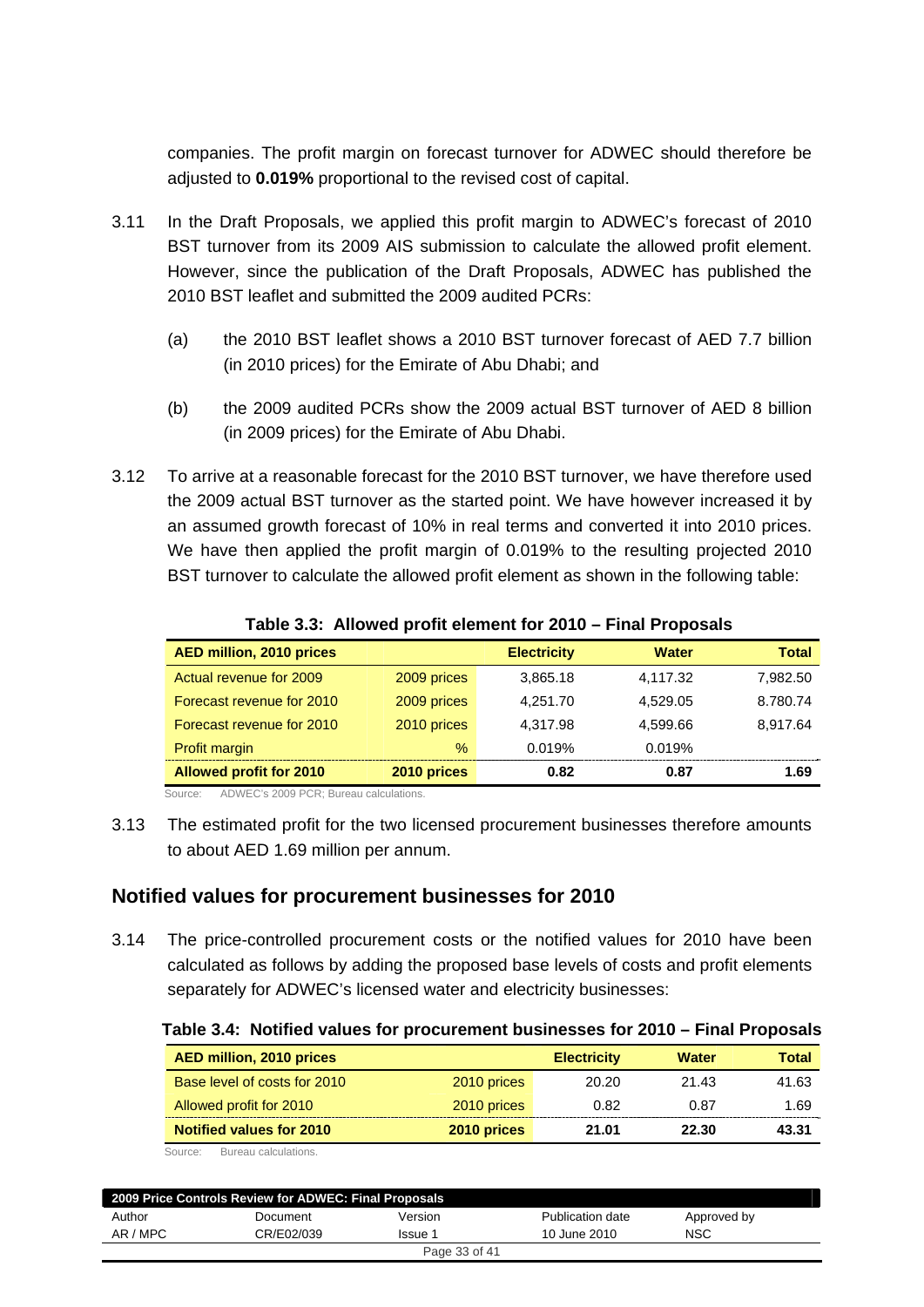- 3.15 As explained earlier in this Section 3, these values will be applied to 2010 without any further adjustment. For 2011 onwards, they will adjusted each year by the standard CPI-X indexation and for actual cost deviation and performance as proposed in Section 2.
- 3.16 In total, our Final Proposals on the allowed costs for 2010 (AED 43.31 million in 2010 prices) are almost the same as ADWEC's forecast for 2010 (AED 43.146 in 2010 prices) for the licensed procurement businesses as contained in ADWEC's response dated 13 August 2009 to the Second Consultation Paper. A comparison of our Final Proposals against ADWEC's actual and forecast costs is shown in **Figure 3.1**.



**Figure 3.1: Comparison of Final Proposals against actual and forecast costs** 

3.17 As summarised in the following table, the notified values for 2010 in our Final Proposals are almost the same as the Draft Proposals:

| AED million, 2010 prices |             | <b>Electricity</b> | Water | Total |  |
|--------------------------|-------------|--------------------|-------|-------|--|
| Draft Proposals          | 2010 prices | 20.99              | 22.31 | 43.30 |  |
| <b>Final Proposals</b>   | 2010 prices | 21.01              | 22.30 | 43.31 |  |
| Source:<br>Bureau        |             |                    |       |       |  |

| Table 3.5: Notified values (procurement) for 2010 - Draft and Final Proposals |  |  |  |
|-------------------------------------------------------------------------------|--|--|--|
|-------------------------------------------------------------------------------|--|--|--|

| 2009 Price Controls Review for ADWEC: Final Proposals |            |                |                  |             |
|-------------------------------------------------------|------------|----------------|------------------|-------------|
| Author                                                | Document   | Version        | Publication date | Approved by |
| AR / MPC                                              | CR/E02/039 | <b>Issue 1</b> | 10 June 2010     | NSC         |
|                                                       |            | Page 34 of 41  |                  |             |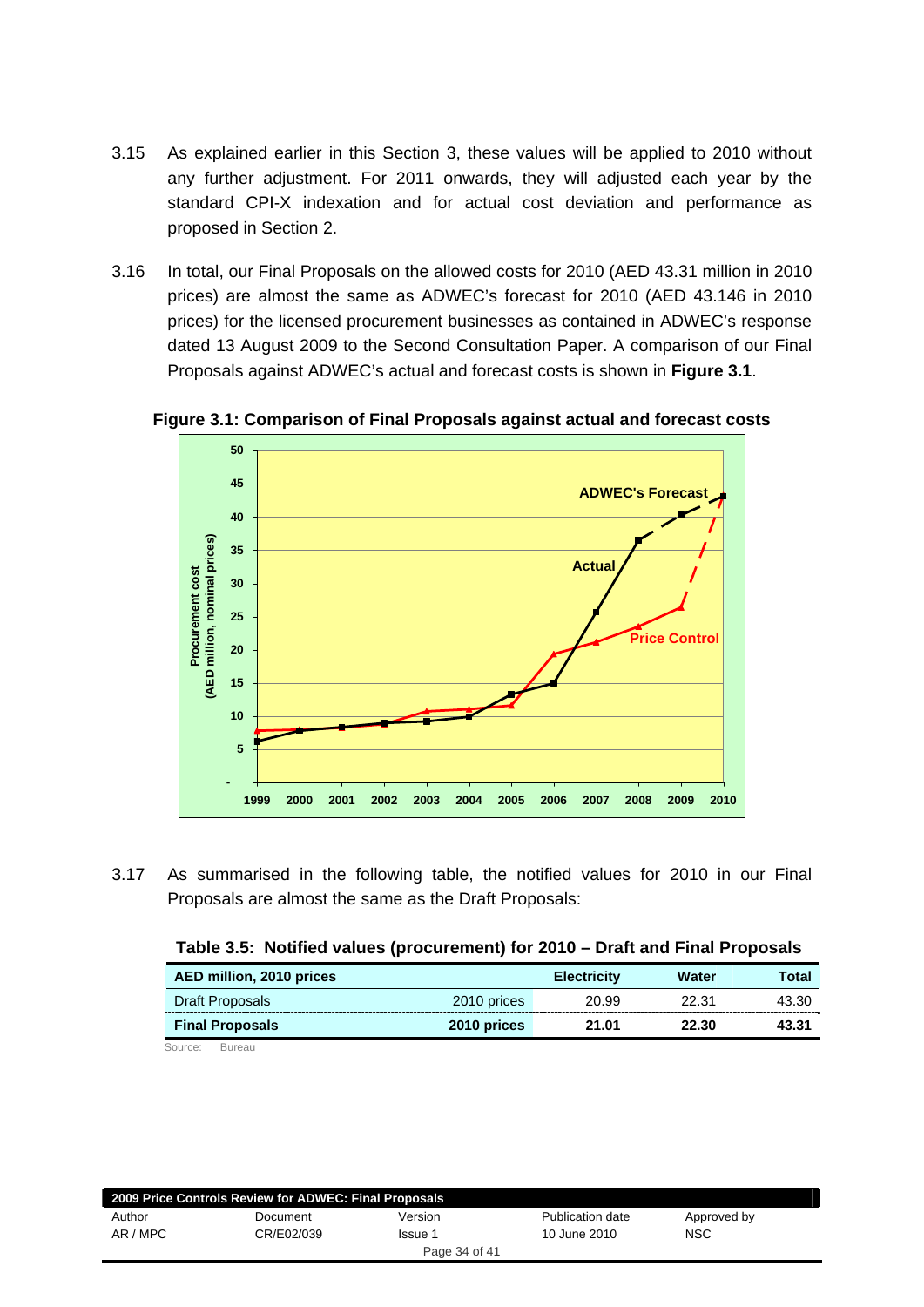# <span id="page-34-0"></span>**Introduction**

- 4.1 The current Performance Incentive Scheme (PIS) for both water and electricity procurement businesses of ADWEC has two types of performance indicators:
	- (a) Category A indicators (see **Table 4.1** below) with precise definitions, targets and incentive rates, and an automatic annual revenue adjustment for performance via a term "Q" in the MAR formulae, subject to an overall cap at 4% of the notified value "A" each year; and
	- (b) Category B indicators (see **Table 4.2** below), less precisely defined but subject to a possible financial adjustment at the following review for exceptionally good or poor performance, subject to an overall cap at 2% of the notified value "A" each year.

|                    | <b>Category A indicator</b>      | <b>Performance target</b> | <b>Incentive Rate</b> |
|--------------------|----------------------------------|---------------------------|-----------------------|
| <b>Electricity</b> | <b>Timeliness of Audited SBA</b> | 30 June                   | 20,000 AED/month      |
|                    | Timeliness of Audited PCR        | 31 March                  | 20,000 AED/month      |
|                    | Timeliness of AIS                | 30 September              | 60,000 AED/month      |
|                    | Accuracy of Peak Demand Forecast | $+/-100$ MW               | 1,000 AED/MW error    |
| <b>Water</b>       | <b>Timeliness of Audited SBA</b> | 30 June                   | 13,000 AED/month      |
|                    | Timeliness of Audited PCR        | 31 March                  | 13,000 AED/month      |
|                    | Timeliness of AIS                | 30 September              | 39,000 AED/month      |
|                    | Accuracy of Peak Demand Forecast | $+/-20$ MIGD              | 4,000 AED/MIGD error  |

#### **Table 4.1: Current Category A Indicators for ADWEC**

Notes: SBAs = Separate Business Accounts; PCR = Price Control Return; AIS = Annual Information Submission

Notes: The incentive rates were set at the same levels for SBAs, PCRs and AIS at the 2005 price controls review. The Bureau and ADWEC have however subsequently agreed to triple the incentive rates for AIS submissions to reflect the cost associated with their preparation and audit.

| Table 4.2: Current Category B Indicators for ADWEC |  |  |  |  |  |  |
|----------------------------------------------------|--|--|--|--|--|--|
|----------------------------------------------------|--|--|--|--|--|--|

| <b>Category B Indicator</b>              |
|------------------------------------------|
| <b>Generation Security Standard</b>      |
| <b>Desalination Security Standard</b>    |
| Interim profit & loss account timeliness |
| Seven-Year Planning Statement timeliness |
| <b>BST</b> timeliness                    |

4.2 This Section 4 summarises the changes we proposed in the Draft Proposals and ADWEC's response to that paper. It then sets out our assessment of the issues and Final Proposals on the PIS along with the calculation of proposed incentive rates for Category A indicators over the new price control period.

|               | 2009 Price Controls Review for ADWEC: Final Proposals |         |                  |             |  |
|---------------|-------------------------------------------------------|---------|------------------|-------------|--|
| Author        | Document                                              | Version | Publication date | Approved by |  |
| AR / MPC      | CR/E02/039                                            | Issue 1 | 10 June 2010     | <b>NSC</b>  |  |
| Page 35 of 41 |                                                       |         |                  |             |  |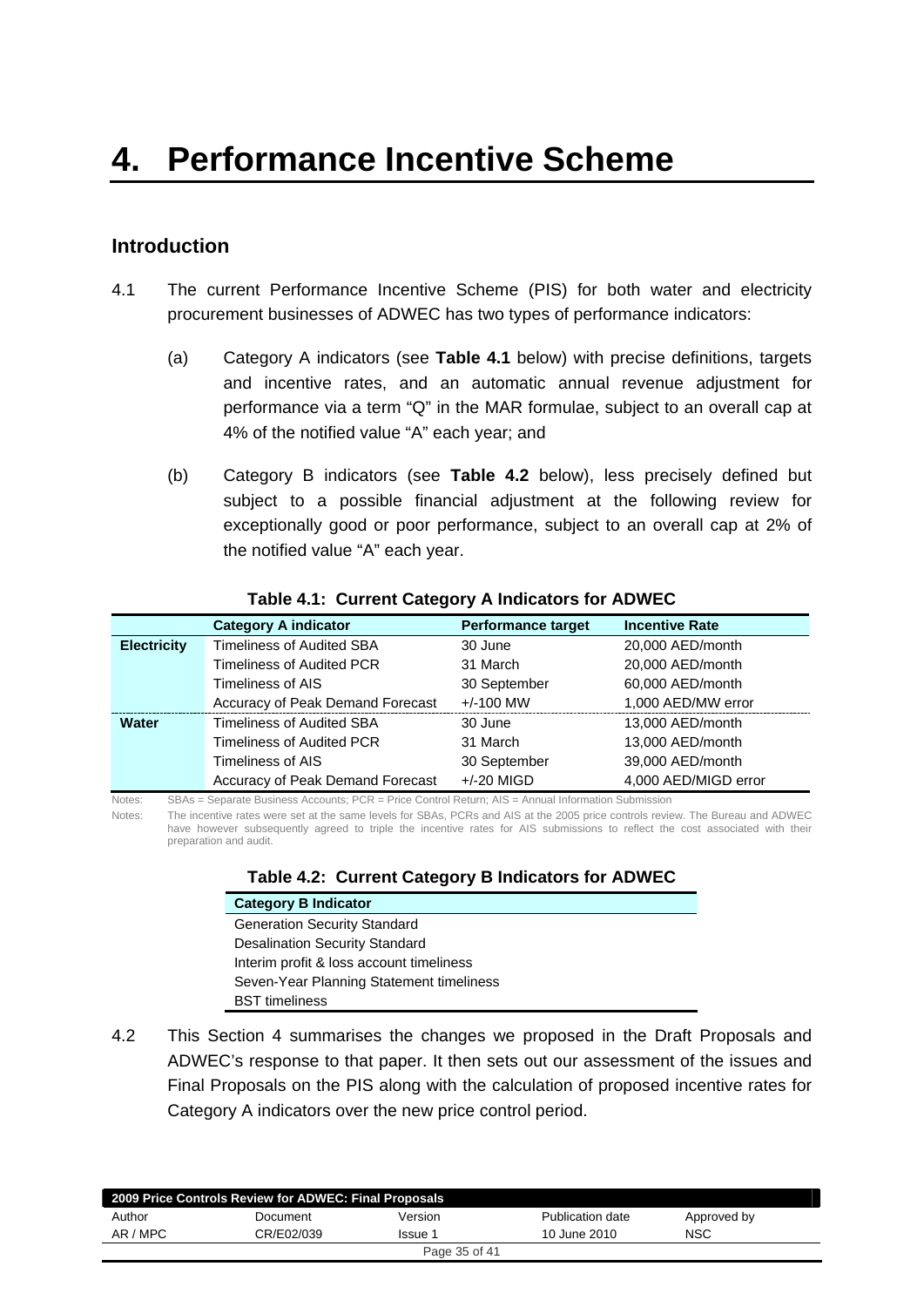<span id="page-35-0"></span>4.3 Note that the PIS incentive rates have been calculated in this Section 4 with reference to the notified values for ADWEC's procurement businesses. However, as discussed in Section 3, the proposed PIS indicators, targets and incentive rates for these businesses will also apply to the performance of the supply businesses. The effect of this is that the incentive rates and the Q term for the water or electricity procurement business will also cover the performance on audited SBAs, audited PCRs and AIS submissions for the water or electricity supply business, respectively.

# **Draft Proposals**

- 4.4 Given the positive results that the PIS has achieved in terms of improving sector companies' performance on the targeted measures, our earlier consultation papers suggested retaining the PIS (both Category A and B indicators) for ADWEC with revised incentive rates and with some changes as described in the Draft Proposals and summarised below:
	- (a) In line with our Final Proposals on PC4 for the network companies and in recognition of the additional work required, we proposed continuation of both bonuses and penalties for submissions of audited PCRs as well as for the AIS. The PIS bonuses for Category A timeliness indicators for audited SBAs should however be removed so that only a penalty for delayed submission will apply.

| <b>Category A indicator</b>   | <b>Current arrangement</b> | <b>First Consultation</b> | <b>Second</b>             | <b>Draft Proposals</b> |
|-------------------------------|----------------------------|---------------------------|---------------------------|------------------------|
|                               |                            | <b>Paper</b>              | <b>Consultation Paper</b> |                        |
| <b>Audited SBA timeliness</b> | Both bonus / penalty       | Only penalty              | Only penalty              | Only penalty           |
| <b>Audited PCR timeliness</b> | Both bonus / penalty       | Only penalty              | Only penalty              | Both bonus / penalty   |
| AIS timeliness                | Both bonus / penalty       | Only penalty              | Both bonus / penalty      | Both bonus / penalty   |

**Table 4.3: PIS bonuses for Category A timeliness indicators** 

Notes: SBAs = Separate Business Accounts; PCR = Price Control Return; AIS = Annual Information Submission

(b) The PIS target dates for both PCRs and SBAs should be changed to 30 April, while extending the target date for AIS to 31 October (consistent with the recent changes for the network companies).

|  |  | Table 4.4: PIS target dates for Category A timeliness indicators |  |
|--|--|------------------------------------------------------------------|--|
|--|--|------------------------------------------------------------------|--|

| <b>Category A indicator</b>   | <b>Current arrangement</b>                                                                               | <b>First Consultation</b><br><b>Paper</b> | <b>Second</b><br><b>Consultation Paper</b> | <b>Draft Proposals</b> |
|-------------------------------|----------------------------------------------------------------------------------------------------------|-------------------------------------------|--------------------------------------------|------------------------|
| <b>Audited SBA timeliness</b> | 30 June                                                                                                  | 30 April                                  | 30 April                                   | 30 April               |
| <b>Audited PCR timeliness</b> | 31 March                                                                                                 | 30 April                                  | 30 April                                   | 30 April               |
| AIS timeliness                | 30 September                                                                                             | 31 October                                | 31 October                                 | 31 October             |
| $N \sim + \sim \sim$          | $CDA_2 =$ Caparato Puginese Assembly $DCD =$ Drice Captral Deturn: $AIC =$ Annual Information Cubmission |                                           |                                            |                        |

Notes: SBAs = Separate Business Accounts; PCR = Price Control Return; AIS = Annual Information Submission

|          | 2009 Price Controls Review for ADWEC: Final Proposals |               |                  |             |
|----------|-------------------------------------------------------|---------------|------------------|-------------|
| Author   | Document                                              | Version       | Publication date | Approved by |
| AR / MPC | CR/E02/039                                            | Issue 1       | 10 June 2010     | <b>NSC</b>  |
|          |                                                       | Page 36 of 41 |                  |             |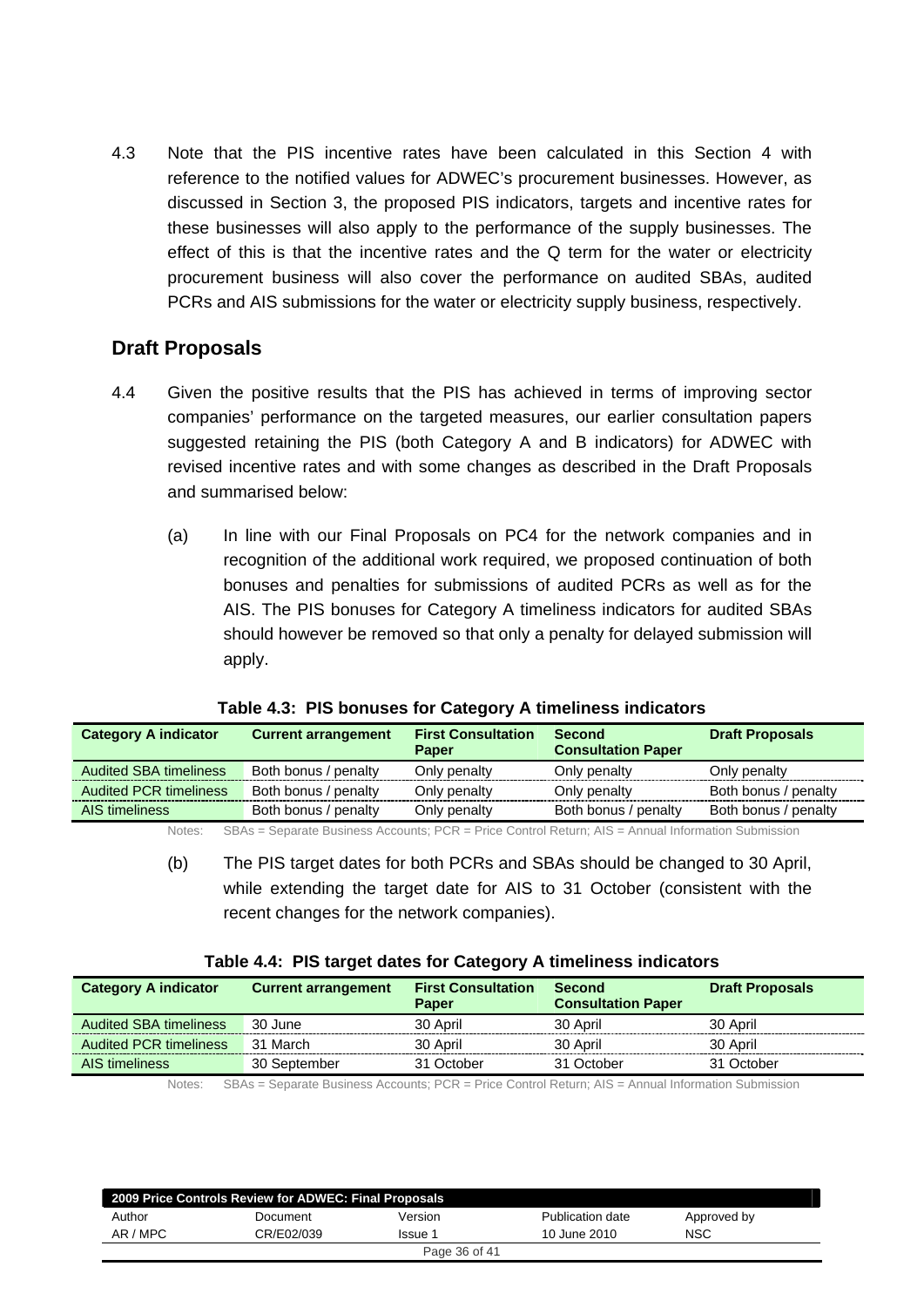- <span id="page-36-0"></span>(c) The incentive rates otherwise calculated for the AIS timeliness indicator should in case of ADWEC be increased by three times to reflect the associated costs (in line with the current arrangement).
- (d) For the peak demand forecast accuracy-related Category A indicators, we proposed to define the forecasting accuracy margins in percentage terms to allow higher margins in absolute terms as the peak demands increase. In this regard, we proposed that bonuses should apply when actual peak demands are within +/-2% of forecasts; otherwise penalties should apply.
- (e) In line with our Final Proposals on PC4 for the network companies, we also proposed that the bonuses and penalties for demand forecast accuracyrelated Category A indicator should each be subject to an individual cap of 1% of ADWEC's price-controlled procurement cost. Each of the three Category A timeliness indicators remains subject to caps on bonuses (6 times incentive rate) and penalties (12 times incentive rate) as at present, wherein the bonus is also calibrated at 1% of the allowed procurement cost (as discussed in paragraph 4.6 below). There will therefore be no need for the existing overall cap on Category A indicators. The overall cap for Category B indicators will also be reduced from the existing 2% to 1% of procurement cost for each year of the control period in line with the network companies.
- (f) With the timeliness of BST and 7YS submissions incentivised through annual adjustments as proposed in Section 2, these submissions should be removed from the Category B.
- (g) We accepted ADWEC's suggestion for an annual submission of future fuel supply requirement forecasts by 1 June each year as an additional Category B indicator. This submission would provide a high level status of the adequacy or otherwise of primary fuel inputs to the sector and identify the required actions. (We requested further details on the contents of the proposed submission, for example, a sample report).

# **ADWEC's response to Draft Proposals**

- 4.5 ADWEC's comments and suggestions on the Draft Proposals made via its response dated 7 March 2010 and subsequent meeting on 29 March 2010 are summarised below:
	- (a) ADWEC made detailed comments on the peak demand forecast accuracyrelated Category A indicators mainly highlighting the following:

| 2009 Price Controls Review for ADWEC: Final Proposals |            |         |                  |             |  |
|-------------------------------------------------------|------------|---------|------------------|-------------|--|
| Author                                                | Document   | Version | Publication date | Approved by |  |
| AR / MPC                                              | CR/E02/039 | Issue 1 | 10 June 2010     | <b>NSC</b>  |  |
| Page 37 of 41                                         |            |         |                  |             |  |
|                                                       |            |         |                  |             |  |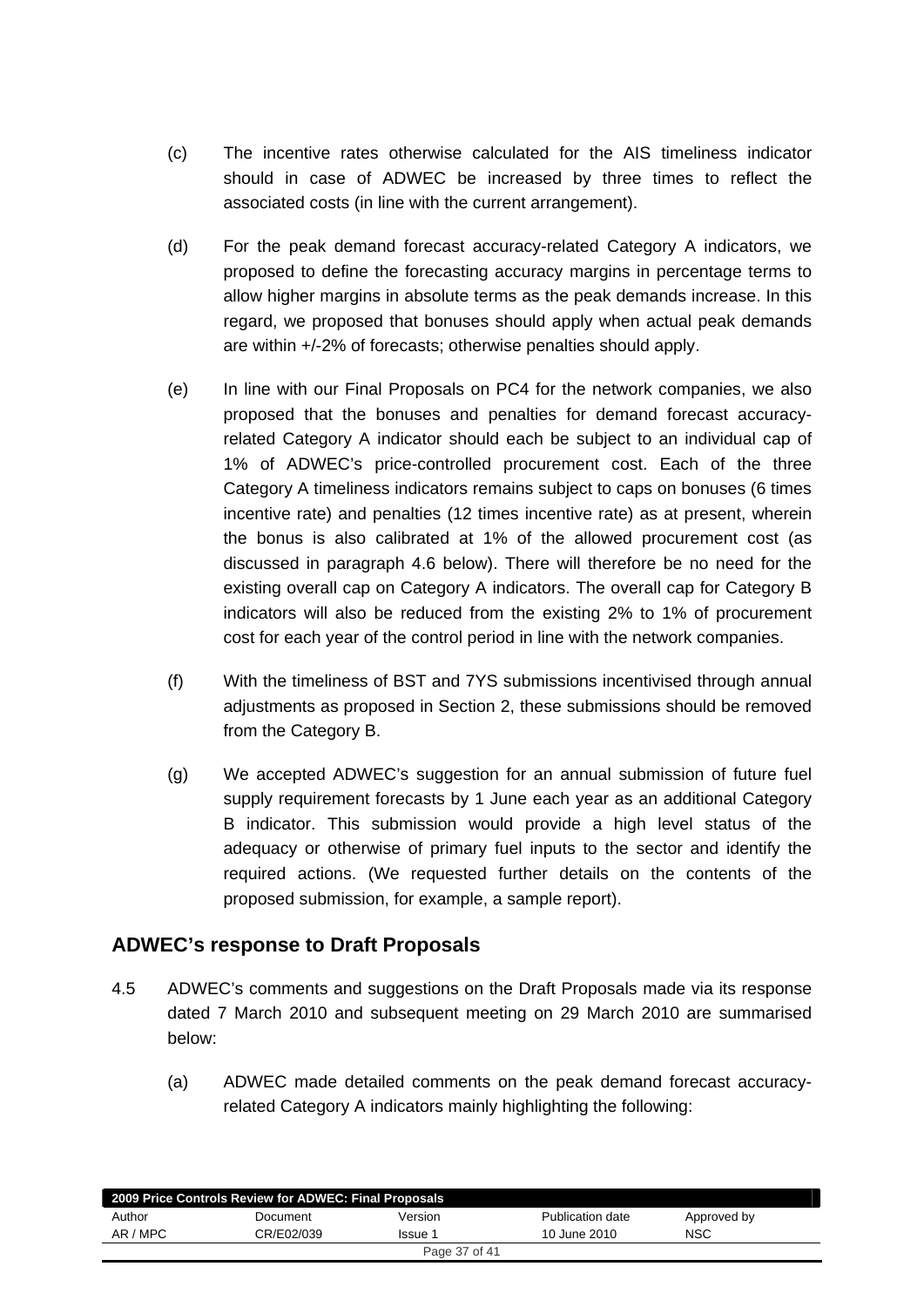- (i) the need for a similar mechanism for the network companies to incentivise them to provide timely and accurate demand forecasts to help ADWEC meet its licence obligations and forecast accuracy targets;
- (ii) the need for a wider range of +/-5% for demand forecast accuracy to take account of the current quality of the forecasts from the network companies and other sources and the constraints on the water networks; and
- (iii) the need for an explanation of how the bonus part of the proposed mechanism would work.
- (b) On the Category A timeliness indicator for audited SBAs, ADWEC considered the Draft Proposal to be stringent as it would reduce the submission period by two months from 30 June to 30 April and remove the bonus. ADWEC therefore proposed retaining the existing bonuses and caps for this indicator in line with the other timeliness indicators.

## *Bureau's assessment*

- 4.6 ADWEC's response was discussed in detail at the meeting on 29 March 2010. Our views on the issues raised were communicated to ADWEC via our letter of 6 April 2010 and are summarised below, along with some changes to the Draft Proposals:
	- (a) On the peak demand forecast accuracy related Category A indicators, we would like to clarify that:
		- (i) These indicators were introduced in PC3 on ADWEC's suggestion (and have been supported by ADWEC in its response to Second Consultation Paper for new price controls) in lieu of the interest penalty on BST correction factor (now replaced with the retrospective BST exceptional charges).
		- (ii) In addition to various Category A indicators for their operational performance, the network companies have been subject to capex efficiency review which explicitly takes account of their demand forecasting and other planning and procurement processes. In contrast to ADWEC, the network companies remain subject to the MAR correction factors (and many more Category A indicators than ADWEC).

| 2009 Price Controls Review for ADWEC: Final Proposals |            |         |                  |             |  |  |
|-------------------------------------------------------|------------|---------|------------------|-------------|--|--|
| Author                                                | Document   | Version | Publication date | Approved by |  |  |
| AR / MPC                                              | CR/E02/039 | Issue 1 | 10 June 2010     | <b>NSC</b>  |  |  |
| Page 38 of 41                                         |            |         |                  |             |  |  |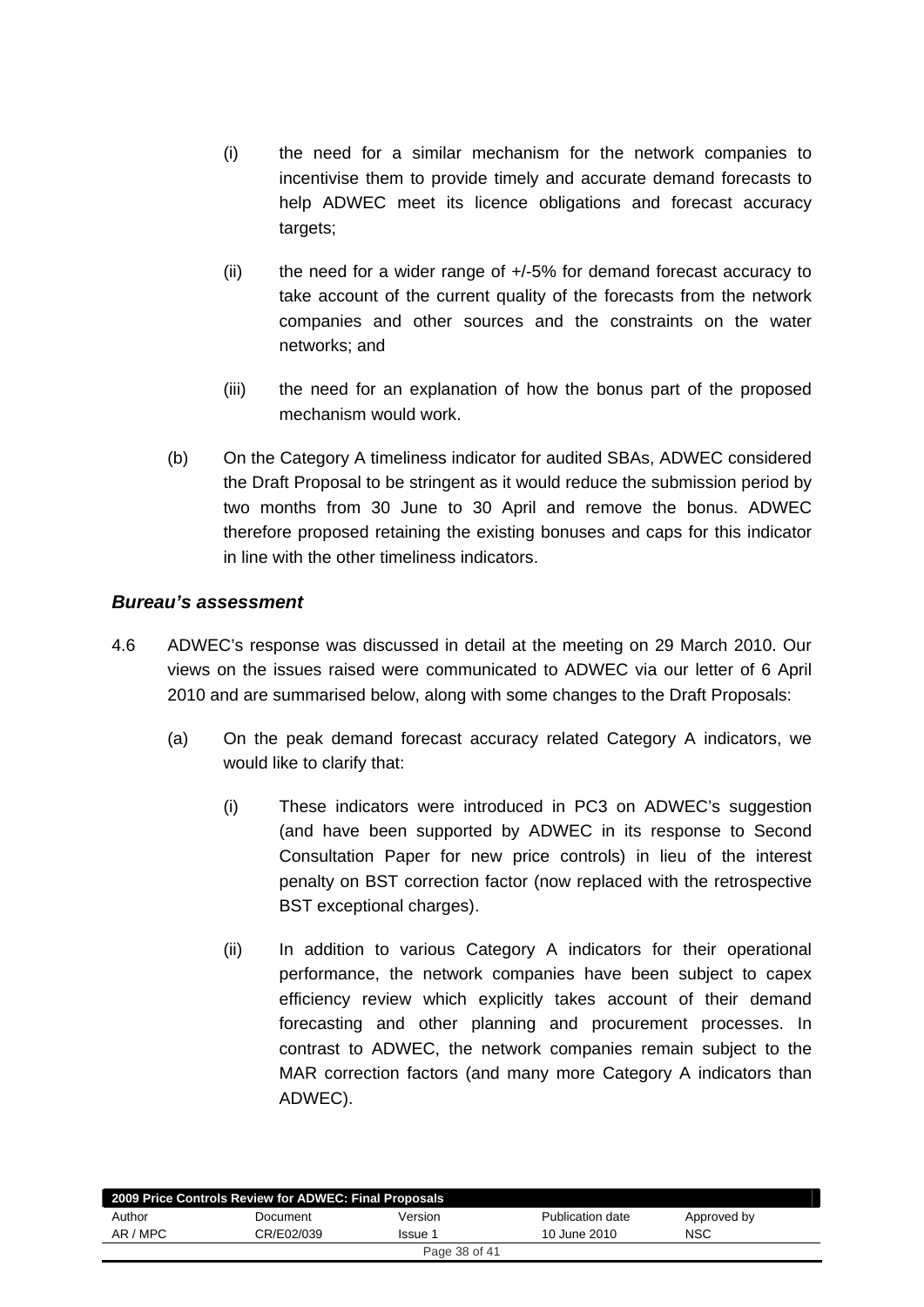- <span id="page-38-0"></span>(iii) ADWEC would earn a bonus if its demand forecast is higher or lower than the actual demand by less than 2% and would incur a penalty if its demand forecast is higher or lower than the actual demand by more than 2%.
- (iv) The originally proposed +/-2% range for demand forecasting accuracy was based on ADWEC's licence provisions on the same range for penalty interest rate for over or under-recovery under the correction factor. This range was also considered reasonable in view of the forecast accuracy achieved and bonuses earned by ADWEC to date. However, in response to the concerns and uncertainties that ADWEC highlighted, particularly related to major developments and the removal of water transmission system constraints, we now propose increasing this range to +/-3%.
- (b) On SBA and other timeliness indicators, we have already made some concessions on our original proposals. See our earlier consultation papers on new price controls for ADWEC and network companies for explanation of our proposals. These papers highlighted the need for early and simultaneous submissions of PCRs and SBAs and the reason for removing the bonuses for SBAs given the companies' statutory obligations. Our proposed incentive regime for ADWEC is structured in the same manner as proposed for the network companies. Given the practical difficulties in implementing different dates for audited accounts and PCRs for different companies in the sector and given our statutory duties to ensure consistency and undue discrimination, we have retained the suggestions made in the Draft Proposals on these indicators.

# **Revised Incentive Rates**

- 4.7 **Table 4.5** below shows the calculation of the revised incentive rates for ADWEC's Category A indicators based on the procurement cost proposed in Section 3. We have applied the same methodology to this calculation as used at the previous price control reviews; that is:
	- (a) first, we determine the amount 'at stake' for each Category A indicator based on 1% of the proposed notified value for the relevant business; and
	- (b) then, the incentive rate for each indicator (rounded off appropriately) is calculated by dividing the amount at stake by a scheme calibration assumption as follows:

|               | 2009 Price Controls Review for ADWEC: Final Proposals |         |                  |             |  |  |
|---------------|-------------------------------------------------------|---------|------------------|-------------|--|--|
| Author        | Document                                              | Version | Publication date | Approved by |  |  |
| AR / MPC      | CR/E02/039                                            | Issue 1 | 10 June 2010     | <b>NSC</b>  |  |  |
| Page 39 of 41 |                                                       |         |                  |             |  |  |
|               |                                                       |         |                  |             |  |  |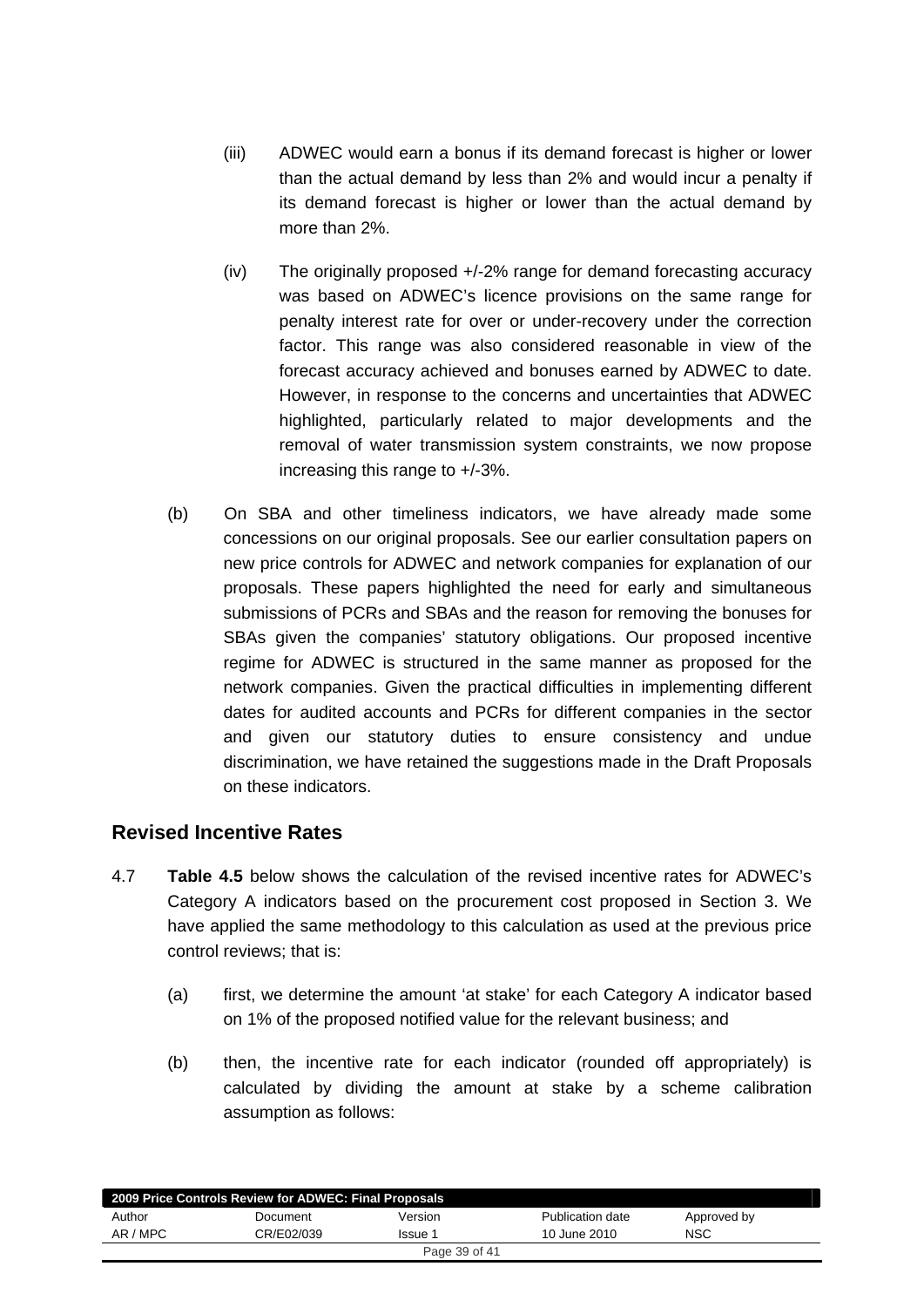- (i) for all timeliness indicators: 6 month delay; and
- (ii) for demand forecasting indicators: 3% error.
- <span id="page-39-0"></span>4.8 As at present, the incentive rates for AIS timeliness indicators for ADWEC have been set to three times the rates otherwise calculated to reflect the costs associated with the procurement of the Technical Assessor report in that case.

|              |                    | <b>Notified value</b><br>(AED million) | Incentive amount<br>for each indicator | <b>SBA and PCR</b><br>timeliness indicator | <b>AIS timeliness</b><br>indicator | Demand forecasting<br>indicator |  |
|--------------|--------------------|----------------------------------------|----------------------------------------|--------------------------------------------|------------------------------------|---------------------------------|--|
|              |                    |                                        | (AED)                                  | (AED / month)                              | (AED / month)                      | (AED / 1%)                      |  |
| <b>ADWEC</b> | <b>Electricity</b> | 21.011                                 | 210.112                                | 35,000                                     | 105,000                            | 70.000                          |  |
| <b>ADWEC</b> | <b>Water</b>       | 22.300                                 | 223,002                                | 37,000                                     | 112.000                            | 74,000                          |  |

#### **Table 4.5: Incentive rates for Category A Indicators – Final Proposals**

4.9 These rates are the same as calculated in the Draft Proposals, with the exception of those for demand forecasting indicators which have now been reduced due to wider error range.

## **Final Proposals**

4.10 The following two tables summarise our Final Proposals for the PIS:

|  |  |  |  | Table 4.6: Category A Indicators for ADWEC - Final Proposals |
|--|--|--|--|--------------------------------------------------------------|
|--|--|--|--|--------------------------------------------------------------|

|                    | <b>Category A indicator</b>         | <b>Performance</b><br>target | <b>Incentive Rate</b> | <b>Bonuses /</b><br><b>Penalties</b> | Cap on Bonuses /<br><b>Penalties*</b> |
|--------------------|-------------------------------------|------------------------------|-----------------------|--------------------------------------|---------------------------------------|
| <b>Electricity</b> | <b>Timeliness of Audited SBA</b>    | 30 April                     | 35,000 AED/month      | Only penalty                         | 12 times incentive rate               |
|                    | Timeliness of Audited PCR           | 30 April                     | 35,000 AED/month      | Both bonus/penalty                   | 6/12 times incentive rate             |
|                    | Timeliness of AIS                   | 31 October                   | 105,000 AED/month     | Both bonus/penalty                   | 6/12 times incentive rate             |
|                    | Accuracy of Peak Demand<br>Forecast | $+/-3%$                      | 70,000 AED/1%         | Both bonus/penalty                   | 1% of procurement cost                |
| <b>Water</b>       | Timeliness of Audited SBA           | 30 April                     | 37,000 AED/month      | Only penalty                         | 12 times incentive rate               |
|                    | Timeliness of Audited PCR           | 30 April                     | 37,000 AED/month      | Both bonus/penalty                   | 6/12 times incentive rate             |
|                    | Timeliness of AIS                   | 31 October                   | 112,000 AED/month     | Both bonus/penalty                   | 6/12 times incentive rate             |
|                    | Accuracy of Peak Demand<br>Forecast | $+/-3%$                      | 74,000 AED/1%         | Both bonus/penalty                   | 1% of procurement cost                |

Notes: SBAs = Separate Business Accounts; PCR = Price Control Return; AIS = Annual Information Submission

\* For timeliness indicators: maximum bonus = 6 times incentive rate; maximum penalty = 12 times incentive rate (see paragraph 4.5(c))

|  |  |  |  | Table 4.7: Category B Indicators for ADWEC - Final Proposals |
|--|--|--|--|--------------------------------------------------------------|
|--|--|--|--|--------------------------------------------------------------|

| <b>Category B Indicator</b>                               | Cap on financial adjustments |
|-----------------------------------------------------------|------------------------------|
| <b>Generation Security Standard</b>                       | Overall cap of               |
| <b>Desalination Security Standard</b>                     | 1%                           |
| Interim profit & loss account timeliness                  | of procurement cost          |
| Annual future fuel supply requirement forecast submission | for each year                |

| 2009 Price Controls Review for ADWEC: Final Proposals |            |               |                  |             |  |  |
|-------------------------------------------------------|------------|---------------|------------------|-------------|--|--|
| Author                                                | Document   | Version       | Publication date | Approved by |  |  |
| AR / MPC                                              | CR/E02/039 | Issue 1       | 10 June 2010     | <b>NSC</b>  |  |  |
|                                                       |            | Page 40 of 41 |                  |             |  |  |